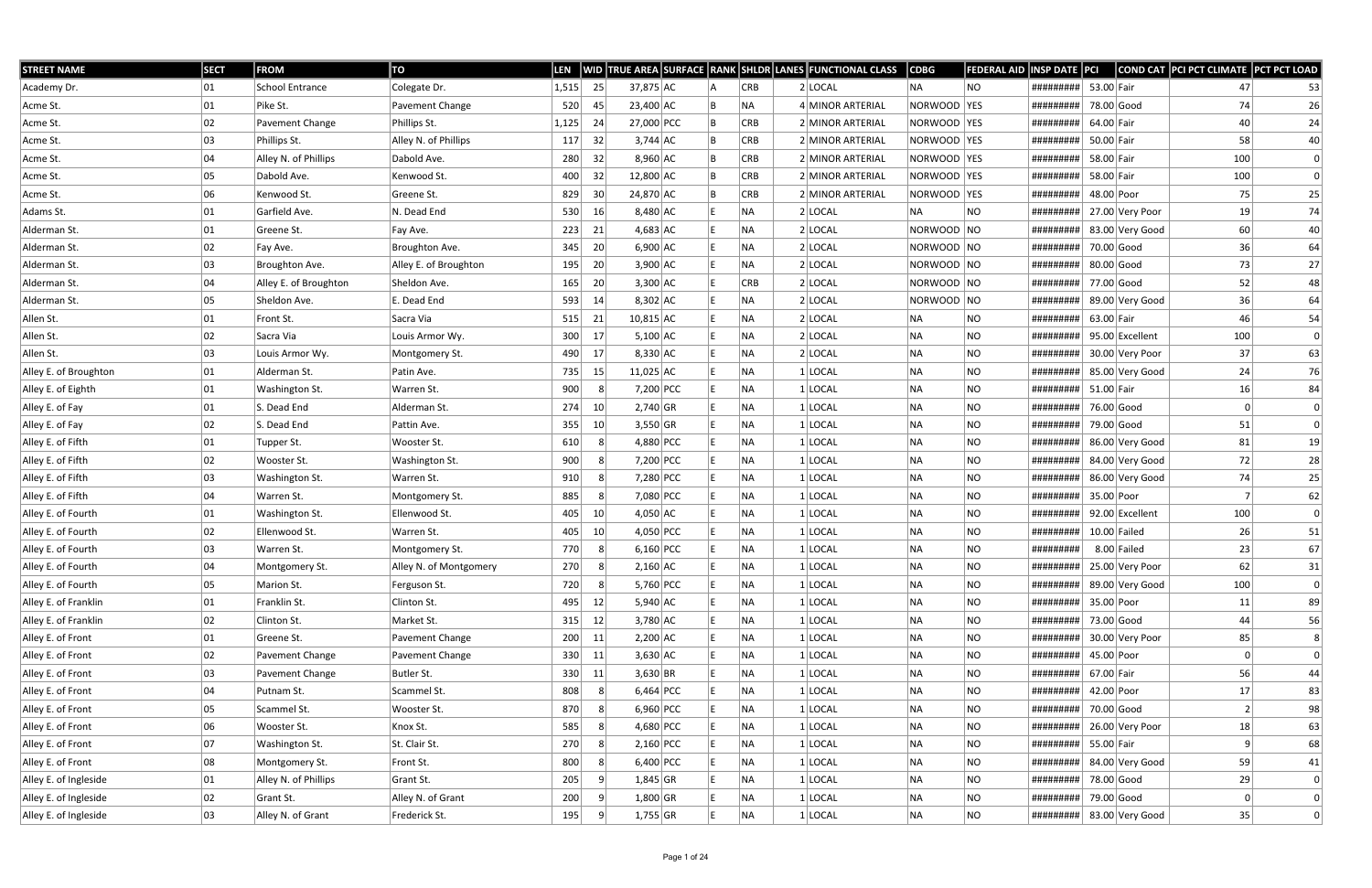| <b>STREET NAME</b>     | <b>SECT</b> | <b>FROM</b>           | TO                    | LEN   |                 |             |  |            | WID TRUE AREA SURFACE RANK SHLDR LANES FUNCTIONAL CLASS | CDBG      | FEDERAL AID | <b>INSP DATE PCI</b> |              |                 | COND CAT PCI PCT CLIMATE PCT PCT LOAD |     |
|------------------------|-------------|-----------------------|-----------------------|-------|-----------------|-------------|--|------------|---------------------------------------------------------|-----------|-------------|----------------------|--------------|-----------------|---------------------------------------|-----|
| Alley E. of Miller     | 01          | Phillips St.          | Frederick St.         | 735   | 10              | $7,350$ AC  |  | NA)        | $1$ LOCAL                                               | HARMAR    | NO          | #########            |              | 33.00 Very Poor | 15                                    | 85  |
| Alley E. of Mulberry   | 01          | Tupper St.            | Poplar St.            | 205   |                 | $1,845$ ST  |  | NA         | 1 LOCAL                                                 | NA        | <b>NO</b>   | #########            |              | 95.00 Excellent | 100                                   |     |
| Alley E. of Second     | 01          | S. Dead End           | Greene St.            | 175   |                 | $1,400$ AC  |  | NA         | $1$ LOCAL                                               | NA        | <b>NO</b>   | #########            | 48.00 Poor   |                 | 45                                    | 55  |
| Alley E. of Second     | 02          | Greene St.            | Church St.            | 300   |                 | $2,400$ AC  |  | INA.       | 1 LOCAL                                                 | NA        | NO.         | #########            | 39.00 Poor   |                 |                                       | 50  |
| Alley E. of Second     | 03          | S. Dead End           | Union St.             | 369   | 21              | $7,749$ BR  |  | NA)        | $2$ LOCAL                                               | NA        | <b>NO</b>   | #########            | 60.00 Fair   |                 |                                       | 0   |
| Alley E. of Second     | 04          | Scammel St.           | Wooster St.           | 865   |                 | $6,920$ PCC |  | <b>NA</b>  | $1 $ LOCAL                                              | NA        | NO.         | #########            |              | 83.00 Very Good | 80                                    | 20  |
| Alley E. of Second     | 05          | Wooster St.           | N. Dead End           | 480   |                 | 3,840 PCC   |  | NA)        | $1$ LOCAL                                               | NA        | NO.         | #########            |              | $17.00$ Failed  |                                       | 90  |
| Alley E. of Second     | 06          | Washington St.        | Sacra Via             | 775   |                 | 6,200 PCC   |  | NA)        | $1$ LOCAL                                               | NA        | NO          | #########            |              | $15.00$ Failed  | 14                                    | 59  |
| Alley E. of Second     | 07          | Sacra Via             | Montgomery St.        | 800   |                 | $6,400$ PCC |  | NA         | $2$ LOCAL                                               | NA        | NO.         | #########            |              | 30.00 Very Poor |                                       | 63  |
| Alley E. of Second     | 08          | Montgomery St.        | Marion St.            | 880   |                 | 7,040 PCC   |  | <b>NA</b>  | $1$ LOCAL                                               | NA        | NO          | #########            | 60.00 Fair   |                 | 13                                    | 87  |
| Alley E. of Second     | 09          | Marion St.            | Front St.             | 190   | 10              | $1,900$ AC  |  | NA         | $1$ LOCAL                                               | NA        | NO.         | #########            |              | $16.00$ Failed  | 100                                   | 0   |
| Alley E. of Sheridan   | 01          | Phillips St.          | Alley N. of Phillips  | 165   | 10              | $1,650$ AC  |  | <b>NA</b>  | 1 LOCAL                                                 | NA        | NO.         | #########            |              | 26.00 Very Poor | 12                                    | 88  |
| Alley E. of Sheridan   | 02          | Alley N. of Phillips  | Frederick St.         | 550   | 10              | $5,500$ AC  |  | <b>NA</b>  | $1 $ LOCAL                                              | NA        | NO          | #########            |              | $11.00$ Failed  | 35                                    | 65  |
| Alley E. of Third      | 01          | S. Dead End           | Greene St.            | 385   | 10              | $3,850$ AC  |  | NA         | $1$ LOCAL                                               | NA        | <b>NO</b>   | #########            | 66.00 Fair   |                 | 62                                    | 38  |
| Alley E. of Third      | 02          | Greene St.            | Church St.            | 295   | 10 <sup>1</sup> | $2,950$ GR  |  | NA.        | $1 $ LOCAL                                              | NA        | NO.         | #########            |              | 88.00 Very Good | 88                                    | 0   |
| Alley E. of Third      | 03          | Church St.            | N. Dead End           | 140   | 10              | $1,400$ ST  |  | NA)        | $1$ LOCAL                                               | NA        | <b>NO</b>   | #########            |              | $5.00$ Failed   | 39                                    | 43  |
| Alley E. of Third      | 04          | Butler St.            | Putnam St.            | 860   | 11              | $9,460$ ST  |  | NA         | $1 $ LOCAL                                              | NA        | <b>NO</b>   | #########            |              | 74.00 Good      | 76                                    | 19  |
| Alley E. of Third      | 05          | Putnam St.            | <b>Width Change</b>   | 300   | 15              | 4,500 PCC   |  | NA.        | 1 LOCAL                                                 | NA        | NO          | #########            |              | $18.00$ Failed  |                                       | 69  |
| Alley E. of Third      | 06          | <b>Width Change</b>   | Scammel St.           | 570   |                 | 4,560 PCC   |  | NA)        | $1$ LOCAL                                               | NA        | <b>NO</b>   | #########            |              | 92.00 Excellent | 100                                   | 0   |
| Alley E. of Third      | 07          | Scammel St.           | Wooster St.           | 875   |                 | 7,000 AC    |  | NА         | 1 LOCAL                                                 | NA        | NO.         | #########            |              | 21.00 Very Poor | 40                                    | 48  |
| Alley E. of Third      | 08          | Wooster St.           | Washington St.        | 900   |                 | 7,200 PCC   |  | NA         | 1 LOCAL                                                 | NA        | NO          | #########            |              | 84.00 Very Good | 62                                    | 38  |
| Alley E. of Third      | 09          | Washington St.        | Warren St.            | 915   | 8               | 7,320 PCC   |  | NA)        | $1$ LOCAL                                               | NA        | <b>NO</b>   | #########            |              | 86.00 Very Good | 61                                    | 37  |
| Alley E. of Wells      | 01          | Phillips St.          | Kenwood St.           | 1,005 |                 | $9,045$ AC  |  | NA         | $1$ LOCAL                                               | NA        | NO          | #########            | 39.00 Poor   |                 | 20                                    | 80  |
| Alley E. of Woodland   | 01          | Phillips St.          | Kenwood St.           | 915   |                 | $8,235$ AC  |  | NA         | 1 LOCAL                                                 | <b>NA</b> | NO          | #########            |              | 31.00 Very Poor | 11                                    | 89  |
| Alley N. of Ash        | 01          | Hart St. N.           | Elmwood Ave.          | 445   | 12              | 5,340 GR    |  | NA)        | $1$ LOCAL                                               | NA        | <b>NO</b>   | #########            | 73.00 Good   |                 | 39                                    |     |
| Alley N. of Bartlett   | 01          | Lancaster St.         | E Dead End            | 75    | 14              | $1,050$ AC  |  | NA         | 0 LOCAL                                                 | NA        | NO          | #########            |              | $18.00$ Failed  | 61                                    | 39  |
| Alley N. of Grant      | 01          | Ingleside Ave.        | Alley E. of Ingleside | 175   |                 | $1,575$ GR  |  | NA         | $1$ LOCAL                                               | <b>NA</b> | NO.         | #########            | 78.00 Good   |                 |                                       |     |
| Alley N. of Grant      | 02          | Alley E. of Ingleside | Sheridan St.          | 345   | 9               | $3,105$ GR  |  | NA         | $1$ LOCAL                                               | NA        | <b>NO</b>   | ######### 81.00 Good |              |                 | 32                                    | 0   |
| Alley N. of Greene     | 01          | W Dead End            | Vine St               | 340   | 13              | 4,420 PCC   |  | NA)        | 0 LOCAL                                                 | NA        | NO          | #########            |              | 33.00 Very Poor | $\Omega$                              | 100 |
| Alley N. of Greene     | 02          | Vine St.              | Colegate Dr.          | 685   | 10              | $6,850$ AC  |  | NA         | $1$ LOCAL                                               | NA        | <b>NO</b>   | #########            |              | $14.00$ Failed  | 14                                    | 69  |
| Alley N. of Greene     | 03          | Colegate Dr.          | Chestnut St.          | 535   | 10              | $5,350$ AC  |  | NA         | $1$ LOCAL                                               | NA        | <b>NO</b>   | #########            |              | 21.00 Very Poor | 22                                    | 78  |
| Alley N. of Greene     | 04          | Chestnut St.          | Holly St.             | 545   | 10              | $5,450$ AC  |  | NA)        | $1$ LOCAL                                               | NA        | <b>NO</b>   | #########            | 52.00 Fair   |                 | 20                                    | 80  |
| Alley N. of Lancaster  | 01          | Pershing Rd.          | N. Dead End           | 385   | 11              | $4,235$ AC  |  | NA)        | $1$ LOCAL                                               | NA        | <b>NO</b>   | #########            |              | 32.00 Very Poor | 45                                    | 55  |
| Alley N. of Market     | 01          | Gilman Ave.           | Crawford St.          | 245   | 16              | $3,920$ GR  |  | NA         | 2 LOCAL                                                 | NA        | NO.         | #########            | 79.00 Good   |                 |                                       | 0   |
| Alley N. of Montgomery | 01          | Alley E. of Fourth    | Fifth St.             | 215   | 14              | $3,010$ AC  |  | NA)        | $1$ LOCAL                                               | NA        | NO          | #########            | 47.00 Poor   |                 | 100                                   | 0   |
| Alley N. of Montgomery | 02          | Sixth St.             | Seventh St.           | 468   | 10              | $4,680$ AC  |  | <b>CRB</b> | $1$ LOCAL                                               | NA        | NO.         | #########            |              | $18.00$ Failed  | 8                                     | 92  |
| Alley N. of Oakwood    | 01          | Vine St.              | Colegate Dr.          | 685   | 10              | $6,850$ AC  |  | NA         | $1$ LOCAL                                               | NA        | <b>NO</b>   | #########            |              | 30.00 Very Poor | 27                                    | 70  |
| Alley N. of Oakwood    | 02          | Colegate Dr.          | Chestnut St.          | 535   | -8              | 4,280 PCC   |  | <b>NA</b>  | $1$ LOCAL                                               | NA        | NO          | #########            | $81.00$ Good |                 | 25                                    | 75  |
| Alley N. of Oakwood    | 03          | Chestnut St.          | Holly St.             | 535   | 10              | $5,350$ ST  |  | NA)        | $1$ LOCAL                                               | NA        | <b>NO</b>   | #########            |              | 25.00 Very Poor | 38                                    | 62  |
| Alley N. of Oakwood    | 04          | Holly St.             | Terrace Ave.          | 278   | 10              | $2,780$ ST  |  | NA)        | $1$ LOCAL                                               | NA        | NO          | #########            |              | 34.00 Very Poor | 30                                    | 60  |
| Alley N. of Phillips   | 01          | W. Dead End           | Acme St.              | 309   | -8              | $2,472$ AC  |  | NA)        | $1$ LOCAL                                               | NA        | NO          | #########            |              | 30.00 Very Poor | 93                                    | 7   |
| Alley N. of Phillips   | 02          | Ingleside Ave.        | Alley E. of Ingleside | 175   | 10              | $1,750$ ST  |  | NA         | $1$ LOCAL                                               | NA        | NO          | #########            |              | $12.00$ Failed  | 49                                    | 49  |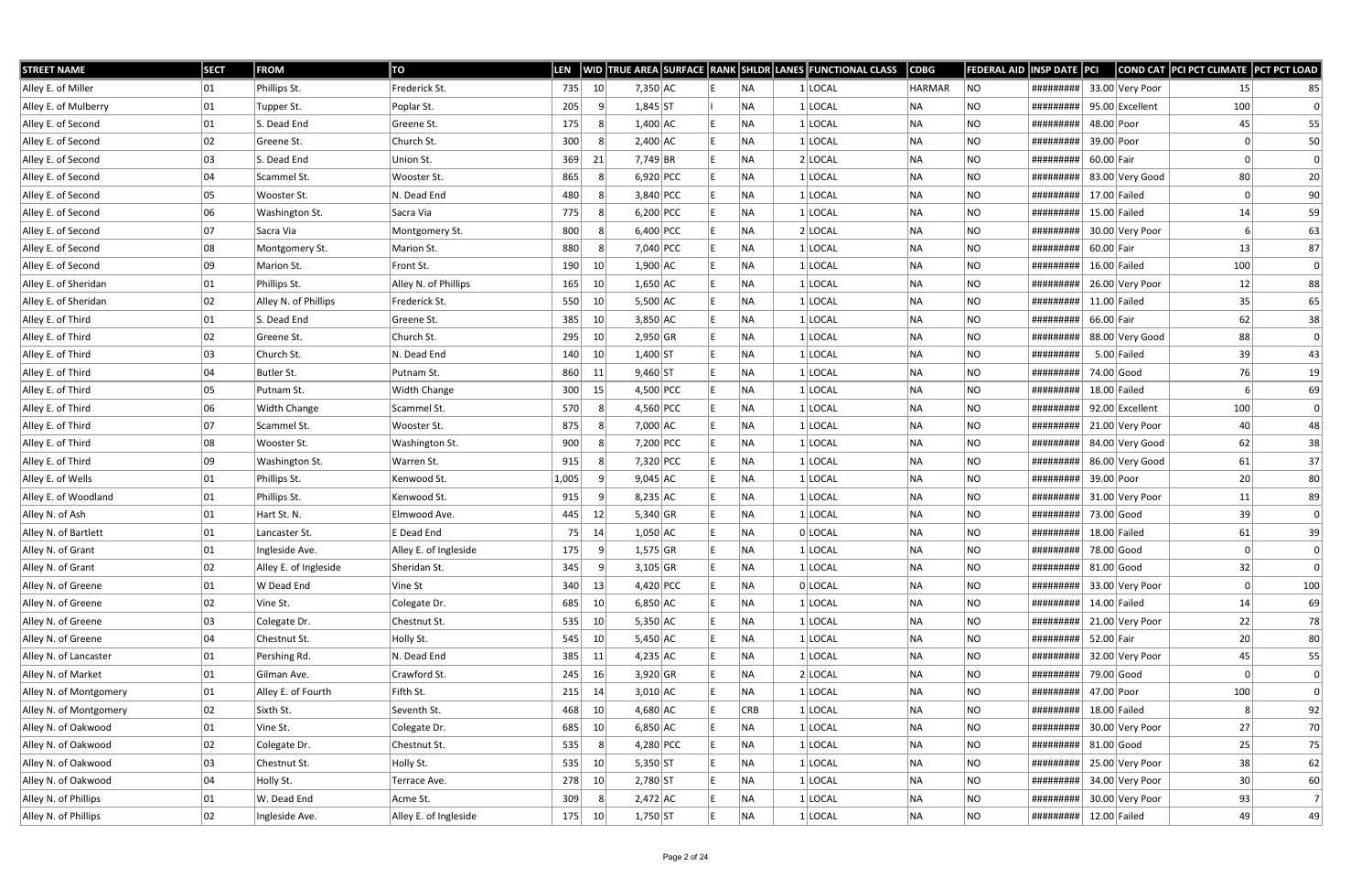| <b>STREET NAME</b>   | <b>SECT</b> | <b>FROM</b>           | TO                   | <b>LEN</b> |                 |             |  |            | WID TRUE AREA SURFACE RANK SHLDR LANES FUNCTIONAL CLASS | $\overline{\textsf{CDBG}}$ | <b>FEDERAL AID INSP DATE PCI</b> |                            |              |                 | COND CAT PCI PCT CLIMATE PCT PCT LOAD |                |
|----------------------|-------------|-----------------------|----------------------|------------|-----------------|-------------|--|------------|---------------------------------------------------------|----------------------------|----------------------------------|----------------------------|--------------|-----------------|---------------------------------------|----------------|
| Alley N. of Phillips | 03          | Alley E. of Ingleside | Sheridan St.         | 125        | 10 <sup>°</sup> | $1,250$ ST  |  | NA.        | 1 LOCAL                                                 | NA                         | NO                               | #########                  |              | 21.00 Very Poor | 87                                    | 13             |
| Alley N. of Phillips | 04          | Sheridan St.          | Alley E. of Sheridan | 165        | 10              | $1,650$ ST  |  | NA         | 1 LOCAL                                                 | NA                         | NO                               | #########                  |              | 21.00 Very Poor | 16                                    | 84             |
| Alley N. of Pierce   | 01          | Jefferson St.         | E. Dead End          | 535        | 10 <sup>°</sup> | $5,350$ ST  |  | NA         | 1 LOCAL                                                 | NA                         | <b>NO</b>                        | #########                  |              | $14.00$ Failed  | 29                                    | 43             |
| Alley N. of Putnam   | 01          | Fourth St.            | High School Ln.      | 159        | 16              | 2,544 BR    |  | NA.        | $2$ LOCAL                                               | NA                         | NO                               | #########                  | 66.00 Fair   |                 | 0                                     | 0              |
| Alley N. of Sharon   | 01          | Alta St.              | Vernon St.           | 820        | 11              | $9,020$ ST  |  | NA         | $1$ LOCAL                                               | <b>HARMAR</b>              | <b>NO</b>                        | #########                  |              | $19.00$ Failed  | 27                                    | 73             |
| Alley N. of Spring   | 01          | Vine St.              | Colegate Dr.         | 831        | - 9             | 7,479 ST    |  | NA         | $1$ LOCAL                                               | NA                         | <b>NO</b>                        | #########                  |              | $16.00$ Failed  | 48                                    | 52             |
| Alley W. of Bellvue  | 01          | S. Dead End           | High St.             | 245        | 15              | $3,675$ BR  |  | NA         | $1$ LOCAL                                               | NA                         | NO.                              | #########                  |              | 33.00 Very Poor | 0                                     | 40             |
| Alley W. of Franklin | 01          | Pearl St.             | Clinton St.          | 440        | -8              | $3,520$ AC  |  | NA         | $1$ LOCAL                                               | NA                         | NO                               | #########                  |              | $4.00$ Failed   | 41                                    | 59             |
| Alley W. of Franklin | 02          | Clinton St.           | Market St.           | 305        | 10              | $3,050$ AC  |  | NA         | $1 $ LOCAL                                              | NA                         | NO.                              | #########                  |              | 21.00 Very Poor | 80                                    | 20             |
| Alley W. of Franklin | 03          | Lord St.              | Maple St.            | 345        |                 | $2,415$ ST  |  | NA         | $1$ LOCAL                                               | NA                         | NO                               | #########                  |              | $9.00$ Failed   | 43                                    | 57             |
| Alley W. of Franklin | 04          | Maple St.             | Putnam Ave.          | 675        | 10 <sup>1</sup> | $6,750$ ST  |  | NA.        | $1$ LOCAL                                               | NA                         | NO.                              | #########                  |              | 18.00 Failed    | 65                                    | 35             |
| Alley W. of Franklin | 05          | Putnam Ave.           | Lancaster St.        | 455        | 10              | $4,550$ ST  |  | NA         | $1$ LOCAL                                               | NA                         | NO.                              | #########                  |              | $3.00$ Failed   | 30                                    | 70             |
| Alta St.             | 01          | Riverview Dr.         | Dye Cir.             | 245        | 25              | $6,125$ AC  |  | <b>CRB</b> | $2$ LOCAL                                               | NA                         | <b>NO</b>                        | #########                  | 59.00 Fair   |                 | 85                                    | 15             |
| Alta St.             | 02          | Dye Cir.              | Riverview Dr.        | 415        | 25              | $10,375$ AC |  | <b>CRB</b> | $2$ LOCAL                                               | NA                         | <b>NO</b>                        | #########                  | 49.00 Poor   |                 | 100                                   | 0              |
| Alta St.             | 03          | Riverview Dr.         | Riley Dr.            | 170        | 23              | $3,910$ AC  |  | <b>CRB</b> | $2$ LOCAL                                               | NA                         | NO.                              | #########                  | 53.00 Fair   |                 | 92                                    |                |
| Alta St.             | 04          | Riley Dr.             | Coventry Rd.         | 257        | 23              | $5,911$ AC  |  | <b>CRB</b> | $2$ LOCAL                                               | NA                         | <b>NO</b>                        | #########                  | 56.00 Fair   |                 | 100                                   |                |
| Alta St.             | 05          | Coventry Rd.          | Victory Pl.          | 293        | 23              | $6,739$ AC  |  | <b>CRB</b> | $2$ LOCAL                                               | NA                         | NO.                              | #########                  | 71.00 Good   |                 | 100                                   |                |
| Alta St.             | 06          | Victory Pl.           | Vista St.            | 171        | 23              | $3,933$ AC  |  | <b>CRB</b> | 2 LOCAL                                                 | NA                         | NO                               | #########                  | 69.00 Good   |                 | 100                                   |                |
| Alta St.             | 07          | Vista St.             | Sharon St.           | 162        | 23              | $3,726$ AC  |  | <b>CRB</b> | 2 SSort1   LOCAL                                        | NA                         | <b>NO</b>                        | #########                  | 67.00 Fair   |                 | 100                                   |                |
| Alta St.             | 08          | Sharon St.            | Alley N. of Sharon   | 175        | 23              | $4,025$ AC  |  | <b>CRB</b> | $2$ LOCAL                                               | NA                         | NO.                              | #########                  | 64.00 Fair   |                 | 81                                    | $\Omega$       |
| Alta St.             | 09          | Alley N. of Sharon    | High St.             | 195        | 23              | $4,485$ AC  |  | <b>CRB</b> | $2$ LOCAL                                               | NA                         | NO.                              | #########                  | 49.00 Poor   |                 | 74                                    | 26             |
| Alta St.             | 10          | High St.              | Archer Ave.          | 265        | 23              | $6,095$ AC  |  | <b>CRB</b> | $2$ LOCAL                                               | <b>HARMAR</b>              | NO                               | #########                  | 58.00 Fair   |                 | 75                                    | 25             |
| Alta St.             | 11          | Archer Ave.           | Lancaster St.        | 110        | 23              | $2,530$ AC  |  | <b>CRB</b> | $2$ LOCAL                                               | NA                         | NO                               | #########                  | 66.00 Fair   |                 | 93                                    | $\overline{7}$ |
| Archer Ave.          | 01          | S. Dead End           | Alta St.             | 458        | 20              | $9,160$ AC  |  | <b>CRB</b> | $2$ LOCAL                                               | NA                         | <b>NO</b>                        | #########                  |              | 75.00 Good      | 100                                   | 0              |
| Ash Ave.             | 01          | Hart St. N.           | Elmwood Ave.         | 455        | 18              | $8,190$ ST  |  | NA         | $2$ LOCAL                                               | NORWOOD NO                 |                                  | #########                  |              | $1.00$ Failed   | 34                                    | 49             |
| Aurora St.           | 01          | Euclid Pl.            | Spring St.           | 391        | 17              | $6,647$ AC  |  | NA.        | $2$ LOCAL                                               | NORWOOD NO                 |                                  | #########                  | $61.00$ Fair |                 | 19                                    | 81             |
| Aurora St.           | 02          | Spring St.            | Shade St.            | 780        | 17              | $13,260$ AC |  | NA         | $2$ LOCAL                                               | NORWOOD NO                 |                                  | #########                  | 66.00 Fair   |                 | 42                                    | 58             |
| Aurora St.           | 03          | Shade St.             | Sunset Ln.           | 670        | 20              | 13,400 AC   |  | CRB        | 2 LOCAL                                                 | NORWOOD NO                 |                                  | ######### 100.00 Excellent |              |                 | 15                                    | 79             |
| Aurora St.           | 04          | Sunset Ln.            | Becker Ln.           | 247        | 15              | $3,705$ AC  |  | NA         | $2$ LOCAL                                               | NORWOOD NO                 |                                  | ######### 71.00 Good       |              |                 | 48                                    | 52             |
| Aurora St.           | 05          | Becker Ln.            | Hadley Ln.           | 619        | 20              | $12,380$ AC |  | NA         | $2$ LOCAL                                               | NORWOOD NO                 |                                  | #########                  |              | 94.00 Excellent | 100                                   | 0              |
| Bank St.             | 01          | Quarry St.            | Orchard St.          | 230        | 16              | 3,680 AC    |  | <b>CRB</b> | $2$ LOCAL                                               | NORWOOD NO                 |                                  | #########                  | 46.00 Poor   |                 | 27                                    | 73             |
| Barber Ave.          | 01          | S. Dead End           | Market St.           | 814        | 16              | $13,024$ AC |  | NA         | $2$ LOCAL                                               | HARMAR                     | NO                               | #########                  | 47.00 Poor   |                 | 45                                    | 55             |
| Barber Ave.          | 02          | Market St.            | Lord St.             | 327        | 16              | $5,232$ PCC |  | <b>CRB</b> | $2$ LOCAL                                               | HARMAR                     | NO                               | #########                  | 67.00 Fair   |                 | 61                                    | 39             |
| Barber Ave.          | 03          | Lord St.              | Pavement Change      | 145        | 16              | $2,320$ PCC |  | NA.        | 2 LOCAL                                                 | HARMAR                     | NO                               | #########                  | 57.00 Fair   |                 | 62                                    | 38             |
| Barber Ave.          | 04          | Pavement Change       | Elm St.              | 300        | 16              | $4,800$ AC  |  | <b>CRB</b> | $2$ LOCAL                                               | HARMAR                     | NO                               | #########                  |              | $17.00$ Failed  | 56                                    | 44             |
| Barber St.           | 01          | Fearing St.           | Pearl St.            | 445        | 14              | $6,230$ AC  |  | NA         | $2$ LOCAL                                               | HARMAR                     | NO                               | #########                  |              | 95.00 Excellent | 100                                   | 0              |
| Barber St.           | 02          | Pearl St.             | Clinton St.          | 525        | 12              | $6,300$ AC  |  | NA         | $2$ LOCAL                                               | HARMAR                     | NO                               | #########                  |              | 95.00 Excellent | 100                                   | 0              |
| Bartlett St.         | 01          | Lancaster St.         | Bellevue St.         | 657        | 20              | $13,140$ AC |  | <b>CRB</b> | $2$ LOCAL                                               | NA                         | NO                               | #########                  | 67.00 Fair   |                 | 82                                    | 18             |
| Beaver St.           | 01          | Clark St.             | E. Dead End          | 470        | 14              | $6,580$ AC  |  | <b>CRB</b> | $2$ LOCAL                                               | NA                         | <b>NO</b>                        | #########                  | 48.00 Poor   |                 | 43                                    | 57             |
| Becker Ln.           | 01          | Channel Ln.           | Sunset Ln.           | 325        | 18              | $5,850$ AC  |  | NA         | $2$ LOCAL                                               | NORWOOD NO                 |                                  | #########                  | 51.00 Fair   |                 | 56                                    | 44             |
| Becker Ln.           | 02          | Sunset Ln.            | Aurora St.           | 817        | 15              | $12,255$ AC |  | NA         | $2$ LOCAL                                               | NORWOOD NO                 |                                  | #########                  |              | 95.00 Excellent | 100                                   | 0              |
| Belle Meadow Dr.     | 01          | Grant Edwards Dr.     | Locust Ln.           | 335        | 20              | $6,700$ AC  |  | CRB        | $2$ LOCAL                                               | NA                         | NO                               | ######### 59.00 Fair       |              |                 | 47                                    | 53             |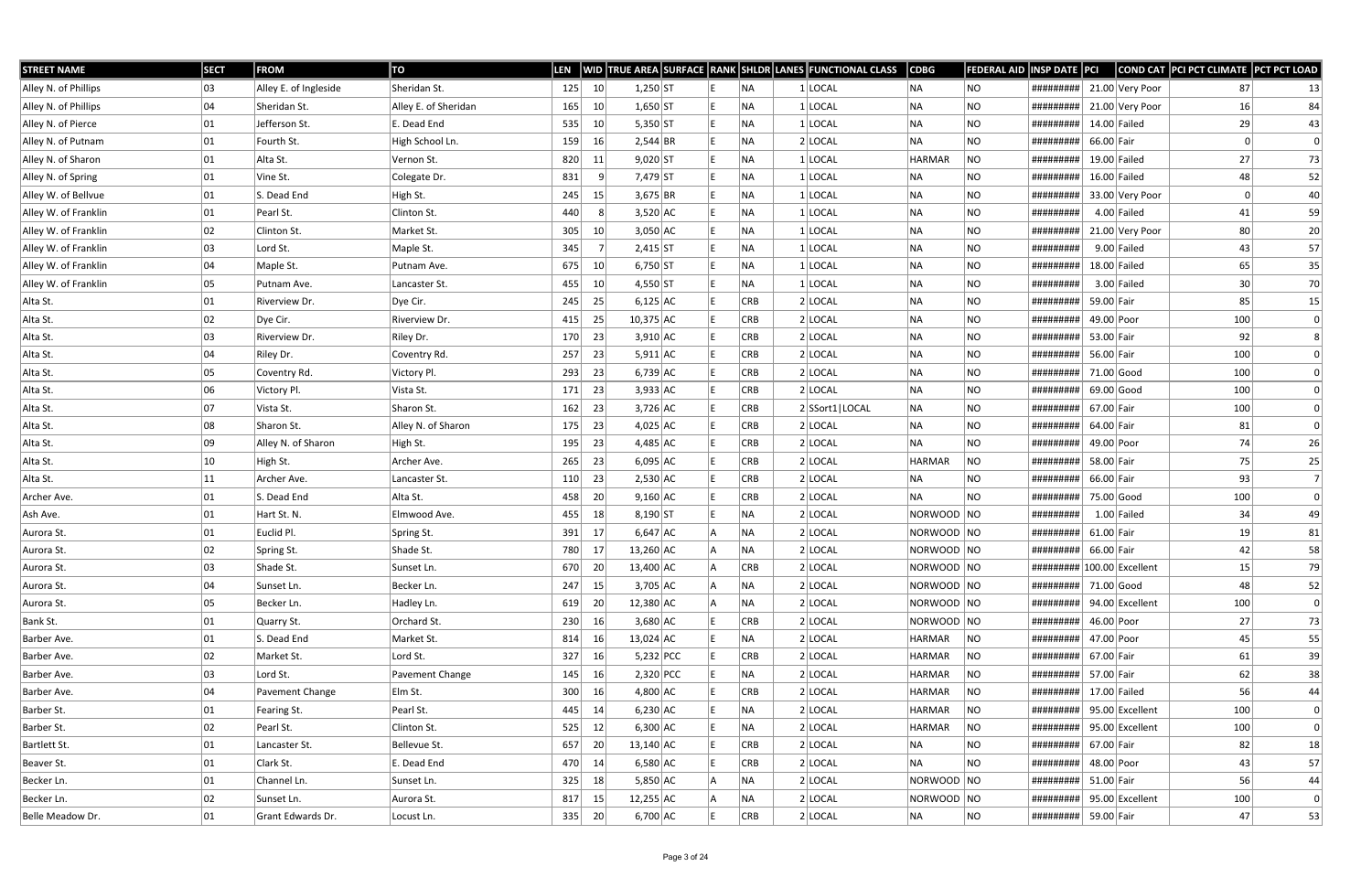| <b>STREET NAME</b>       | <b>SECT</b> | <b>FROM</b>         | ΤO                  | LEN   |            |             |  |            | WID TRUE AREA SURFACE RANK SHLDR LANES FUNCTIONAL CLASS | <b>CDBG</b>    | FEDERAL AID | <b>INSP DATE PCI</b>       |              |                 | COND CAT PCI PCT CLIMATE PCT PCT LOAD |          |
|--------------------------|-------------|---------------------|---------------------|-------|------------|-------------|--|------------|---------------------------------------------------------|----------------|-------------|----------------------------|--------------|-----------------|---------------------------------------|----------|
| Belle Meadow Dr.         | 02          | Locust Ln.          | Sassafras Tr.       | 276   | 20         | $5,520$ AC  |  | <b>CRB</b> | $2$ LOCAL                                               | NA             | NO          | #########                  | 65.00 Fair   |                 | 60                                    | 40       |
| Belle Meadow Dr.         | 03          | Sassafras Tr.       | N. End Cul-De-Sac   | 120   | 20         | $2,400$ AC  |  | <b>CRB</b> | 2 LOCAL                                                 | NA             | NO          | #########                  | 49.00 Poor   |                 | 48                                    | 52       |
| Bellevue St.             | 01          | S. Dead End         | Vista St.           | 335   | 15         | $5,025$ AC  |  | NA)        | $2$ LOCAL                                               | NA             | <b>NO</b>   | #########                  | 39.00 Poor   |                 | 29                                    | 71       |
| Bellevue St.             | 02          | Vista St.           | High St.            | 276   | 15         | $4,140$ AC  |  | <b>CRB</b> | $2$ LOCAL                                               | NA             | NO          | #########                  | $68.00$ Good |                 | 18                                    | 82       |
| Bellevue St.             | 03          | High St.            | Bartlett St.        | 120   | 18         | $2,160$ AC  |  | <b>CRB</b> | $2$ LOCAL                                               | NA             | <b>NO</b>   | #########                  |              | 90.00 Very Good | 39                                    | 61       |
| Bellevue St.             | 04          | Bartlett St.        | Lancaster St.       | 1,073 | 12         | 12,876 AC   |  | NA         | $2$ LOCAL                                               | NA             | NO.         | #########                  | 76.00 Good   |                 | 36                                    | 64       |
| Betsy Mitchell Ln.       | 01          | Glendale Rd.        | Clifton St.         | 315   | 21         | $6,615$ AC  |  | <b>CRB</b> | $2$ LOCAL                                               | NA             | <b>NO</b>   | #########                  | 72.00 Good   |                 | 25                                    | 75       |
| <b>Bittersweet Trail</b> | 01          | S. Dead End         | Grant Edwards Dr.   | 690   | 11         | 7,590 AC    |  | <b>CRB</b> | $2$ LOCAL                                               | NA             | <b>NO</b>   | #########                  | 68.00 Good   |                 | 35                                    | 55       |
| Brentwood St.            | 01          | Glendale Rd.        | Merryhill St.       | 1,160 | 20         | 23,200 AC   |  | <b>NA</b>  | 2 LOCAL                                                 | NA             | <b>NO</b>   | #########                  |              | 88.00 Very Good | 54                                    | 46       |
| Brentwood St.            | 02          | Merryhill St.       | Colgate Dr.         | 487   | 20         | $9,740$ AC  |  | <b>NA</b>  | $2$ LOCAL                                               | NA             | NO.         | #########                  |              | 92.00 Excellent | 50                                    | 50       |
| Broughton Ave.           | 01          | Alderman St.        | Patin Ave.          | 736   | 14         | $10,304$ AC |  | NA)        | $2$ LOCAL                                               | NORWOOD NO     |             | #########                  |              | 88.00 Very Good | 84                                    | 16       |
| <b>Browns Alley</b>      | 01          | Virginia St.        | N. Dead End         | 583   | 15         | 8,745 AC    |  | <b>NA</b>  | 2 LOCAL                                                 | INA.           | NO.         | #########                  | 35.00 Poor   |                 | 24                                    | 76       |
| Buckeye Ave.             | 01          | Hart St. N.         | Elmwood Ave.        | 468   | 20         | $9,360$ AC  |  | <b>NA</b>  | $2$ LOCAL                                               | NORWOOD NO     |             | #########                  | 52.00 Fair   |                 | 27                                    | 63       |
| Buckeye Ave.             | 02          | Elmwood Ave.        | Pike St.            | 1,160 | 20         | 23,200 AC   |  | NA)        | $2$ LOCAL                                               | NORWOOD NO     |             | #########                  | 37.00 Poor   |                 | 25                                    | 58       |
| Butler St.               | 01          | Post St.            | Front St.           | 256   | 37         | $9,472$ AC  |  | <b>CRB</b> | $2$ LOCAL                                               | CENTRAL        | NO          | #########                  | 55.00 Fair   |                 | 100                                   | 0        |
| Butler St.               | 02          | Front St.           | Second St.          | 468   | 44         | $20,592$ AC |  | <b>CRB</b> | $2$ LOCAL                                               | CENTRAL        | NO          | #########                  | 54.00 Fair   |                 | 100                                   |          |
| Butler St.               | 03          | Second St.          | Third St.           | 483   | 44         | $21,252$ AC |  | <b>CRB</b> | 2 LOCAL                                                 | CENTRAL        | NO          | #########                  |              | 93.00 Excellent | 100                                   |          |
| Butler St.               | 04          | Third St.           | Alley E. of Third   | 210   | 39         | $8,190$ AC  |  | <b>CRB</b> | 2 MAJOR COLLECTOR                                       | CENTRAL        | YES         | #########                  |              | 89.00 Very Good | 100                                   |          |
| Butler St.               | 05          | Alley E. of Third   | Fourth St.          | 240   | 39         | $9,360$ AC  |  | <b>CRB</b> | 2 MAJOR COLLECTOR                                       | <b>CENTRAL</b> | <b>YES</b>  | #########                  |              | 95.00 Excellent | 100                                   |          |
| Butler St.               | 06          | Fourth St.          | Seventh St.         | 1,474 | 32         | 47,168 AC   |  | <b>CRB</b> | $2$ LOCAL                                               | CENTRAL        | NO          | #########                  | 72.00 Good   |                 | 100                                   | $\Omega$ |
| Butler St.               | 07          | Seventh St          | N.E. Dead End       | 171   | 12         | $2,052$ AC  |  | NA.        | $2$ LOCAL                                               | NA             | NO          | #########                  | 65.00 Fair   |                 | 19                                    | 81       |
| Camp Ave.                | 01          | Third St.           | Pioneer Ln.         | 225   | $10 \vert$ | $2,250$ AC  |  | NA)        | $1$ LOCAL                                               | NA             | <b>NO</b>   | #########                  |              | 28.00 Very Poor | 35                                    | 58       |
| Camp Ave.                | 02          | Pioneer Ln.         | Fourth St.          | 215   | 10         | $2,150$ AC  |  | INA.       | $1 $ LOCAL                                              | NA             | NO          | #########                  | $68.00$ Good |                 | 42                                    | 58       |
| Capt. D. Seeley-Mem. Dr. | 01          | S. Dead End         | Pike St.            | 1,334 | 38         | $50,692$ AC |  | <b>CRB</b> | 3 LOCAL                                                 | NA             | NO          | ######### 100.00 Excellent |              |                 | 44                                    | 56       |
| Caro Ln.                 | 01          | Rathbone Terr.      | S.E. Dead End       | 768   | 16         | 12,288 AC   |  | NA.        | $2$ LOCAL                                               | <b>NA</b>      | <b>NO</b>   | #########                  |              | 31.00 Very Poor | 14                                    | 86       |
| Cedar St.                | 01          | Ridge St.           | Dudley Ave.         | 109   | 14         | $1,526$ AC  |  | <b>CRB</b> | $2$ LOCAL                                               | NORWOOD NO     |             | #########                  |              | 26.00 Very Poor | 21                                    | 79       |
| Cedar St.                | 02          | Dudley Ave.         | N. Dead End         | 213   | 14         | $2,982$ AC  |  | <b>CRB</b> | $2$ LOCAL                                               | NORWOOD NO     |             | #########                  | 39.00 Poor   |                 | 32                                    | 68       |
| Channel Ln.              | 01          | Hadley Ln.          | Becker Ln.          | 596   | 18         | $10,728$ AC |  | NA         | 2 LOCAL                                                 | NORWOOD NO     |             | ######### 71.00 Good       |              |                 | 35                                    | 65       |
| Charles St.              | 01          | Fifth St.           | Meigs St.           | 217   | 12         | $2,604$ AC  |  | NA)        | $2$ LOCAL                                               | NORWOOD NO     |             | #########                  |              | 91.00 Very Good | 74                                    | 26       |
| Charles St.              | 02          | Meigs St.           | Sixth St.           | 200   | 12         | $2,400$ AC  |  | NA)        | $2$ LOCAL                                               | NORWOOD NO     |             | #########                  |              | 86.00 Very Good | 27                                    | 73       |
| Charles St.              | 03          | Sixth St.           | Cherry St.          | 210   | 12         | $2,520$ AC  |  | NA)        | $2$ LOCAL                                               | NORWOOD NO     |             | #########                  |              | 89.00 Very Good | 84                                    | 16       |
| Charles St.              | 04          | Cherry St.          | Seventh St.         | 230   | 12         | $2,760$ AC  |  | NA)        | $2$ LOCAL                                               | NORWOOD NO     |             | #########                  |              | 91.00 Very Good | 72                                    | 28       |
| Charles St.              | 05          | Seventh St.         | Eighth St.          | 452   | 17         | 7,684 AC    |  | NA)        | $2$ LOCAL                                               | NORWOOD NO     |             | #########                  |              | 88.00 Very Good | 63                                    | 37       |
| Cherry St.               | 01          | Wayne St.           | Charles St.         | 535   | 10         | $5,350$ GR  |  | NA         | $1 $ LOCAL                                              | NA             | NO.         | #########                  | 50.00 Fair   |                 | 52                                    | 0        |
| Cherry St.               | 02          | Charles St.         | Hart St.            | 320   | 10         | $3,200$ GR  |  | NA)        | $1 $ LOCAL                                              | NA             | <b>NO</b>   | #########                  | $60.00$ Fair |                 | 60                                    | 0        |
| Chestnut St.             | 01          | Greene St.          | Alley N. of Greene  | 165   | 23         | 3,795 BR    |  | <b>CRB</b> | $2$ LOCAL                                               | NORWOOD NO     |             | #########                  | $68.00$ Good |                 |                                       | 39       |
| Chestnut St.             | 02          | Alley N. of Greene  | Oakwood Ave.        | 190   | 23         | $4,370$ BR  |  | <b>CRB</b> | $2$ LOCAL                                               | NORWOOD NO     |             | #########                  | $69.00$ Good |                 |                                       | 40       |
| Chestnut St.             | 03          | Oakwood Ave.        | Alley N. of Oakwood | 165   | 23         | 3,795 BR    |  | <b>CRB</b> | 2 LOCAL                                                 | NORWOOD NO     |             | #########                  | 78.00 Good   |                 |                                       | 56       |
| Chestnut St.             | 04          | Alley N. of Oakwood | Spring St.          | 185   | 23         | 4,255 BR    |  | <b>CRB</b> | $2$ LOCAL                                               | NORWOOD NO     |             | #########                  | 67.00 Fair   |                 |                                       | 52       |
| Chestnut St.             | 05          | Spring St.          | Grove St.           | 182   | 18         | 3,276 PCC   |  | <b>CRB</b> | $2$ LOCAL                                               | NORWOOD NO     |             | #########                  |              | 84.00 Very Good | 60                                    | 40       |
| Chestnut St.             | 06          | Grove St.           | N. Dead End         | 284   | -9         | 2,556 ST    |  | NA)        | $1$ LOCAL                                               | NORWOOD NO     |             | #########                  |              | 20.00 Very Poor | 77                                    | 23       |
| Cheyenne Rd.             | 01          | Edgewood Dr.        | Laramie Rd.         | 501   | 17         | $8,517$ AC  |  | CRB        | $2$ LOCAL                                               | NA             | NO          | #########                  | 47.00 Poor   |                 | 54                                    | 46       |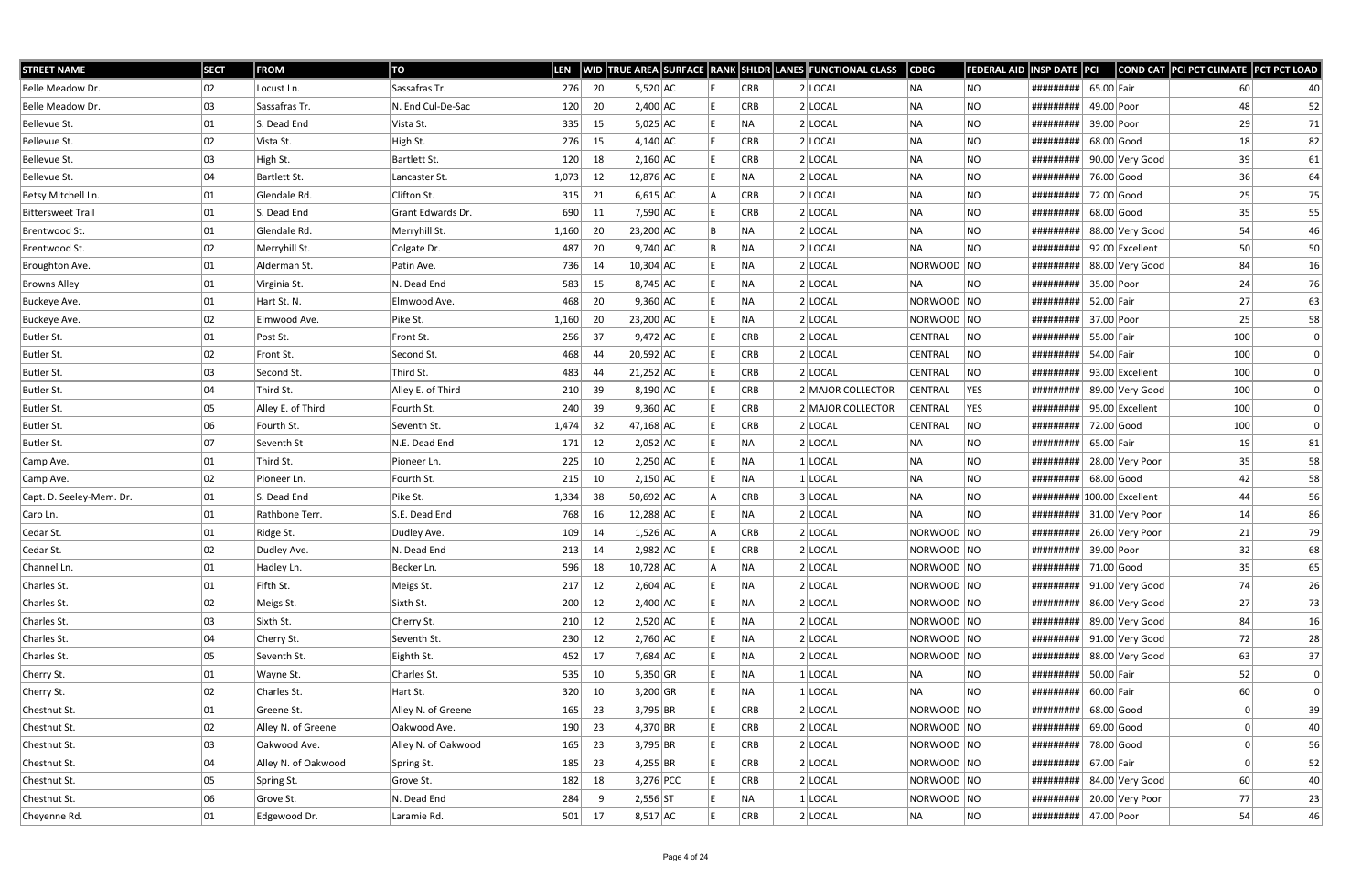| <b>STREET NAME</b> | <b>SECT</b>  | <b>FROM</b>          | TO                   | <b>LEN</b> |    |             |    |            | WID TRUE AREA SURFACE RANK SHLDR LANES FUNCTIONAL CLASS | <b>CDBG</b>    | <b>FEDERAL AID</b> | INSP DATE PCI                                                                                                                                                                                                                                                                                                                                                                                |              |                 | COND CAT PCI PCT CLIMATE PCT PCT LOAD |    |
|--------------------|--------------|----------------------|----------------------|------------|----|-------------|----|------------|---------------------------------------------------------|----------------|--------------------|----------------------------------------------------------------------------------------------------------------------------------------------------------------------------------------------------------------------------------------------------------------------------------------------------------------------------------------------------------------------------------------------|--------------|-----------------|---------------------------------------|----|
| Church St.         | 01           | Second St.           | Alley E. of Second   | 210        | 16 | $3,360$ BR  |    | <b>CRB</b> | $2$ LOCAL                                               | <b>CENTRAL</b> | NO                 | #########                                                                                                                                                                                                                                                                                                                                                                                    | 59.00 Fair   |                 |                                       | 48 |
| Church St.         | 02           | Alley E. of Second   | Third St.            | 240        | 16 | $3,840$ BR  |    | <b>CRB</b> | 2 LOCAL                                                 | CENTRAL        | NO                 | #########                                                                                                                                                                                                                                                                                                                                                                                    | $60.00$ Fair |                 |                                       | 49 |
| Church St.         | 03           | Third St.            | Alley E. of Third    | 215        | 16 | 3,440 BR    |    | CRB        | $2$ LOCAL                                               | CENTRAL        | <b>NO</b>          | #########                                                                                                                                                                                                                                                                                                                                                                                    | 67.00 Fair   |                 |                                       | 47 |
| Church St.         | 04           | Alley E. of Third    | Fourth St.           | 225        | 16 | $3,600$ BR  |    | <b>CRB</b> | 2 LOCAL                                                 | <b>CENTRAL</b> | NO                 | #########                                                                                                                                                                                                                                                                                                                                                                                    | 73.00 Good   |                 |                                       | 47 |
| Circle Dr.         | 01           | S. End Cul-De-Sac    | Oakview Dr.          | 364        | 20 | 7,280 PCC   |    | <b>CRB</b> | $2$ LOCAL                                               | NA             | NO                 | #########                                                                                                                                                                                                                                                                                                                                                                                    | 66.00 Fair   |                 |                                       | 88 |
| Circle Dr.         | 02           | Oakview Dr.          | Victory Pl.          | 202        | 20 | 4,040 PCC   |    | CRB        | $2$ LOCAL                                               | NA             | <b>NO</b>          | #########                                                                                                                                                                                                                                                                                                                                                                                    | 72.00 Good   |                 | 14                                    | 82 |
| Cisler Dr.         | 01           | Washington St.       | Ray St.              | 1,460      | 18 | 26,280 AAC  |    | <b>CRB</b> | 2 LOCAL                                                 | NA             | NO.                | #########                                                                                                                                                                                                                                                                                                                                                                                    | 43.00 Poor   |                 | 65                                    | 35 |
| Cisler Dr.         | 02           | Ray St.              | Oak St.              | 746        | 18 | 13,428 AAC  |    | <b>CRB</b> | 2 LOCAL                                                 | NA             | <b>NO</b>          | #########                                                                                                                                                                                                                                                                                                                                                                                    | 47.00 Poor   |                 | 71                                    | 29 |
| Cisler Dr.         | 03           | Oak St.              | Gibbons St.          | 503        | 18 | $9,054$ AAC |    | <b>CRB</b> | 2 LOCAL                                                 | NA             | NO.                | #########                                                                                                                                                                                                                                                                                                                                                                                    | 50.00 Fair   |                 | 72                                    | 27 |
| Cisler Dr.         | 04           | Gibbons St.          | Hillcrest Dr.        | 3,488      | 20 | 69,760 AAC  |    | NA.        | $2$ LOCAL                                               | NA             | NO.                | #########                                                                                                                                                                                                                                                                                                                                                                                    | 46.00 Poor   |                 | 54                                    | 46 |
| Cisler Dr.         | 05           | Hillcrest Dr.        | Split                | 1,470      | 19 | 27,930 AAC  |    | NA.        | $2$ LOCAL                                               | NA             | NO                 | #########                                                                                                                                                                                                                                                                                                                                                                                    | 39.00 Poor   |                 | 43                                    | 51 |
| Cisler Dr.         | 06N          | Split                | Glendale Rd.         | 295        | 19 | $5,605$ AAC |    | <b>CRB</b> | $2$ LOCAL                                               | NA             | NO.                | #########                                                                                                                                                                                                                                                                                                                                                                                    | 50.00 Fair   |                 | 50                                    | 50 |
| Cisler Dr.         | 065          | Split                | Glendale Rd.         | 260        | 17 | $4,420$ AAC |    | NA         | $2$ LOCAL                                               | NA             | <b>NO</b>          | #########                                                                                                                                                                                                                                                                                                                                                                                    | 38.00 Poor   |                 | 47                                    | 53 |
| Cityview Ave.      | 01           | Fourth St.           | Eldridge St.         | 1,059      | 12 | 12,708 AC   |    | CRB        | $2$ LOCAL                                               | NA             | NO.                | #########                                                                                                                                                                                                                                                                                                                                                                                    | 71.00 Good   |                 | 25                                    | 75 |
| Clark St.          | 01           | Lancaster St.        | Beaver St.           | 448        | 16 | $7,168$ AC  |    | <b>CRB</b> | 2 LOCAL                                                 | NA             | <b>NO</b>          | #########                                                                                                                                                                                                                                                                                                                                                                                    | 68.00 Good   |                 | 41                                    | 59 |
| Clark St.          | 02           | Beaver St.           | Summit St.           | 393        | 16 | $6,288$ AC  |    | CRB        | 2 LOCAL                                                 | NA             | <b>NO</b>          | #########                                                                                                                                                                                                                                                                                                                                                                                    | 64.00 Fair   |                 | 50                                    | 40 |
| Clark St.          | 03           | Summit St.           | Fairview Ln.         | 225        | 16 | $3,600$ AC  |    | <b>CRB</b> | $2$ LOCAL                                               | NA             | NO.                | #########                                                                                                                                                                                                                                                                                                                                                                                    | 66.00 Fair   |                 | 65                                    | 35 |
| Clifton St.        | 01           | Gross Ave.           | Pavement Change      | 605        | 26 | 15,730 AC   |    | NA         | 2 LOCAL                                                 | NA             | NO.                | #########                                                                                                                                                                                                                                                                                                                                                                                    | 73.00 Good   |                 | 30                                    | 70 |
| Clifton St.        | 02           | Pavement Change      | Hillcrest Dr.        | 575        | 24 | 13,800 AC   |    | <b>CRB</b> | 2 LOCAL                                                 | NA             | <b>NO</b>          | #########                                                                                                                                                                                                                                                                                                                                                                                    | 59.00 Fair   |                 | 100                                   | 0  |
| Clinton St.        | 01           | Fearing St.          | Harmar St.           | 313        | 16 | $5,008$ AC  |    | NA         | $2$ LOCAL                                               | <b>HARMAR</b>  | NO                 | #########                                                                                                                                                                                                                                                                                                                                                                                    |              | 20.00 Very Poor | 32                                    | 67 |
| Clinton St.        | 02           | Harmar St.           | Alley W. of Franklin | 130        | 16 | $2,080$ AC  |    | NA         | 2 LOCAL                                                 | HARMAR         | NO.                | #########                                                                                                                                                                                                                                                                                                                                                                                    |              | 92.00 Excellent | 73                                    | 27 |
| Clinton St.        | 03           | Alley W. of Franklin | Franklin St.         | 145        | 20 | $2,900$ AC  |    | NA         | $2$ LOCAL                                               | <b>HARMAR</b>  | NO.                | #########                                                                                                                                                                                                                                                                                                                                                                                    |              | 91.00 Very Good | 100                                   | 0  |
| Clinton St.        | 04           | Franklin St.         | Alley E. of Franklin | 135        | 15 | $2,025$ AC  |    | NA         | 2 LOCAL                                                 | HARMAR         | NO                 | #########                                                                                                                                                                                                                                                                                                                                                                                    |              | 86.00 Very Good | 100                                   | 0  |
| Cogswell Ln.       | 01           | S. Dead End          | Erin Dr.             | 530        | 38 | $20,140$ AC |    | <b>CRB</b> | 3 LOCAL                                                 | NA             | NO.                | #########                                                                                                                                                                                                                                                                                                                                                                                    |              | 91.00 Very Good | 100                                   |    |
| Cogswell Ln.       | 02           | Erin Dr.             | Pike St.             | 122        | 38 | $4,636$ AC  |    | CRB        | 3 LOCAL                                                 | NA             | NO.                | #########                                                                                                                                                                                                                                                                                                                                                                                    | 76.00 Good   |                 | 67                                    | 33 |
| Colegate Dr.       | 01           | Greene St.           | Alley N. of Greene   | 165        | 24 | $3,960$ AC  |    | <b>CRB</b> | 2 MINOR ARTERIAL                                        | NORWOOD YES    |                    | #########                                                                                                                                                                                                                                                                                                                                                                                    | 77.00 Good   |                 | 46                                    | 54 |
| Colegate Dr.       | 02           | Alley N. of Greene   | Oakwood Ave.         | 185        | 24 | $4,440$ AC  |    | <b>CRB</b> | 2 MINOR ARTERIAL                                        | NORWOOD YES    |                    | #########                                                                                                                                                                                                                                                                                                                                                                                    | 70.00 Good   |                 | 15                                    | 85 |
| Colegate Dr.       | 03           | Oakwood Ave.         | Alley N. of Oakwood  | 185        | 24 | $4,440$ AC  | ΙB | <b>CRB</b> | 2 MINOR ARTERIAL                                        | NORWOOD YES    |                    | ######### 71.00 Good                                                                                                                                                                                                                                                                                                                                                                         |              |                 | 16                                    | 84 |
| Colegate Dr.       | 04           | Alley N. of Oakwood  | Spring St.           | 190        | 24 | $4,560$ AC  |    | <b>CRB</b> | 2 MINOR ARTERIAL                                        | NORWOOD YES    |                    | #########                                                                                                                                                                                                                                                                                                                                                                                    | 79.00 Good   |                 | 61                                    | 39 |
| Colegate Dr.       | 05           | Spring St.           | Grove St.            | 191        | 24 | $4,584$ AC  |    | <b>CRB</b> | 2 MINOR ARTERIAL                                        | NORWOOD YES    |                    | #########                                                                                                                                                                                                                                                                                                                                                                                    | 76.00 Good   |                 | 51                                    | 49 |
| Colegate Dr.       | 06           | Grove St.            | Poplar Ln.           | 222        | 28 | $6,216$ AC  |    | <b>CRB</b> | 2 MINOR ARTERIAL                                        | NORWOOD YES    |                    | #########                                                                                                                                                                                                                                                                                                                                                                                    | $81.00$ Good |                 | 100                                   | 0  |
| Colegate Dr.       | 07           | Poplar Ln.           | Theis Ave.           | 851        | 28 | 23,828 AC   |    | <b>CRB</b> | 2 MINOR ARTERIAL                                        | NORWOOD YES    |                    | #########                                                                                                                                                                                                                                                                                                                                                                                    | 79.00 Good   |                 | 100                                   | 0  |
| Colegate Dr.       | 08           | Theis Ave.           | Sunset Ln.           | 220        | 28 | $6,160$ AC  |    | <b>CRB</b> | 2 MINOR ARTERIAL                                        | NORWOOD YES    |                    | #########                                                                                                                                                                                                                                                                                                                                                                                    | 73.00 Good   |                 | 77                                    | 23 |
| Colegate Dr.       | 09           | Sunset Ln.           | Hadley Ln.           | 672        | 28 | 18,816 AC   |    | <b>CRB</b> | 2 MINOR ARTERIAL                                        | NORWOOD YES    |                    | #########                                                                                                                                                                                                                                                                                                                                                                                    | 76.00 Good   |                 | 100                                   | 0  |
| Colegate Dr.       | $ 10\rangle$ | Hadley Ln.           | <b>Width Change</b>  | 1,380      | 28 | 38,640 AC   |    | CRB        | 2 MINOR ARTERIAL                                        | NORWOOD YES    |                    | #########                                                                                                                                                                                                                                                                                                                                                                                    | 77.00 Good   |                 | 100                                   |    |
| Colegate Dr.       | $ 11\rangle$ | Width Change         | Width Change         | 675        | 37 | 24,975 AC   |    | <b>CRB</b> | 3 MINOR ARTERIAL                                        | NORWOOD YES    |                    | #########                                                                                                                                                                                                                                                                                                                                                                                    | 64.00 Fair   |                 | 100                                   |    |
| Colegate Dr.       | $ 12\rangle$ | <b>Width Change</b>  | Glendale Rd.         | 750        | 24 | 18,000 AC   |    | <b>CRB</b> | 2 MINOR ARTERIAL                                        | NORWOOD YES    |                    | #########                                                                                                                                                                                                                                                                                                                                                                                    | 72.00 Good   |                 | 100                                   |    |
| Colegate Dr.       | 13           | Glendale Rd.         | Brentwood St.        | 1,213      | 24 | 29,112 AC   |    | <b>CRB</b> | 2 MINOR ARTERIAL                                        | NA             | YES                | #########                                                                                                                                                                                                                                                                                                                                                                                    | $69.00$ Good |                 | 65                                    | 35 |
| Colegate Dr.       | 14           | Brentwood St.        | Crestwood Cir.       | 304        | 24 | 7,296 AC    |    | <b>CRB</b> | 2 MINOR ARTERIAL                                        | NA             | YES                | #########                                                                                                                                                                                                                                                                                                                                                                                    | 78.00 Good   |                 | 100                                   | 0  |
| Colegate Dr.       | $ 15\rangle$ | Crestwood Cir.       | Merryhill St.        | 1,011      | 24 | 24,264 AC   |    | <b>CRB</b> | 2 MINOR ARTERIAL                                        | NA             | <b>YES</b>         | #########                                                                                                                                                                                                                                                                                                                                                                                    | 67.00 Fair   |                 | 82                                    | 18 |
| Colegate Dr.       | 16           | Merryhill St.        | Meadow Ln.           | 487        | 24 | $11,688$ AC |    | <b>CRB</b> | 2 MINOR ARTERIAL                                        | NA             | YES                | #########                                                                                                                                                                                                                                                                                                                                                                                    | 75.00 Good   |                 | 91                                    | 9  |
| Colegate Dr.       | 17           | Meadow Ln.           | Janet Rd.            | 534        | 24 | $12,816$ AC |    | CRB        | 2 MINOR ARTERIAL                                        | NA             | <b>YES</b>         | $\left  \frac{1}{4} \frac{1}{4} \frac{1}{4} \frac{1}{4} \frac{1}{4} \frac{1}{4} \frac{1}{4} \frac{1}{4} \frac{1}{4} \frac{1}{4} \frac{1}{4} \frac{1}{4} \frac{1}{4} \frac{1}{4} \frac{1}{4} \frac{1}{4} \frac{1}{4} \frac{1}{4} \frac{1}{4} \frac{1}{4} \frac{1}{4} \frac{1}{4} \frac{1}{4} \frac{1}{4} \frac{1}{4} \frac{1}{4} \frac{1}{4} \frac{1}{4} \frac{1}{4} \frac{1}{4} \frac{1}{4}$ |              |                 | 79                                    | 21 |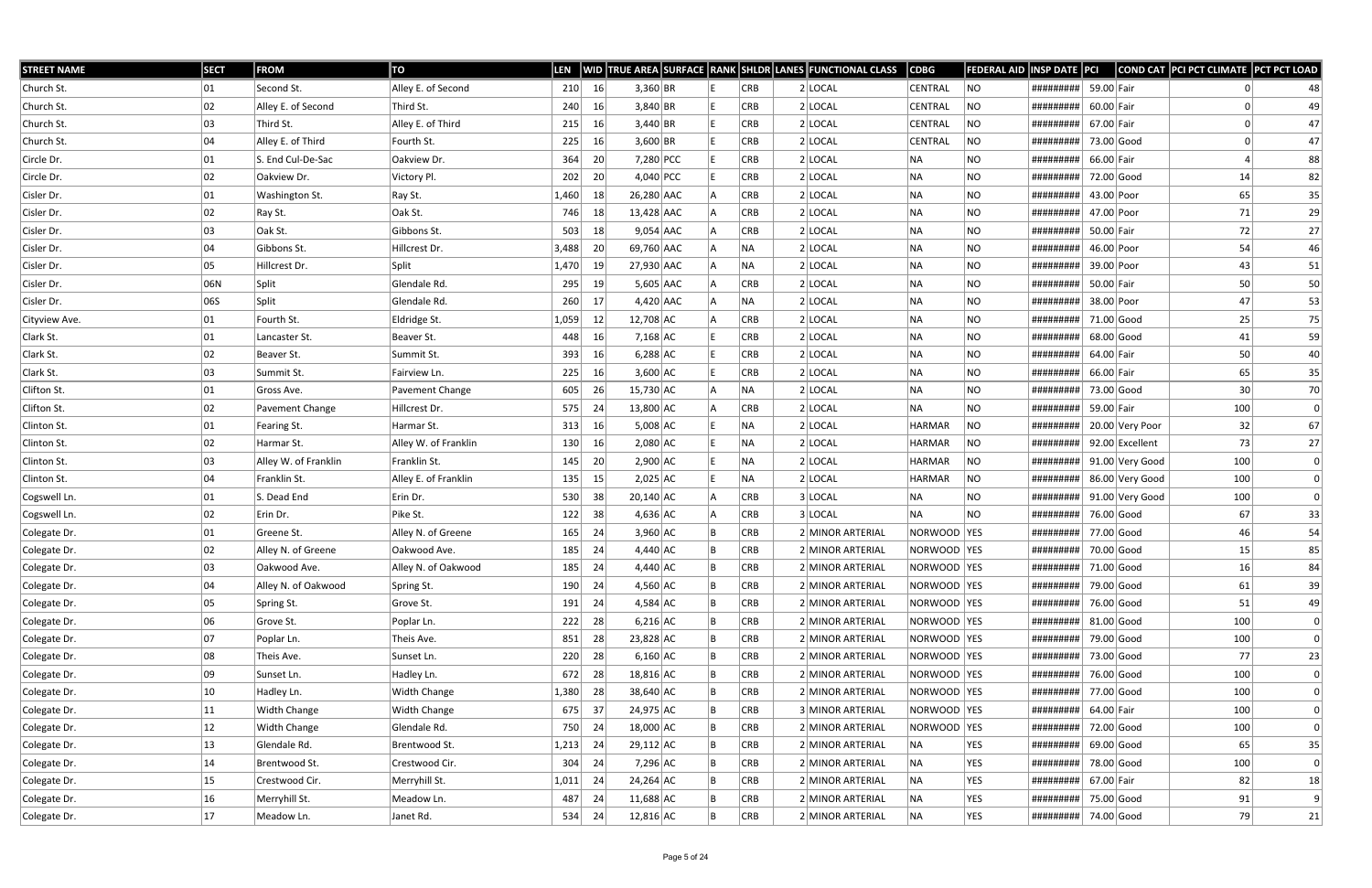| <b>STREET NAME</b>  | <b>SECT</b>  | <b>FROM</b>         | TO                 | <b>LEN</b> |     |             |  |            | WID TRUE AREA SURFACE RANK SHLDR LANES FUNCTIONAL CLASS | $\overline{\textsf{CDBG}}$ | <b>FEDERAL AID</b> | <b>INSP DATE PCI</b>       |                |                 | COND CAT PCI PCT CLIMATE PCT PCT LOAD |              |
|---------------------|--------------|---------------------|--------------------|------------|-----|-------------|--|------------|---------------------------------------------------------|----------------------------|--------------------|----------------------------|----------------|-----------------|---------------------------------------|--------------|
| Colegate Dr.        | 18           | Janet Rd.           | Woodcrest Dr.      | 334        | 24  | $8,016$ AC  |  | <b>CRB</b> | 2 MINOR ARTERIAL                                        | NA                         | <b>YES</b>         | #########                  | 77.00 Good     |                 | 100                                   |              |
| Colegate Dr.        | $ 19\rangle$ | Woodcrest Dr.       | Millcreek Rd.      | 96         | 30  | $2,880$ AC  |  | CRB        | 3 MINOR ARTERIAL                                        | NA                         | <b>YES</b>         | #########                  |                | 98.00 Excellent | 100                                   |              |
| Colegate Dr.        | 20           | Millcreek Rd.       | Academy Dr.        | 307        | 30  | $9,210$ AC  |  | <b>CRB</b> | 3 MINOR ARTERIAL                                        | NA                         | <b>YES</b>         | #########                  |                | 98.00 Excellent | 100                                   |              |
| Colegate Dr.        | 21           | Academy Dr.         | Colegate Woods Dr. | 1,106      | -24 | $26,544$ AC |  | <b>CRB</b> | 2 MINOR ARTERIAL                                        | NA                         | YES                | #########                  | 76.00 Good     |                 | 100                                   | $\mathbf{0}$ |
| Colegate Dr.        | 22           | Colegate Woods Dr.  | Dale St.           | 1,391      | 26  | $36,166$ AC |  | <b>CRB</b> | 2 MINOR ARTERIAL                                        | NA                         | <b>YES</b>         | #########                  | 77.00 Good     |                 | 69                                    | 31           |
| Colegate Dr.        | 23           | Dale St.            | Gregg St.          | 482        | 25  | $12,050$ AC |  | <b>CRB</b> | 2 MINOR ARTERIAL                                        | NA                         | <b>YES</b>         | #########                  | 70.00 Good     |                 | 14                                    | 39           |
| Colegate Dr.        | 24           | Gregg St.           | Muskingum Dr.      | 551        | 25  | $13,775$ AC |  | <b>CRB</b> | 2 LOCAL                                                 | NA                         | <b>NO</b>          | #########                  | 79.00 Good     |                 | 47                                    | 53           |
| Colegate Woods Dr.  | 01           | Colegate Dr.        | Stonecrest Dr.     | 1,097      | 23  | $25,231$ AC |  | <b>CRB</b> | 2 LOCAL                                                 | NA                         | <b>NO</b>          | #########                  | 60.00 Fair     |                 | 85                                    | 15           |
| Colegate Woods Dr.  | 02           | Stonecrest Dr.      | N. Dead End        | 183        | 23  | $4,209$ AC  |  | <b>CRB</b> | $2$ LOCAL                                               | NA                         | <b>NO</b>          | #########                  | 57.00 Fair     |                 | 100                                   | $\Omega$     |
| Country Meadows Dr. | 01           | W. End Cul-De-Sac   | Timberline Dr.     | 1,067      | 20  | $21,340$ AC |  | CRB        | $2$ LOCAL                                               | NA                         | NO                 | #########                  | 73.00 Good     |                 | 89                                    | 11           |
| County House Ln.    | 01           | Pike St.            | E. Corp. Limit     | 873        | 22  | 19,206 AC   |  | NA.        | $2$ LOCAL                                               | NA                         | <b>NO</b>          | #########                  | 58.00 Fair     |                 | 37                                    | 63           |
| Court St.           | 01           | Pike St.            | N. Dead End        | 773        | 22  | 17,006 AC   |  | NA.        | 2 LOCAL                                                 | NORWOOD NO                 |                    | #########                  |                | 26.00 Very Poor |                                       | 93           |
| Coventry Rd.        | 01           | Riverview Dr.       | Manchester Dr.     | 958        | 25  | $23,950$ AC |  | <b>CRB</b> | $2$ LOCAL                                               | NA                         | NO                 | #########                  | 62.00 Fair     |                 | 91                                    | 9            |
| Coventry Rd.        | 02           | Manchester Dr.      | Splitrock Dr.      | 954        | 25  | 23,850 AC   |  | <b>CRB</b> | $2$ LOCAL                                               | NA                         | <b>NO</b>          | #########                  | 62.00 Fair     |                 | 100                                   | $\mathbf{0}$ |
| Coventry Rd.        | 03           | Splitrock Dr.       | Alta St.           | 1,121      | 25  | $28,025$ AC |  | <b>CRB</b> | 2 LOCAL                                                 | NA                         | NO                 | #########                  | 64.00 Fair     |                 | 100                                   | $\mathbf{0}$ |
| Crawford St.        | 01           | Fort Square         | Maple St.          | 537        | 14  | $7,518$ AC  |  | NA         | $2$ LOCAL                                               | CENTRAL                    | <b>NO</b>          | #########                  |                | 29.00 Very Poor | 33                                    | 67           |
| Crestlyn Ct.        | 01           | Glendale Rd.        | E. Dead End        | 282        | 17  | $4,794$ AC  |  | NA         | $2$ LOCAL                                               | NORWOOD NO                 |                    | #########                  | $11.00$ Failed |                 | 37                                    | 63           |
| Crestwood Cir.      | 01           | Colegate Dr.        | N. Dead End        | 256        | 18  | 4,608 AAC   |  | NA         | $2$ LOCAL                                               | NA                         | NO                 | #########                  |                | 86.00 Very Good | 47                                    | 53           |
| Cullen Rd.          | 01           | St. Marys Ave.      | Sunset Dr.         | 1,394      | 16  | $22,304$ AC |  | NA         | $2$ LOCAL                                               | NA                         | <b>NO</b>          | #########                  | $81.00$ Good   |                 | 39                                    | 61           |
| Curtis Blvd.        | 01           | Orchard St.         | Dudley Ave.        | 235        | 10  | $2,350$ PCC |  | <b>CRB</b> | $2$ LOCAL                                               | NORWOOD NO                 |                    | #########                  | 55.00 Fair     |                 | 48                                    | 41           |
| Cutler St.          | 01           | Fifth St.           | Foster Ln.         | 236        | 24  | 5,664 BR    |  | <b>CRB</b> | $2$ LOCAL                                               | NA                         | NO                 | #########                  | $69.00$ Good   |                 |                                       | 34           |
| Cutler St.          | 02           | Foster Ln.          | Sixth St.          | 232        | 24  | $5,568$ BR  |  | <b>CRB</b> | $2$ LOCAL                                               | NA                         | <b>NO</b>          | #########                  | 70.00 Good     |                 |                                       | 24           |
| Cutler St.          | 03           | Sixth St.           | Sixth St.          | 132        | 24  | $3,168$ BR  |  | <b>CRB</b> | $2$ LOCAL                                               | NA                         | NO                 | #########                  | 70.00 Good     |                 |                                       | 36           |
| Cutler St.          | 04           | Sixth St.           | N.E. Dead End      | 202        | 16  | $3,232$ BR  |  | <b>CRB</b> | $2$ LOCAL                                               | NA                         | <b>NO</b>          | #########                  |                | 90.00 Very Good |                                       |              |
| Dabold Ave.         | 01           | W. Dead End         | Acme St            | 125        | 19  | $2,375$ GR  |  | NA         | $1$ LOCAL                                               | NORWOOD NO                 |                    | #########                  |                | 89.00 Very Good |                                       |              |
| Dale St.            | 01           | Colegate Dr.        | N. Dead End        | 531        | 24  | $12,744$ AC |  | <b>CRB</b> | $2$ LOCAL                                               | NA                         | NO                 | #########                  |                | 24.00 Very Poor | 23                                    | 77           |
| Davis Ave.          | 01           | Muskingum Dr.       | Lee Ave.           | 433        | 23  | $9,959$ AC  |  | <b>CRB</b> | $2$ LOCAL                                               | NA                         | <b>NO</b>          | #########                  | 58.00 Fair     |                 | 58                                    | 42           |
| Davis Ave.          | 02           | Lee Ave.            | Rathbone Rd.       | 370        | 23  | $8,510$ AC  |  | <b>CRB</b> | $2$ LOCAL                                               | NA                         | <b>NO</b>          | ######### 100.00 Excellent |                |                 | 100                                   | 0            |
| Davis Ave.          | 03           | Rathbone Rd.        | Rathbone Terr.     | 327        | 23  | $7,521$ AC  |  | <b>CRB</b> | $2$ LOCAL                                               | NA                         | NO                 | ######### 100.00 Excellent |                |                 |                                       | 96           |
| Davis Ave.          | 04           | Rathbone Terr.      | School Entrance    | 675        | 23  | $15,525$ AC |  | <b>CRB</b> | $2$ LOCAL                                               | NA                         | <b>NO</b>          | ######### 100.00 Excellent |                |                 | 100                                   | 0            |
| Dean St.            | 01           | Ray St.             | Oak St.            | 640        | 12  | 7,680 AC    |  | NA.        | $1 $ LOCAL                                              | NA                         | <b>NO</b>          | #########                  |                | 88.00 Very Good | 66                                    | 34           |
| Doris Ave.          | 01           | Pershing Rd.        | N. Dead End        | 388        | 11  | $4,268$ AC  |  | NA.        | $2$ LOCAL                                               | NA                         | NO                 | #########                  |                | 30.00 Very Poor | 14                                    | 86           |
| Douglas Ave.        | 01           | Fort Harmar Dr.     | Pavement Change    | 175        | 16  | $2,800$ PCC |  | NA         | $2$ LOCAL                                               | NA                         | <b>NO</b>          | #########                  | 44.00 Poor     |                 | 44                                    | 51           |
| Douglas Ave.        | 02           | Pavement Change     | Lancaster St.      | 750        | 10  | 7,500 ST    |  | NA.        | $2$ LOCAL                                               | NA                         | NO                 | #########                  | 45.00 Poor     |                 | 34                                    | 37           |
| Dudley Ave.         | 01           | Curtis Blvd.        | Quarry St.         | 560        | 12  | $6,720$ AC  |  | <b>CRB</b> | $2$ LOCAL                                               | NORWOOD NO                 |                    | #########                  | 63.00 Fair     |                 | 55                                    | 45           |
| Dudley Ave.         | 02           | Quarry St.          | Cedar St.          | 96         | 16  | $1,536$ AC  |  | <b>CRB</b> | $2$ LOCAL                                               | NORWOOD NO                 |                    | #########                  |                | 93.00 Excellent | 100                                   | 0            |
| Dun-Wrentin Rd.     | 01           | W. Dead End         | Glendale Rd.       | 567        | 12  | $6,804$ AC  |  | NA         | $2$ LOCAL                                               | NA                         | NO                 | #########                  |                | 27.00 Very Poor | 31                                    | 69           |
| Dye Cir.            | 01           | N.W. End Cul-De-Sac | Coventry Dr.       | 396        | 26  | $10,296$ AC |  | <b>CRB</b> | $2$ LOCAL                                               | NA                         | NO                 | #########                  |                | 30.00 Very Poor | 13                                    | 87           |
| E. Washington St.   | 01           | Second St.          | Alley E. of Front  | 120        | 16  | $1,920$ PCC |  | <b>CRB</b> | $1$ LOCAL                                               | NA                         | <b>NO</b>          | #########                  | 35.00 Poor     |                 | 8                                     | 38           |
| E. Washington St.   | 02           | Alley E. of Front   | Front St.          | 320        | 16  | $5,120$ PCC |  | <b>CRB</b> | $1$ LOCAL                                               | NA                         | NO                 | #########                  |                | 25.00 Very Poor |                                       | 63           |
| Eaton St.           | 01           | Pennsylania Ave.    | Front St.          | 173        | 21  | $3,633$ AC  |  | <b>CRB</b> | $2$ LOCAL                                               | <b>INDIAN</b>              | <b>NO</b>          | #########                  | 78.00 Good     |                 | 56                                    | 44           |
| Edgewood Dr.        | 01           | S. End Cul-De-Sac   | Wyoming Rd.        | 481        | 22  | $10,582$ AC |  | CRB        | 2 LOCAL                                                 | NA                         | <b>NO</b>          | #########                  | 45.00 Poor     |                 | 67                                    | 33           |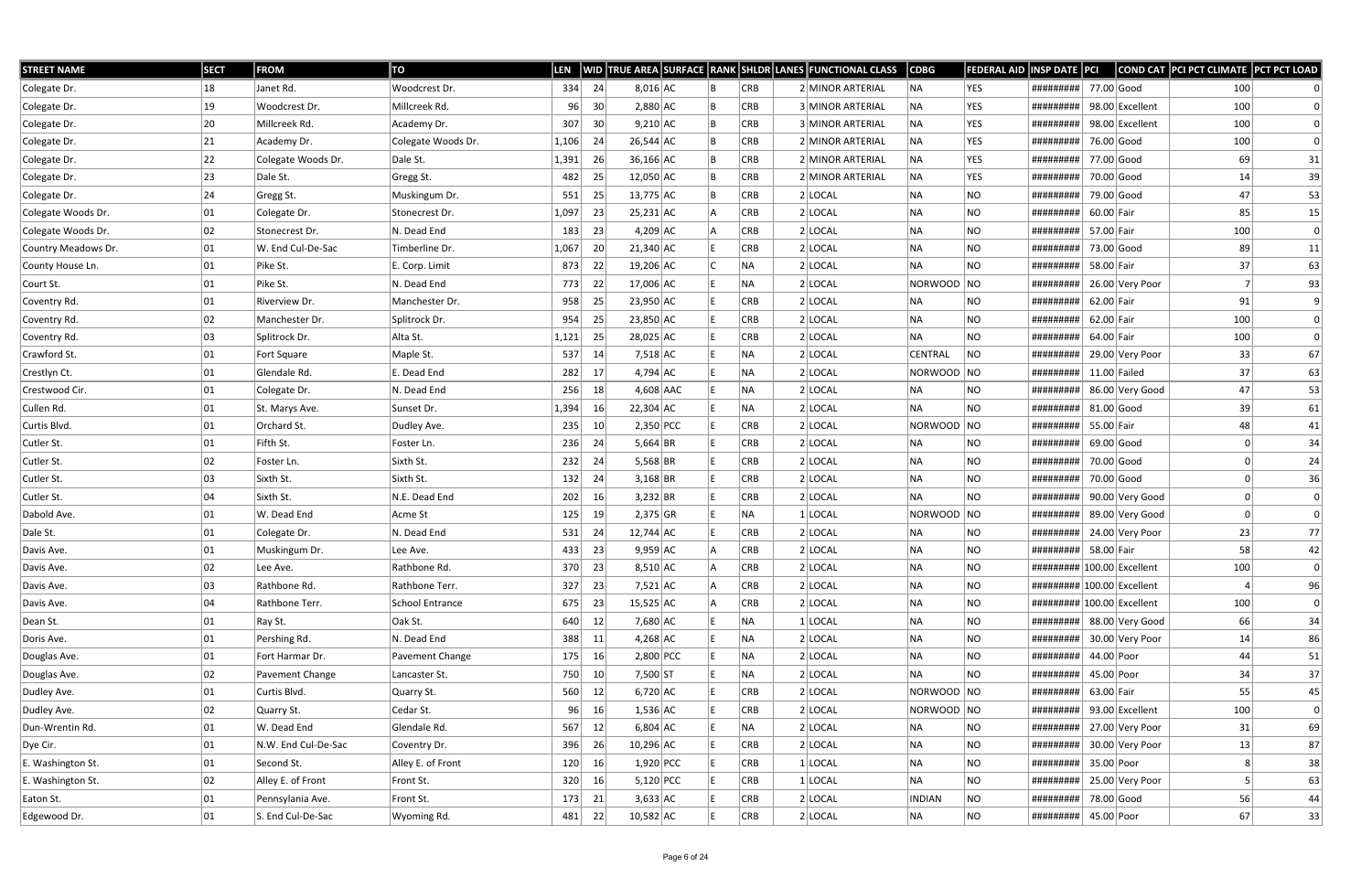| <b>STREET NAME</b> | <b>SECT</b> | <b>FROM</b>           | TO                 | LEN      |                 |             |  |            | WID TRUE AREA SURFACE RANK SHLDR LANES FUNCTIONAL CLASS | CDBG          | <b>FEDERAL AID</b> | <b>INSP DATE PCI</b>       |            |                 | COND CAT PCI PCT CLIMATE PCT PCT LOAD |    |
|--------------------|-------------|-----------------------|--------------------|----------|-----------------|-------------|--|------------|---------------------------------------------------------|---------------|--------------------|----------------------------|------------|-----------------|---------------------------------------|----|
| Edgewood Dr.       | 02          | Wyoming Rd.           | Cheyenne Rd.       | 373      | 22              | $8,206$ AC  |  | CRB        | $2$ LOCAL                                               | NA            | NO.                | #########                  | 42.00 Poor |                 | 68                                    | 32 |
| Edgewood Dr.       | 03          | Cheyenne Rd.          | Laramie Rd.        | 830      | 22              | $18,260$ AC |  | <b>CRB</b> | $2$ LOCAL                                               | NA            | <b>NO</b>          | #########                  | 67.00 Fair |                 | 76                                    | 24 |
| Edgewood Dr.       | 04          | Laramie Rd.           | Lancaster St.      | 421      | 22              | $9,262$ AC  |  | <b>CRB</b> | $2$ LOCAL                                               | ∣NA           | <b>NO</b>          | #########                  | 62.00 Fair |                 | 72                                    | 28 |
| Eggser Dr.         | 01          | Muskingum Dr.         | Hamilton Ave.      | 195      | 18              | $3,510$ AC  |  | NA         | $2$ LOCAL                                               | NA            | <b>NO</b>          | #########                  | 40.00 Poor |                 | 34                                    | 66 |
| Eighth St.         | 01          | S. Dead End           | Jefferson St.      | 525      | 24              | 12,600 AC   |  | <b>CRB</b> | $2$ LOCAL                                               | NA            | <b>NO</b>          | #########                  |            | 72.00 Good      | 73                                    | 27 |
| Eighth St.         | 02          | Jefferson St.         | Wayne St.          | 2,455    | 24              | 58,920 AC   |  | <b>CRB</b> | $2$ LOCAL                                               | NORWOOD NO    |                    | #########                  | 40.00 Poor |                 | 49                                    | 50 |
| Eighth St.         | 03          | Wayne St.             | Charles St.        | 575      | 18              | 10,350 AAC  |  | NA.        | $2$ LOCAL                                               | NORWOOD  NO   |                    | #########                  |            | $80.00$ Good    | 22                                    | 78 |
| Eighth St.         | 04          | Charles St.           | Hart St.           | 310      | 18              | 5,580 AAC   |  | NA         | $2$ LOCAL                                               | NORWOOD NO    |                    | #########                  |            | 91.00 Very Good | 69                                    | 31 |
| Eighth St.         | 05          | Wooster St.           | Washington St.     | 926      | 24              | $22,224$ AC |  | <b>CRB</b> | $2$ LOCAL                                               | NA            | NO.                | #########                  |            | 73.00 Good      |                                       | 30 |
| Eighth St.         | 06          | <b>Washington St.</b> | Warren St.         | 932      | 24              | $22,368$ BR |  | <b>CRB</b> | $2$ LOCAL                                               | NA            | <b>NO</b>          | #########                  |            | 69.00 Good      | 0                                     | 39 |
| Eighth St.         | 07          | Warren St.            | Montgomery St.     | 892      | 24              | $21,408$ BR |  | <b>CRB</b> | $2$ LOCAL                                               | NA            | NO                 | #########                  |            | 83.00 Very Good | 57                                    | 43 |
| Eldridge St.       | 01          | Cityview Ave.         | Sunset Dr.         | 300      | 13              | $3,900$ AC  |  | CRB        | $2$ LOCAL                                               | NA            | NO.                | #########                  | 65.00 Fair |                 | 26                                    | 74 |
| Eldridge St.       | 02          | Sunset Dr.            | N. Dead End        | 379      | 12              | $4,548$ AC  |  | CRB        | $2$ LOCAL                                               | NA            | <b>NO</b>          | #########                  |            | $7.00$ Failed   | 21                                    | 79 |
| Ellenwood Ave.     | 01          | Fourth St.            | Alley E. of Fourth | 215      | 10 <sup>°</sup> | $2,150$ PCC |  | <b>CRB</b> | $1$ LOCAL                                               | NA            | <b>NO</b>          | #########                  | 60.00 Fair |                 | 42                                    | 58 |
| Ellenwood Ave.     | 02          | Alley E. of Fourth    | Fifth St.          | 200      | 10              | $2,000$ PCC |  | NA         | $1 $ LOCAL                                              | ∣NA           | <b>NO</b>          | #########                  | 63.00 Fair |                 | 58                                    | 36 |
| Ellsworth Ave.     | 01          | Corp. Limit           | Corp. Limit        | 635      | 18              | $11,430$ AC |  | NA         | $2$ LOCAL                                               | NA            | <b>NO</b>          | #########                  | 45.00 Poor |                 | 18                                    | 75 |
| Elm St.            | 01          | Lord St.              | Maple St.          | 345      | 10              | $3,450$ ST  |  | NA         | $1$ LOCAL                                               | <b>HARMAR</b> | <b>NO</b>          | #########                  |            | 88.00 Very Good | 26                                    | 74 |
| Elm St.            | 02          | Maple St.             | Prospect St.       | 359      | 16              | 5,744 BR    |  | CRB        | $2$ LOCAL                                               | HARMAR        | NO                 | #########                  | 40.00 Poor |                 |                                       | 45 |
| Elmwood Ave.       | 01          | Pike St.              | Ash Ave.           | 395      | 18              | $7,110$ AC  |  | NA)        | $2$ LOCAL                                               | NORWOOD NO    |                    | #########                  |            | $9.00$ Failed   | 18                                    | 75 |
| Elmwood Ave.       | 02          | Ash Ave.              | Alley N. of Ash    | 115      | 18              | $2,070$ AC  |  | NA         | $2$ LOCAL                                               | NORWOOD NO    |                    | #########                  |            | $17.00$ Failed  | 34                                    | 66 |
| Elmwood Ave.       | 03          | Alley N. of Ash       | Buckeye Ave.       | 105      | 18              | $1,890$ AC  |  | NA         | $2$ LOCAL                                               | NORWOOD NO    |                    | #########                  |            | 24.00 Very Poor | 36                                    | 64 |
| Elmwood Ave.       | 04          | Buckeye Ave.          | N. Dead End        | 87       | 18              | $1,566$ AC  |  | NA         | $2$ LOCAL                                               | NORWOOD NO    |                    | #########                  |            | 28.00 Very Poor | 28                                    | 69 |
| Emerald St.        | 01          | S. Dead End           | Spring St.         | 245      | 19              | $4,655$ AC  |  | NA         | $2$ LOCAL                                               | NA            | NO                 | #########                  | 36.00 Poor |                 | 23                                    | 77 |
| Emerson St.        | 01          | Oak St.               | Ray St.            | 645      | 12              | 7,740 AC    |  | NA         | $1 $ LOCAL                                              | NA            | NO                 | #########                  |            | 71.00 Good      | 50                                    | 32 |
| Ephraim Cutler     | 01          | Seventh St.           | Betsy Mitchell Ln. | 384      | 38              | $14,592$ AC |  | NA         | 3 LOCAL                                                 | NA            | <b>NO</b>          | #########                  | 60.00 Fair |                 | 57                                    | 43 |
| Ephraim Cutler     | 02          | Betsy Mitchell Ln.    | Gross Ave.         | 202      | 38              | 7,676 AC    |  | NA         | 3 LOCAL                                                 | NA            | <b>NO</b>          | #########                  |            | 74.00 Good      | 77                                    | 23 |
| Euclid Pl.         | 01          | Aurora St.            | Vine St.           | 689      | -24             | 16,536 PCC  |  | <b>CRB</b> | $2$ LOCAL                                               | NORWOOD NO    |                    | #########                  | 78.00 Good |                 | 43                                    | 56 |
| Fair Ave.          | 01          | W. Dead End           | Front St.          | 988      | 22              | 21,736 AC   |  | NA         | $2$ LOCAL                                               | NA            | NO                 | $ $ ########## 49.00 Poor  |            |                 | 8 <sup>1</sup>                        | 92 |
| Fairview Ln.       | 01          | Clark St.             | E. Dead End        | 501      | 11              | $5,511$ AC  |  | NA         | $2$ LOCAL                                               | NA            | NO                 | #########                  |            | 95.00 Excellent | 100                                   | 0  |
| Fairview Ln.       | 02          | W. Dead End           | Lancaster St.      | 640      | 10              | $6,400$ AC  |  | NA         | $2$ LOCAL                                               | NA            | <b>NO</b>          | #########                  | 65.00 Fair |                 | 47                                    | 53 |
| Fay Ave.           | 01          | S. Dead End           | Greene St.         | 2,377    | 18              | 42,786 AC   |  | NA         | $2$ LOCAL                                               | NORWOOD NO    |                    | #########                  | 54.00 Fair |                 |                                       | 99 |
| Fay Ave.           | 02          | S. Dead End           | Alderman St.       | $220$ 14 |                 | $3,080$ AC  |  | NA.        | 2 LOCAL                                                 | NORWOOD NO    |                    | #########                  |            | 70.00 Good      | 34                                    | 66 |
| Fay Ave.           | 03          | Alderman St.          | Patin Ave.         | 735      | 14              | $10,290$ AC |  | NA         | $2$ LOCAL                                               | NORWOOD NO    |                    | #########                  |            | 88.00 Very Good | 75                                    | 25 |
| Fearing St.        | 01          | Virginia St.          | Barber St.         | 145      | 21              | $3,045$ AC  |  | NA         | $2$ LOCAL                                               | HARMAR        | NO                 | #########                  | 44.00 Poor |                 | 47                                    | 50 |
| Fearing St.        | 02          | Barber St.            | Pearl St.          | 335      | 17              | $5,695$ AC  |  | NA         | $2$ LOCAL                                               | HARMAR        | NO                 | #########                  |            | 79.00 Good      | 100                                   | 0  |
| Fearing St.        | 03          | Pearl St.             | Clinton St.        | 434      | 22              | $9,548$ AC  |  | CRB        | $2$ LOCAL                                               | HARMAR        | NO                 | #########                  |            | 95.00 Excellent | 100                                   | 0  |
| Fearing St.        | 04          | Market St.            | Lord St.           | 315      | 20              | $6,300$ AC  |  | <b>CRB</b> | $2$ LOCAL                                               | HARMAR        | NO.                | #########                  |            | 31.00 Very Poor | 39                                    | 60 |
| Ferguson St.       | 01          | Matthew St.           | Fourth St.         | 283      | 20              | $5,660$ AAC |  | CRB        | 2 LOCAL                                                 | NA            | <b>NO</b>          | #########                  |            | 92.00 Excellent | 100                                   | 0  |
| Ferguson St.       | 02          | Fourth St.            | Alley E. of Fourth | 118      | 16              | $1,888$ AC  |  | CRB        | $2$ LOCAL                                               | NA            | <b>NO</b>          | #########                  |            | 72.00 Good      | 63                                    | 24 |
| Ferguson St.       | 03          | Alley E. of Fourth    | Fifth St.          | 220      | 16              | $3,520$ AC  |  | <b>CRB</b> | $2$ LOCAL                                               | NA            | NO.                | #########                  | 58.00 Fair |                 | 49                                    | 46 |
| Ferguson St.       | 04          | Fifth St.             | Garfield Ave.      | 200      | 16              | $3,200$ AC  |  | CRB        | 2 LOCAL                                                 | NA            | NO                 | #########                  | 57.00 Fair |                 | 34                                    | 43 |
| Ferguson St.       | 05          | Garfield Ave.         | N. Dead End        | 186      | 16              | $2,976$ AC  |  | <b>CRB</b> | $2$ LOCAL                                               | NA            | <b>NO</b>          | ########## 34.00 Very Poor |            |                 | 28                                    | 62 |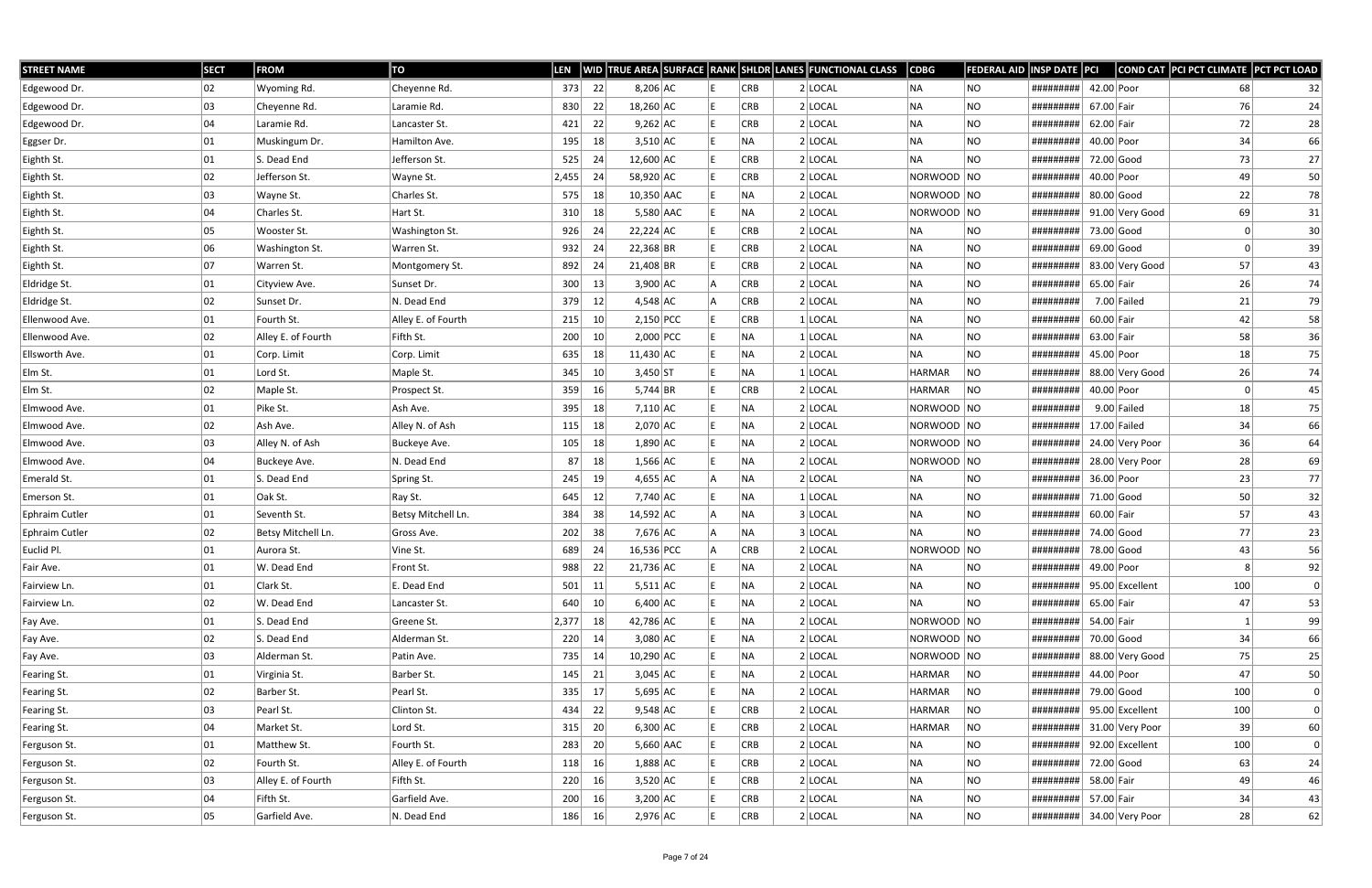| <b>STREET NAME</b> | <b>SECT</b> | <b>FROM</b>            | TO                     | <b>LEN</b> |    |              |  |            | WID TRUE AREA SURFACE RANK SHLDR LANES FUNCTIONAL CLASS | $\vert$ CDBG   | <b>FEDERAL AID INSP DATE PCI</b> |                             |              |                           | COND CAT PCI PCT CLIMATE PCT PCT LOAD |    |
|--------------------|-------------|------------------------|------------------------|------------|----|--------------|--|------------|---------------------------------------------------------|----------------|----------------------------------|-----------------------------|--------------|---------------------------|---------------------------------------|----|
| Fifth St.          | 01          | S. Dead End            | Charles St.            | 235        | 20 | $4,700$ AC   |  | CRB        | $2$ LOCAL                                               | NORWOOD NO     |                                  | #########                   | 48.00 Poor   |                           | 80                                    | 20 |
| Fifth St.          | 02          | Charles St.            | Hart St.               | 340        | 20 | $6,800$ AC   |  | CRB        | $2$ LOCAL                                               | NORWOOD NO     |                                  | #########                   | 58.00 Fair   |                           | 67                                    | 33 |
| Fifth St.          | 03          | Hart St                | N. Dead End            | 795        | 26 | $20,670$ AC  |  | CRB        | $2$ LOCAL                                               | NORWOOD NO     |                                  | ########## 100.00 Excellent |              |                           |                                       |    |
| Fifth St.          | 04          | Putnam St.             | Whites Rd.             | 271        | 35 | $9,485$ AC   |  | CRB        | $2$ LOCAL                                               | NA             | <b>NO</b>                        | #########                   | 72.00 Good   |                           |                                       | 50 |
| Fifth St.          | 05          | Whites Rd.             | Cutler St.             | 350        | 35 | $12,250$ BR  |  | CRB        | 2 LOCAL                                                 | <b>NA</b>      | <b>NO</b>                        | #########                   |              | 72.00 Good                |                                       | 51 |
| Fifth St.          | 06          | Cutler St.             | Scammel St.            | 291        | 35 | $10,185$ BR  |  | CRB        | $2$ LOCAL                                               | <b>NA</b>      | NO.                              | #########                   |              | 72.00 Good                |                                       | 51 |
| Fifth St.          | 07          | Scammel St.            | Tupper St.             | 263        | 35 | 9,205 BR     |  | CRB        | $2$ LOCAL                                               | NA             | <b>NO</b>                        | #########                   |              | 72.00 Good                |                                       | 50 |
| Fifth St.          | 08          | Tupper St.             | Wooster St.            | 637        | 35 | 22,295 BR    |  | <b>CRB</b> | $2$ LOCAL                                               | <b>NA</b>      | <b>NO</b>                        | #########                   |              | 72.00 Good                |                                       | 51 |
| Fifth St.          | 09          | Wooster St.            | Washington St.         | 923        | 35 | 32,305 BR    |  | CRB        | $2$ LOCAL                                               | <b>NA</b>      | NO.                              | #########                   |              | 73.00 Good                |                                       | 51 |
| Fifth St.          | 10          | <b>Washington St.</b>  | Ellenwood Ave          | 465        | 35 | 16,275 BR    |  | CRB        | $2$ LOCAL                                               | ∣NA            | NO.                              | #########                   |              | 72.00 Good                |                                       | 51 |
| Fifth St.          | 11          | Ellenwood Ave          | Warren St.             | 469        | 35 | $16,415$ BR  |  | CRB        | $2$ LOCAL                                               | <b>NA</b>      | <b>NO</b>                        | #########                   |              | 72.00 Good                |                                       | 51 |
| Fifth St.          | 12          | Warren St.             | Montgomery St.         | 893        | 35 | $31,255$ BR  |  | CRB        | 2 LOCAL                                                 | <b>NA</b>      | NO.                              | #########                   |              | 71.00 Good                |                                       | 48 |
| Fifth St.          | 13          | Montgomery St.         | Alley N. of Montgomery | 323        | 16 | $5,168$ ABR  |  | CRB        | $2$ LOCAL                                               | NA             | NO.                              | #########                   | 57.00 Fair   |                           | 46                                    | 54 |
| Fifth St.          | 14          | Alley N. of Montgomery | Garfield Ave           | 320        | 16 | $5,120$ AAC  |  | CRB        | $2$ LOCAL                                               | NA             | <b>NO</b>                        | #########                   | 43.00 Poor   |                           | 62                                    | 38 |
| Fifth St.          | 15          | Garfield Ave           | Marion St.             | 290        | 16 | $4,640$ AC   |  | CRB        | 2 LOCAL                                                 | <b>NA</b>      | <b>NO</b>                        | #########                   |              | 30.00 Very Poor           | 40                                    | 60 |
| Fifth St.          | 16          | Marion St.             | Ferguson St.           | 645        | 16 | $10,320$ AC  |  | CRB        | $2$ LOCAL                                               | <b>NA</b>      | <b>NO</b>                        | #########                   | 53.00 Fair   |                           | 91                                    | 9  |
| Fifth St.          | 17          | Ferguson St.           | Highwood St.           | 270        | 16 | $4,320$ AC   |  | CRB        | $2$ LOCAL                                               | ∣NA            | <b>NO</b>                        | #########                   |              | 23.00 Very Poor           | 21                                    | 67 |
| Flintwood Dr.      | 01          | Lancaster St.          | W. Pebble Dr.          | 873        | 25 | $21,825$ AC  |  | <b>CRB</b> | 2 LOCAL                                                 | ∣NA            | <b>NO</b>                        | #########                   | 62.00 Fair   |                           | 51                                    | 49 |
| Flintwood Dr.      | 02          | W. Pebble Dr.          | E. Pebble Dr.          | 676        | 24 | 16,224 PCC   |  | <b>CRB</b> | $2$ LOCAL                                               | <b>NA</b>      | <b>NO</b>                        | #########                   |              | 73.00 Good                |                                       | 94 |
| Flintwood Dr.      | 03          | E. Pebble Dr.          | E. End Cul-De-Sac      | 346        | 24 | 8,304 PCC    |  | CRB        | $2$ LOCAL                                               | <b>NA</b>      | <b>NO</b>                        | #########                   | 55.00 Fair   |                           | 35                                    | 65 |
| Fort Harmar Dr.    | 01          | S. Corp Limit          | Pearl St. Ext.         | 169        | 36 | $6,084$ AC   |  | CRB        | 2 PRINCIPAL ARTERIAL                                    | <b>INA</b>     | YES.                             | #########                   | 81.00 Good   |                           | 100                                   | 0  |
| Fort Harmar Dr.    | 02          | Pearl St. Ext.         | Market St.             | 1,292      | 28 | $36,176$ AC  |  | <b>CRB</b> | 2 PRINCIPAL ARTERIAL                                    | <b>NA</b>      | YES                              | #########                   | 76.00 Good   |                           | 100                                   |    |
| Fort Harmar Dr.    | 03          | Market St.             | Maple St. Ext.         | 840        | 36 | $30,240$ AC  |  | CRB        | 2 PRINCIPAL ARTERIAL                                    | <b>INA</b>     | YES                              | #########                   | 73.00 Good   |                           | 100                                   |    |
| Fort Harmar Dr.    | 104         | Maple St. Ext.         | Lancaster St           | 783        | 28 | $21,924$ AC  |  | CRB        | 2 PRINCIPAL ARTERIAL NA                                 |                | YES                              | #########                   |              | 75.00 Good                | 100                                   |    |
| Fort Harmar Dr.    | 05          | Lancaster St           | Douglas Ave.           | 135        | 28 | $3,780$ AC   |  | <b>CRB</b> | 2 PRINCIPAL ARTERIAL                                    | <b>INA</b>     | YES                              | #########                   |              | 87.00 Very Good           | 94                                    |    |
| Fort Harmar Dr.    | 06          | Douglas Ave            | Lancaster St           | 405        | 36 | 14,580 AC    |  | CRB        | 2 PRINCIPAL ARTERIAL                                    | INA            | YES                              | #########                   |              | 79.00 Good                | 100                                   |    |
| Fort Harmar Dr.    | 07          | Lancaster St           | Stone St               | 1,195      | 36 | 43,020 AC    |  | CRB        | 2 PRINCIPAL ARTERIAL NA                                 |                | YES.                             | ######### 78.00 Good        |              |                           | 100                                   |    |
| Fort Square        | 01          | Market St.             | Crawford St.           | 245        | 26 | $6,370$ AC   |  | NA         | $2$ LOCAL                                               | CENTRAL        | NO                               | ######### 100.00 Excellent  |              |                           | 66                                    | 0  |
| Fort Square        | 02          | Crawford St.           | Fort St.               | 300        | 28 | $8,400$ AC   |  | <b>NA</b>  | $2$ LOCAL                                               | <b>CENTRAL</b> | NO                               | ######### 100.00 Excellent  |              |                           | 45                                    | 55 |
| Fort St.           | 01          | Fort Square            | Maple St.              | 574        | 16 | $9,184$ AC   |  | <b>NA</b>  | 2 LOCAL                                                 | CENTRAL        | NO                               |                             |              | ######### 91.00 Very Good | 42                                    | 58 |
| Fort St.           | 02          | Maple St.              | N. Dead End            | 775        | 17 | $13,175$ AC  |  | <b>NA</b>  | $2$ LOCAL                                               | NA             | <b>NO</b>                        | #########                   |              | 87.00 Very Good           | 32                                    | 68 |
| Foster Ln          | 01          | Putnam St              | Whites Rd              | 214        | -8 | $1,712$ PCC  |  | <b>NA</b>  | $1$ LOCAL                                               | NA             | NO                               | ######### 27.00 Very Poor   |              |                           | 13                                    | 71 |
| Foster Ln          | 02          | Whites Rd              | Cutler St              | 357        | 8  | $2,856$ PCC  |  | <b>NA</b>  | $1$ LOCAL                                               | <b>NA</b>      | <b>NO</b>                        | #########                   |              | 83.00 Very Good           | 63                                    | 26 |
| Fourth St.         | 01          | Hart St.               | Greene St.             | 909        | 40 | 36,360 AC    |  | CRB        | 2 MAJOR COLLECTOR                                       | CENTRAL        | YES                              | #########                   | 53.00 Fair   |                           | 96                                    | 0  |
| Fourth St.         | 02          | Greene St.             | Church St.             | 333        | 40 | $13,320$ AC  |  | CRB        | 2 MAJOR COLLECTOR                                       | CENTRAL        | <b>YES</b>                       | #########                   |              | 87.00 Very Good           | 100                                   | 0  |
| Fourth St.         | 03          | Church St.             | Butler St.             | 578        | 40 | $23,120$ AC  |  | CRB        | 2 MAJOR COLLECTOR                                       | <b>CENTRAL</b> | <b>YES</b>                       | #########                   |              | 88.00 Very Good           | 100                                   | 0  |
| Fourth St.         | 04          | Butler St.             | Putnam St.             | 900        | 40 | 36,000 AC    |  | CRB        | 2 MAJOR COLLECTOR                                       | CENTRAL        | YES                              | #########                   |              | 89.00 Very Good           | 100                                   | 0  |
| Fourth St.         | 05          | Putnam St.             | Scammel St.            | 916        | 40 | 36,640 AC    |  | CRB        | 2 LOCAL                                                 | CENTRAL        | NO                               | #########                   | 59.00 Fair   |                           | 88                                    |    |
| Fourth St.         | 06          | Scammel St.            | Wooster St.            | 906        | 40 | 36,240 AC    |  | CRB        | $2$ LOCAL                                               | CENTRAL        | NO                               | #########                   | 54.00 Fair   |                           | 43                                    | 29 |
| Fourth St.         | 07          | Wooster St.            | Washington St.         | 930        | 40 | 37,200 AC    |  | CRB        | 2 LOCAL                                                 | NA             | <b>NO</b>                        | #########                   | 52.00 Fair   |                           | 75                                    | 16 |
| Fourth St.         | 08          | Washington St.         | Ellenwood St.          | 432        | 40 | 17,280 AAC   |  | CRB        | 2 LOCAL                                                 | <b>NA</b>      | <b>NO</b>                        | #########                   | $60.00$ Fair |                           | 65                                    | 28 |
| Fourth St.         | 09          | Ellenwood St.          | Warren St.             | 506        | 40 | $20,240$ AAC |  | CRB        | $2$ LOCAL                                               | NA             | <b>NO</b>                        | ######### 67.00 Fair        |              |                           | 98                                    | 0  |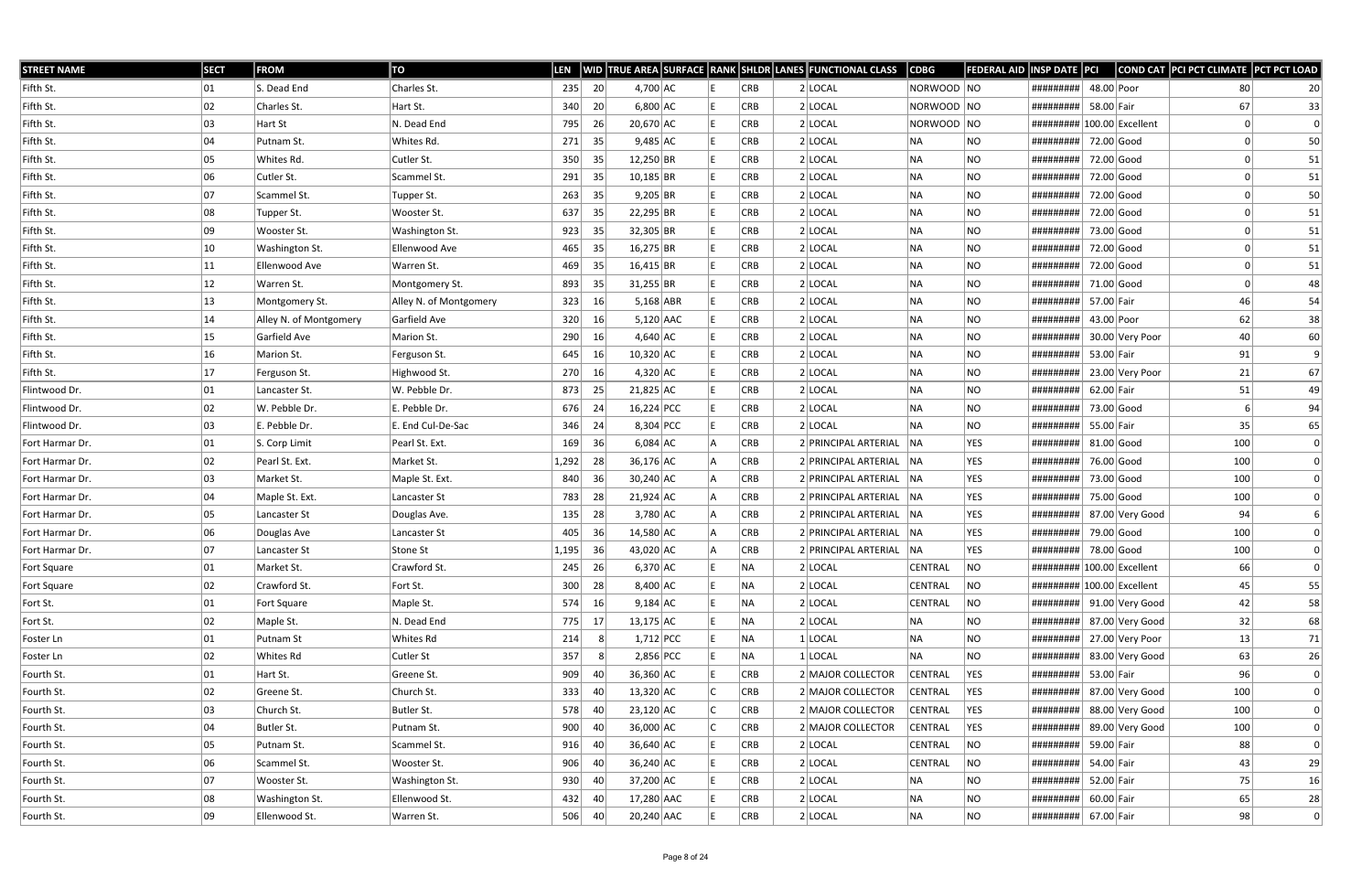| <b>STREET NAME</b> | <b>SECT</b>  | <b>FROM</b>           | TO                    | <b>LEN</b> |                 |              |  |            | WID TRUE AREA SURFACE RANK SHLDR LANES FUNCTIONAL CLASS | <b>CDBG</b>    | <b>FEDERAL AID</b> | INSP DATE PCI         |              |                 | COND CAT PCI PCT CLIMATE PCT PCT LOAD |                 |
|--------------------|--------------|-----------------------|-----------------------|------------|-----------------|--------------|--|------------|---------------------------------------------------------|----------------|--------------------|-----------------------|--------------|-----------------|---------------------------------------|-----------------|
| Fourth St.         | 10           | Warren St.            | Camp Ave.             | 491        | 40              | 19,640 AAC   |  | CRB        | $2$ LOCAL                                               | NA             | NO                 | #########             | 64.00 Fair   |                 | 70                                    | 28              |
| Fourth St.         | 11           | Camp Ave.             | Montgomery St.        | 409        | 40              | 16,360 AAC   |  | <b>CRB</b> | $2$ LOCAL                                               | <b>NA</b>      | <b>NO</b>          | #########             | $61.00$ Fair |                 | 73                                    | $\Omega$        |
| Fourth St.         | 12           | Montgomery St.        | Marion St.            | 913        | -34             | $31,042$ AAC |  | <b>CRB</b> | $2$ LOCAL                                               | <b>NA</b>      | <b>NO</b>          | #########             | 59.00 Fair   |                 | 68                                    | 31              |
| Fourth St.         | 13           | Marion St.            | Park St.              | 445        | 25              | $11,125$ AC  |  | CRB        | $2$ LOCAL                                               | NA             | <b>NO</b>          | #########             |              | 70.00 Good      | 51                                    | 49              |
| Fourth St.         | 14           | Park St.              | Ferguson St.          | 410        | 25              | $10,250$ AC  |  | <b>CRB</b> | $2$ LOCAL                                               | <b>NA</b>      | NO                 | #########             | 63.00 Fair   |                 | 53                                    | 47              |
| Fourth St.         | 15           | Ferguson St.          | Cityview Ave.         | 1,890      | 19              | 35,910 AC    |  | <b>CRB</b> | $2$ LOCAL                                               | <b>NA</b>      | <b>NO</b>          | #########             | 76.00 Good   |                 | 60                                    | 40              |
| Fourth St.         | 16           | Cityview St.          | Begin Private Dr      | 433        | 19 <sup>°</sup> | $8,227$ AC   |  | NA         | 2 LOCAL                                                 | <b>NA</b>      | NO.                | #########             |              | 91.00 Very Good | 100                                   | $\Omega$        |
| Franklin St.       | 01           | Virginia St.          | Pearl St.             | 145        | 35              | $5,075$ AC   |  | <b>CRB</b> | 2 MAJOR COLLECTOR                                       | HARMAR         | YES                | #########             | 67.00 Fair   |                 | 66                                    |                 |
| Franklin St.       | 02           | Pearl St.             | Alley W. of Franklin  | 95         | 35              | $3,325$ AC   |  | CRB        | 2 MAJOR COLLECTOR                                       | <b>HARMAR</b>  | YES                | #########             | $71.00$ Good |                 | 100                                   | $\Omega$        |
| Franklin St.       | 03           | Alley W. of Franklin  | Clinton St.           | 370        | 35              | 12,950 AC    |  | <b>CRB</b> | 2 MAJOR COLLECTOR                                       | <b>HARMAR</b>  | YES                | #########             | $69.00$ Good |                 | 85                                    | 15              |
| Franklin St.       | 04           | Clinton St.           | Market St.            | 317        | 35              | $11,095$ AC  |  | <b>CRB</b> | 2 MAJOR COLLECTOR                                       | HARMAR         | YES                | #########             |              | 85.00 Very Good | 100                                   | $\Omega$        |
| Franklin St.       | 05           | Market St.            | Lord St.              | 330        | 35              | $11,550$ AC  |  | CRB        | 2 MAJOR COLLECTOR                                       | <b>HARMAR</b>  | YES                | #########             | 79.00 Good   |                 | 80                                    | 20              |
| Franklin St.       | 06           | Lord St.              | Maple St.             | 369        | 35              | $12,915$ AC  |  | CRB        | 2 MAJOR COLLECTOR                                       | <b>HARMAR</b>  | YES                | #########             |              | 84.00 Very Good | 60                                    | $\overline{0}$  |
| Franklin St.       | 07           | Maple St.             | Putnam Ave.           | 690        | 35              | 24,150 AC    |  | CRB        | 2 MAJOR COLLECTOR                                       | <b>HARMAR</b>  | YES.               | #########             |              | 86.00 Very Good | 80                                    | 20              |
| Franklin St.       | 08           | Putnam Ave.           | Lancaster St.         | 476        | 35              | 16,660 AC    |  | CRB        | 2 MAJOR COLLECTOR                                       | <b>HARMAR</b>  | YES                | #########             |              | 95.00 Excellent | 100                                   | $\overline{0}$  |
| Frederick St.      | 01           | Ingleside Ave.        | Alley E. of Ingleside | 170        | 20              | 3,400 PCC    |  | <b>CRB</b> | $2$ LOCAL                                               | NORWOOD NO     |                    | #########             | 35.00 Poor   |                 | 23                                    | 69              |
| Frederick St.      | 02           | Alley E. of Ingleside | Sheridan St.          | 465        | 20              | $9,300$ PCC  |  | CRB        | $2$ LOCAL                                               | NORWOOD NO     |                    | #########             |              | 32.00 Very Poor | 28                                    | 32              |
| Frederick St.      | 03           | Sheridan St.          | Alley E. of Sheridan  | 185        | 20 <sup>1</sup> | $3,700$ AC   |  | CRB        | $2$ LOCAL                                               | NORWOOD NO     |                    | #########             |              | 95.00 Excellent | 100                                   | $\vert 0 \vert$ |
| Frederick St.      | 04           | Alley E. of Sheridan  | Miller Ave.           | 155        | 20              | $3,100$ AC   |  | <b>CRB</b> | $2$ LOCAL                                               | <b>INDIAN</b>  | NO.                | #########             |              | 95.00 Excellent | 100                                   | $\Omega$        |
| Frederick St.      | 05           | Miller Ave.           | Alley E. of Miller    | 175        | 20              | $3,500$ AC   |  | CRB        | 2 LOCAL                                                 | NORWOOD NO     |                    | #########             |              | 95.00 Excellent | 100                                   | $\Omega$        |
| Front St.          | 01           | Greene St.            | Monroe St.            | 490        | 53              | 25,970 AC    |  | CRB        | 4 MAJOR COLLECTOR                                       | <b>CENTRAL</b> | YES                | #########             |              | 82.00 Very Good | 77                                    | 23              |
| Front St.          | 02           | Monroe St.            | Butler St.            | 386        | 53              | $20,458$ AC  |  | <b>CRB</b> | 4 MAJOR COLLECTOR                                       | <b>CENTRAL</b> | YES                | #########             | 79.00 Good   |                 | 59                                    | 41              |
| Front St.          | 03           | Butler St.            | Putnam St.            | 900        | 53              | 47,700 AC    |  | CRB        | 4 MAJOR COLLECTOR                                       | <b>CENTRAL</b> | YES                | #########             | 79.00 Good   |                 | 59                                    | 41              |
| Front St.          | 04           | Putnam St.            | Scammel St.           | 909        | 40              | 36,360 AC    |  | CRB        | 2 MAJOR COLLECTOR                                       | <b>CENTRAL</b> | YES                | #########             | 73.00 Good   |                 | 82                                    | 18              |
| Front St.          | 05           | Scammel St.           | Wooster St.           | 898        | 40              | 35,920 AC    |  | <b>CRB</b> | 2 MAJOR COLLECTOR                                       | <b>CENTRAL</b> | YES                | #########             | 58.00 Fair   |                 | 86                                    | 14              |
| Front St.          | 06           | Wooster St.           | Knox St.              | 605        | 30              | $18,150$ AC  |  | CRB        | 2 MAJOR COLLECTOR                                       | NA             | YES                | #########             | 60.00 Fair   |                 | 68                                    | 27              |
| Front St.          | 07           | Knox St.              | Washington St.        | 300        | 30 <sup>2</sup> | $9,000$ AC   |  | <b>CRB</b> | 2 MAJOR COLLECTOR                                       | NA             | YES                | #########             | 54.00 Fair   |                 | 70                                    | 30 <sup>°</sup> |
| Front St.          | 08           | <b>Washington St.</b> | St. Clair St.         | 345        | 30 <sup>°</sup> | $10,350$ AC  |  | CRB        | 2 MAJOR COLLECTOR                                       | NA             | <b>YES</b>         | #########             | 64.00 Fair   |                 | 70                                    | 30              |
| Front St.          | 09           | St. Clair St.         | Sacra Via             | 543        | 30              | $16,290$ AC  |  | CRB        | 2 MAJOR COLLECTOR                                       | NA             | YES                | #########             | 63.00 Fair   |                 | 71                                    | 29              |
| Front St.          | 10           | Sacra Via             | Sacra Via             | 160        | 30              | $4,800$ AC   |  | CRB        | 2 MAJOR COLLECTOR                                       | NA             | YES                | #########             | 49.00 Poor   |                 | 63                                    | 37              |
| Front St.          | 11           | Sacra Via             | Montgomery St.        | 810        | 30              | 24,300 AC    |  | CRB        | 2 MAJOR COLLECTOR                                       | NA             | YES                | , #########           | 77.00 Good   |                 | 100                                   | $\overline{0}$  |
| Front St.          | $ 12\rangle$ | Montgomery St.        | Fair Ave.             | 884        | 30              | 26,520 AC    |  | CRB        | 2 MAJOR COLLECTOR                                       | <b>INDIAN</b>  | YES                | #########             |              | 88.00 Very Good | 100                                   | $\vert 0 \vert$ |
| Front St.          | 13           | Fair Ave.             | Second St.            | 322        | 24              | 7,728 AC     |  | CRB        | 2 MAJOR COLLECTOR                                       | <b>INDIAN</b>  | YES                | #########             | 75.00 Good   |                 | 100                                   | $\Omega$        |
| Front St.          | 14           | Second St.            | Eaton St.             | 388        | 30              | $11,640$ AC  |  | CRB        | 2 MAJOR COLLECTOR                                       | <b>INDIAN</b>  | YES                | #########             |              | 77.00 Good      | 100                                   | $\Omega$        |
| Front St.          | 15           | Eaton St.             | Muskingum Dr.         | 336        | 24              | $8,064$ AC   |  | CRB        | 2 MAJOR COLLECTOR                                       | <b>INDIAN</b>  | YES                | #########             | 71.00 Good   |                 | 82                                    | 18              |
| Fulton St.         | 01           | Marion St.            | E. Dead End           | 325        | 16              | $5,200$ AC   |  | NA         | 2 LOCAL                                                 | NA             | <b>NO</b>          | #########             | 58.00 Fair   |                 | 31                                    | 31              |
| Garfield Ave.      | 01           | Fifth St.             | Adams St.             | 414        | 16              | $6,624$ AC   |  | CRB        | 2 LOCAL                                                 | NA             | <b>NO</b>          | #########             | 41.00 Poor   |                 | 24                                    | 51              |
| Garfield Ave.      | 02           | Adams St.             | Ferguson St.          | 288        | 16              | $4,608$ AC   |  | CRB        | 2 LOCAL                                                 | NA             | <b>NO</b>          | #########             |              | $18.00$ Failed  | 17                                    | 76              |
| Gates Ave.         | 01           | Lancaster St.         | Nelson Ave.           | 682        | 17              | $11,594$ AC  |  | NA         | 2 LOCAL                                                 | NA             | <b>NO</b>          | #########             | 37.00 Poor   |                 | 52                                    | 48              |
| Gates Ave.         | 02           | Nelson Ave            | E. Dead End           | 285        | 10              | $2,850$ AC   |  | NA         | 2 LOCAL                                                 | NA             | NO                 | #########             |              | 95.00 Excellent | 100                                   | $\overline{0}$  |
| George St.         | 01           | S. Dead End           | Lancaster St.         | 407        | 10              | 4,070 AC     |  | NA         | $2$ LOCAL                                               | <b>HARMAR</b>  | NO.                | #########             |              | 34.00 Very Poor | 50                                    | 49              |
| Gibbons Pl.        | 01           | Gibbons St.           | E. Dead End           | 786        | 10              | 7,860 GR     |  | NA         | $1$ LOCAL                                               | NA             | NO                 | ########## 78.00 Good |              |                 | 93                                    | $\vert 0 \vert$ |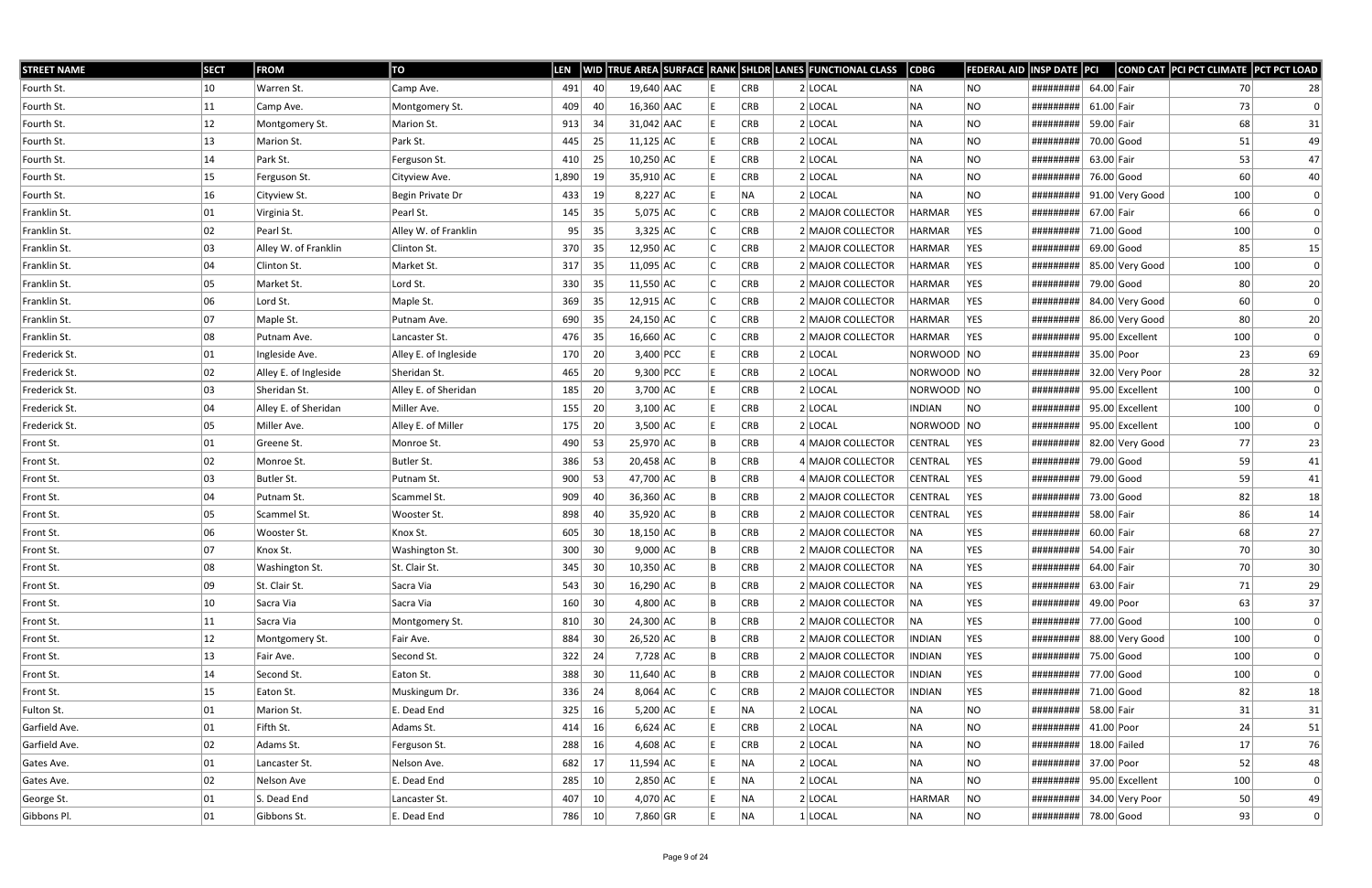| <b>STREET NAME</b>           | <b>SECT</b> | <b>FROM</b>              | TO                                 | LEN   |     |             |    |            | WID TRUE AREA SURFACE RANK SHLDR LANES FUNCTIONAL CLASS | $\overline{\textsf{CDBG}}$ | FEDERAL AID | INSP DATE PCI               |              |                 | COND CAT PCI PCT CLIMATE PCT PCT LOAD |    |
|------------------------------|-------------|--------------------------|------------------------------------|-------|-----|-------------|----|------------|---------------------------------------------------------|----------------------------|-------------|-----------------------------|--------------|-----------------|---------------------------------------|----|
| Gibbons St.                  | 01          | Cisler Dr.               | Gibbons Pl.                        | 348   | 14  | $4,872$ AAC |    | NA.        | 2 LOCAL                                                 | NA                         | NO.         | #########                   | 39.00 Poor   |                 | 43                                    | 57 |
| Gibbons St.                  | 02          | Gibbons Pl.              | E. Dead End                        | 542   | 14  | 7,588 AAC   |    | <b>NA</b>  | 2 LOCAL                                                 | NA                         | NO.         | #########                   | 54.00 Fair   |                 | 42                                    | 58 |
| Gilman Ave.                  | 01          | Virginia St.             | Market St.                         | 688   | 32  | $22,016$ AC |    | <b>CRB</b> | $2$ LOCAL                                               | <b>HARMAR</b>              | <b>NO</b>   | #########                   | 57.00 Fair   |                 | 40                                    | 55 |
| Gilman Ave.                  | 02          | Market St.               | Maple St.                          | 703   | 32  | 22,496 AC   |    | <b>CRB</b> | $2$ LOCAL                                               | CENTRAL                    | NO          | ########## 100.00 Excellent |              |                 | 89                                    | 0  |
| Gilman Ave.                  | 03          | Maple St.                | Putnam Ave.                        | 696   | 32  | 22,272 AC   |    | <b>CRB</b> | 2 LOCAL                                                 | CENTRAL                    | NO          | ########## 100.00 Excellent |              |                 |                                       |    |
| Gilman Ave.                  | 04          | Putnam Ave.              | Lancaster St.                      | 546   | 41  | $22,386$ AC |    | <b>CRB</b> | 2 MINOR ARTERIAL                                        | <b>HARMAR</b>              | YES         | #########                   | 79.00 Good   |                 | 57                                    | 43 |
| Gilman Ave.                  | 05          | Lancaster St.            | New St.                            | 398   | -41 | $16,318$ AC |    | <b>CRB</b> | 2 MINOR ARTERIAL                                        | <b>HARMAR</b>              | YES         | #########                   | 72.00 Good   |                 | 41                                    | 59 |
| Gilman Ave.                  | 06          | New St.                  | Wood St.                           | 266   | 41  | 10,906 AC   |    | <b>CRB</b> | 2 MINOR ARTERIAL                                        | <b>HARMAR</b>              | YES         | #########                   | 78.00 Good   |                 | 55                                    | 45 |
| Gilman Ave.                  | 07          | Wood St.                 | Stone St.                          | 782   | 41  | $32,062$ AC |    | <b>CRB</b> | 2 MINOR ARTERIAL                                        | <b>HARMAR</b>              | YES         | #########                   | 76.00 Good   |                 | 38                                    | 62 |
| Gilman Ave.                  | 08          | Stone St.                | Walnut St.                         | 520   | 41  | $21,320$ AC |    | <b>CRB</b> | 4 MINOR ARTERIAL                                        | HARMAR                     | <b>YES</b>  | #########                   | 79.00 Good   |                 | 100                                   | 0  |
| Gilman Ave.                  | 09          | Walnut St.               | Pavement Change                    | 900   | 41  | 36,900 AC   |    | <b>CRB</b> | 4 MINOR ARTERIAL                                        | NA                         | YES         | #########                   | 75.00 Good   |                 | 77                                    | 23 |
| Gilman Ave.                  | 10          | Pavement Change          | Groves Ave.                        | 2,382 | 48  | 114,336 PCC |    | <b>CRB</b> | 4 MINOR ARTERIAL                                        | NA                         | YES         | #########                   | 48.00 Poor   |                 | 53                                    | 47 |
| Gilman Ave.                  | 11          | Grove Ave.               | Westview Ave.                      | 1,301 | 48  | 62,448 PCC  |    | <b>CRB</b> | 4 MINOR ARTERIAL                                        | NA                         | <b>YES</b>  | #########                   | 43.00 Poor   |                 | 60                                    | 40 |
| Gilman Ave.                  | 12          | Westview Ave.            | Pavement Change                    | 480   | 48  | 23,040 PCC  |    | <b>CRB</b> | 4 MINOR ARTERIAL                                        | NA                         | <b>YES</b>  | #########                   | 54.00 Fair   |                 | 35                                    | 61 |
| Gilman Ave.                  | 13          | Pavement Change          | N. Corp. Limit                     | 1,255 | 22  | 27,610 AC   |    | INA.       | 2 MINOR ARTERIAL                                        | NA                         | <b>YES</b>  | #########                   | 63.00 Fair   |                 | 77                                    | 14 |
| Glendale Clifton Service Rd. | 01          | Glendale St.             | Clifton St.                        | 650   |     | $5,200$ AC  |    | <b>NA</b>  | 0 LOCAL                                                 | <b>NA</b>                  | NO.         | #########                   | 52.00 Fair   |                 | 20                                    | 80 |
| Glendale Clifton Service Rd. | 02          | Gross Ave.               | Glendale Clifton Service Rd. Sec 1 | 610   |     | $4,880$ AC  |    | NA         | 0 LOCAL                                                 | NA                         | NO.         | #########                   |              | 25.00 Very Poor | 13                                    | 81 |
| Glendale Rd.                 | 01          | Seventh St.              | Betsy Mitchell Ln.                 | 310   | 32  | $9,920$ AC  |    | <b>CRB</b> | 2 MAJOR COLLECTOR                                       | NORWOOD YES                |             | #########                   | 78.00 Good   |                 | 60                                    | 40 |
| Glendale Rd.                 | 02          | Betsy Mitchell Ln.       | Gross St.                          | 153   | 32  | $4,896$ AC  |    | <b>CRB</b> | 3 MAJOR COLLECTOR                                       | NORWOOD   YES              |             | #########                   | $80.00$ Good |                 | 87                                    | 13 |
| Glendale Rd.                 | 03          | Gross St.                | Hadley Ln.                         | 1,120 | 32  | 35,840 AC   |    | <b>CRB</b> | 2 MAJOR COLLECTOR                                       | NORWOOD   YES              |             | #########                   | 75.00 Good   |                 | 100                                   | 0  |
| Glendale Rd.                 | 04          | Hadley Ln.               | Cisler Dr.                         | 3,620 | 28  | 101,360 AC  |    | <b>CRB</b> | 2 MAJOR COLLECTOR                                       | NORWOOD  YES               |             | #########                   | 74.00 Good   |                 | 65                                    | 35 |
| Glendale Rd.                 | 05          | Cisler Dr.               | Crestlyn Ct.                       | 110   | 23  | $2,530$ AC  |    | NA         | 2 MAJOR COLLECTOR                                       | NORWOOD  YES               |             | #########                   | 74.00 Good   |                 | 24                                    | 76 |
| Glendale Rd.                 | 06          | Crestlyn Ct.             | Cisler Dr.                         | 245   | 22  | $5,390$ AC  |    | NA         | 2 MAJOR COLLECTOR                                       | NORWOOD  YES               |             | #########                   | 75.00 Good   |                 | 36                                    | 64 |
| Glendale Rd.                 | 07          | Cisler Dr.               | Brentwood St.                      | 70    | 22  | $1,540$ AC  |    | INA.       | 2 MAJOR COLLECTOR                                       | NORWOOD YES                |             | #########                   | 74.00 Good   |                 | 78                                    | 22 |
| Glendale Rd.                 | 08          | Brentwood St.            | Colegate Dr.                       | 650   | 22  | 14,300 AC   |    | NA)        | 2 MAJOR COLLECTOR                                       | NORWOOD  YES               |             | #########                   | 72.00 Good   |                 | 33                                    | 67 |
| Glendale Rd.                 | 09          | Colegate Dr.             | Dun-Wrentin Rd.                    | 1,915 | 21  | 40,215 AC   |    | NA         | 2 MAJOR COLLECTOR                                       | NORWOOD   YES              |             | #########                   | $51.00$ Fair |                 | 37                                    | 63 |
| Glendale Rd.                 | 10          | Dun-Wrentin Rd.          | Mt. Laurel Dr.                     | 310   | 20  | $6,200$ AC  |    | <b>CRB</b> | 2 MAJOR COLLECTOR                                       | NORWOOD  YES               |             | #########                   |              | 33.00 Very Poor | 15                                    | 79 |
| Glendale Rd.                 | 11          | Mt. Laurel Dr.           | Swaney Ct.                         | 1,655 | 20  | 33,100 AC   | IB | NA         | 2 MAJOR COLLECTOR                                       | NORWOOD YES                |             | #########                   | 73.00 Good   |                 | 41                                    | 59 |
| Glendale Rd.                 | 12          | Swaney Ct.               | Sherry Dr.                         | 2,675 | 20  | 53,500 AC   |    | NA)        | 2 MAJOR COLLECTOR                                       | NORWOOD YES                |             | #########                   |              | 85.00 Very Good | 63                                    | 37 |
| Glendale Rd.                 | 13          | Sherry Dr.               | N. Corp. Limit                     | 1,395 | 20  | 27,900 AC   |    | NA)        | 2 MAJOR COLLECTOR                                       | NORWOOD YES                |             | #########                   | 72.00 Good   |                 | 41                                    | 59 |
| Glenwood Ln.                 | 01          | S. Dead End              | Timberline Dr.                     | 585   | 20  | 11,700 AC   |    | <b>CRB</b> | 2 LOCAL                                                 | NA                         | NO.         | #########                   |              | 85.00 Very Good | 100                                   | 0  |
| Grand Ave.                   | 01          | S.E. Dead End            | Groves Ave.                        | 780   | 12  | $9,360$ AC  |    | <b>CRB</b> | $2$ LOCAL                                               | NA                         | NO.         | #########                   | 48.00 Poor   |                 | 66                                    | 34 |
| Grandview Ave.               | 01          | Cedar St.                | Aurora St.                         | 1,124 | 12  | 13,488 AC   |    | NA)        | $2$ LOCAL                                               | NORWOOD NO                 |             | #########                   |              | 29.00 Very Poor | 26                                    | 74 |
| Grant Edwards Dr.            | 01          | Belle Meadow Dr.         | <b>Bittersweet Trail</b>           | 630   | 21  | $13,230$ AC |    | CRB        | 2 LOCAL                                                 | NA                         | NO.         | ######### 100.00 Excellent  |              |                 | 67                                    | 33 |
| Grant Edwards Dr.            | 02          | <b>Bittersweet Trail</b> | Glendale Rd.                       | 966   | 21  | $20,286$ AC |    | <b>CRB</b> | 2 LOCAL                                                 | NA                         | <b>NO</b>   | ######### 100.00 Excellent  |              |                 | 36                                    | 64 |
| Grant St.                    | 01          | Ingleside Ave.           | Alley E. of Ingleside              | 165   | 20  | $3,300$ PCC |    | <b>CRB</b> | $2$ LOCAL                                               | NORWOOD NO                 |             | #########                   |              | 26.00 Very Poor | 25                                    | 42 |
| Grant St.                    | 02          | Alley E. of Ingleside    | Sheridan St.                       | 245   | 20  | 4,900 PCC   |    | <b>CRB</b> | 2 LOCAL                                                 | NORWOOD NO                 |             | #########                   |              | 28.00 Very Poor | 49                                    | 36 |
| Greene St.                   | 01          | Front St.                | Alley E. of Front                  | 175   | 58  | $10,150$ AC |    | <b>CRB</b> | 4 MAJOR COLLECTOR                                       | CENTRAL                    | YES         | #########                   | 76.00 Good   |                 | 35                                    | 65 |
| Greene St.                   | 02          | Alley E. of Front        | Second St.                         | 225   | 58  | 13,050 AC   |    | <b>CRB</b> | 4 MAJOR COLLECTOR                                       | CENTRAL                    | <b>YES</b>  | #########                   | 78.00 Good   |                 | 38                                    | 62 |
| Greene St.                   | 03          | Second St.               | Alley E. of Second                 | 275   | 58  | 15,950 AC   |    | CRB        | 4 MAJOR COLLECTOR                                       | CENTRAL                    | <b>YES</b>  | #########                   | 71.00 Good   |                 | 35                                    | 54 |
| Greene St.                   | 04          | Alley E. of Second       | Third St.                          | 230   | 58  | $13,340$ AC |    | <b>CRB</b> | 4 MAJOR COLLECTOR                                       | CENTRAL                    | YES         | #########                   |              | 82.00 Very Good | 49                                    | 51 |
| Greene St.                   | 05          | Third St.                | Alley E. of Third.                 | 265   | 58  | 15,370 AC   |    | CRB        | 4 PRINCIPAL ARTERIAL                                    | CENTRAL                    | <b>YES</b>  | ########## 82.00 Very Good  |              |                 | 67                                    | 33 |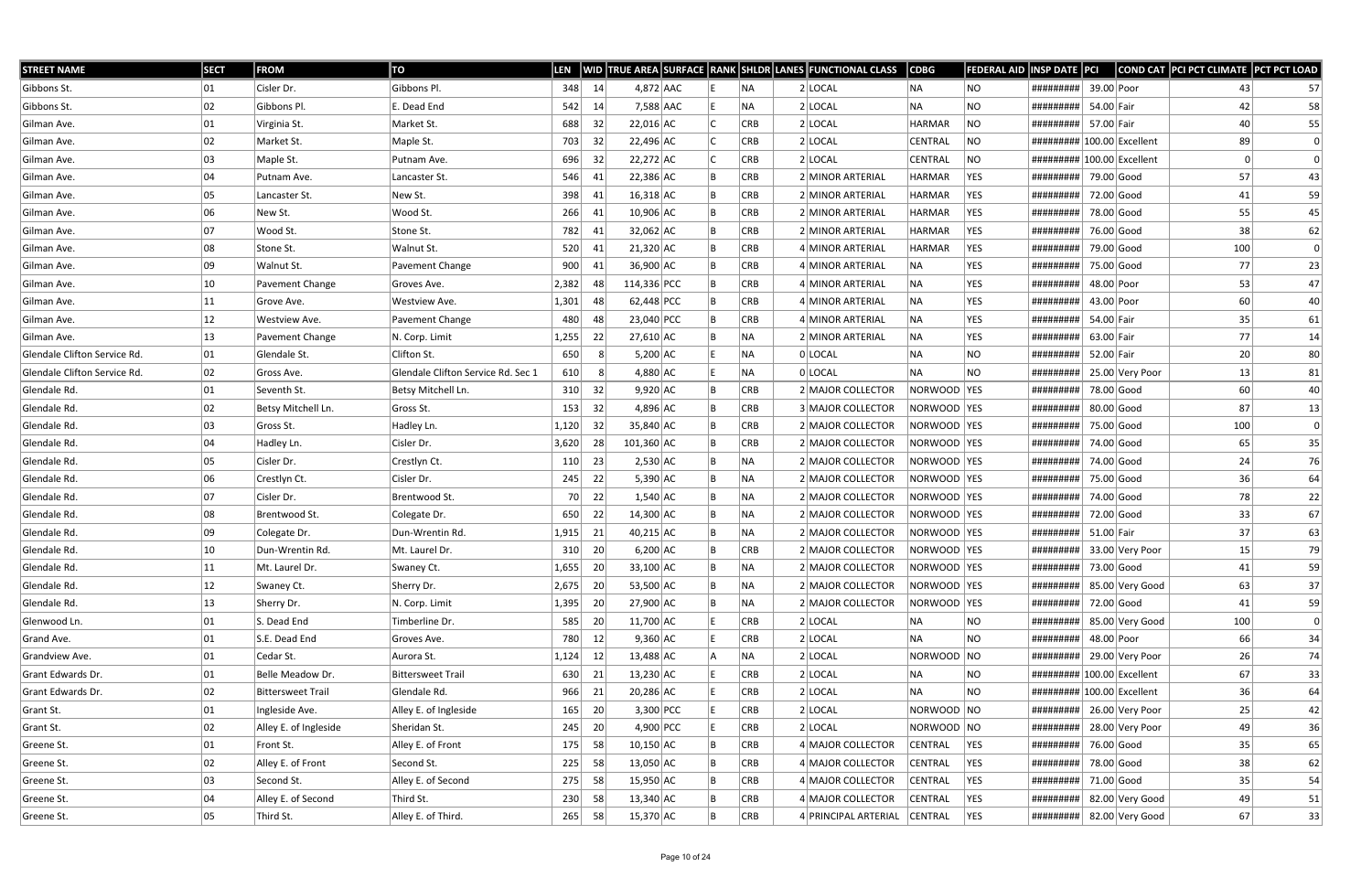| <b>STREET NAME</b> | <b>SECT</b>  | <b>FROM</b>               | TO                        | <b>LEN</b> |                 |             |  |            | WID TRUE AREA SURFACE RANK SHLDR LANES FUNCTIONAL CLASS | <b>CDBG</b>    | <b>FEDERAL AID INSP DATE PCI</b> |                      |              |                 | COND CAT PCI PCT CLIMATE PCT PCT LOAD |              |
|--------------------|--------------|---------------------------|---------------------------|------------|-----------------|-------------|--|------------|---------------------------------------------------------|----------------|----------------------------------|----------------------|--------------|-----------------|---------------------------------------|--------------|
| Greene St.         | 06           | Alley E. of Third         | Fourth St.                | 215        | 58              | 12,470 AC   |  | <b>CRB</b> | 4 PRINCIPAL ARTERIAL                                    | <b>CENTRAL</b> | <b>YES</b>                       | #########            | $81.00$ Good |                 | 58                                    | 42           |
| Greene St.         | 07           | Fourth St.                | Williamstown W.VA. Bridge | 460        | 50              | 23,000 AC   |  | <b>CRB</b> | 4 PRINCIPAL ARTERIAL                                    | <b>CENTRAL</b> | <b>YES</b>                       | #########            | 79.00 Good   |                 | 57                                    | 43           |
| Greene St.         | 08           | Williamstown W.VA. Bridge | Sixth St.                 | 465        | 62              | 28,830 AC   |  | <b>CRB</b> | 5 PRINCIPAL ARTERIAL                                    | NORWOOD YES    |                                  | #########            |              | 88.00 Very Good | 100                                   | 0            |
| Greene St.         | 09           | Sixth St.                 | Seventh St.               | 586        | 62              | $36,332$ AC |  | <b>CRB</b> | 5 MINOR ARTERIAL                                        | NORWOOD YES    |                                  | #########            |              | 85.00 Very Good | 43                                    | 57           |
| Greene St.         | 10           | Seventh St.               | N. Hart St.               | 1,197      | 30              | 35,910 AC   |  | <b>CRB</b> | 2 MINOR ARTERIAL                                        | NORWOOD YES    |                                  | #########            | 75.00 Good   |                 | 64                                    |              |
| Greene St.         | 11           | N. Hart St.               | Philips St.               | 1,000      | 30              | $30,000$ AC |  | <b>CRB</b> | 2 MINOR ARTERIAL                                        | NORWOOD YES    |                                  | #########            | $80.00$ Good |                 | 100                                   | $\Omega$     |
| Greene St.         | 12           | Philips St.               | Plum St.                  | 511        | 30 <sup>1</sup> | $15,330$ AC |  | <b>CRB</b> | 2 MINOR ARTERIAL                                        | NORWOOD YES    |                                  | #########            | 74.00 Good   |                 | 100                                   | 0            |
| Greene St.         | 13           | Plum St.                  | Vine St.                  | 258        | 30              | $7,740$ AC  |  | <b>CRB</b> | 2 MINOR ARTERIAL                                        | NORWOOD YES    |                                  | #########            | 73.00 Good   |                 | 48                                    | 52           |
| Greene St.         | 14           | Vine St.                  | Colegate Dr.              | 699        | 40              | 27,960 AC   |  | <b>CRB</b> | 2 MINOR ARTERIAL                                        | NORWOOD   YES  |                                  | #########            | 67.00 Fair   |                 | 49                                    | 51           |
| Greene St.         | 15           | Colegate Dr.              | Warner St.                | 336        | 40              | $13,440$ AC |  | <b>CRB</b> | 2 MINOR ARTERIAL                                        | NORWOOD YES    |                                  | #########            | 70.00 Good   |                 | 55                                    | 15           |
| Greene St.         | 16           | Warner St.                | Chestnut St.              | 216        | 40              | $8,640$ AC  |  | <b>CRB</b> | 2 MINOR ARTERIAL                                        | NORWOOD YES    |                                  | #########            |              | 75.00 Good      | 57                                    | 0            |
| Greene St.         | $ 17\rangle$ | Chestnut St.              | Acme St.                  | 287        | 46              | $13,202$ AC |  | <b>CRB</b> | 3 MINOR ARTERIAL                                        | NORWOOD YES    |                                  | #########            |              | 70.00 Good      | 100                                   | $\mathbf{0}$ |
| Greene St.         | 18           | Acme St.                  | Holly St.                 | 271        | 40              | $10,840$ AC |  | <b>CRB</b> | 3 MAJOR COLLECTOR                                       | NORWOOD YES    |                                  | #########            |              | 73.00 Good      | 100                                   | 0            |
| Greene St.         | 19           | Holly St.                 | W. Fay Ave.               | 832        | 24              | 19,968 AC   |  | <b>CRB</b> | 2 MAJOR COLLECTOR                                       | NORWOOD YES    |                                  | #########            |              | 91.00 Very Good | 67                                    | 33           |
| Greene St.         | 20           | W. Fay Ave.               | Alderman St.              | 549        | 24              | 13,176 AC   |  | <b>CRB</b> | 2 MAJOR COLLECTOR                                       | NORWOOD YES    |                                  | #########            |              | 91.00 Very Good | 79                                    | 21           |
| Greene St.         | 21           | Alderman St.              | Maine St.                 | 646        | 24              | 15,504 AC   |  | <b>CRB</b> | 2 MAJOR COLLECTOR                                       | NORWOOD YES    |                                  | #########            |              | 92.00 Excellent | 58                                    | 42           |
| Greene St.         | 22           | Maine St.                 | State St.                 | 534        | 24              | $12,816$ AC |  | <b>CRB</b> | 2 MAJOR COLLECTOR                                       | NORWOOD YES    |                                  | #########            |              | 88.00 Very Good | 38                                    | 62           |
| Greene St.         | 23           | State St.                 | Hunter Ave.               | 410        | -24             | $9,840$ AC  |  | <b>CRB</b> | 2 MAJOR COLLECTOR                                       | NORWOOD YES    |                                  | #########            |              | 89.00 Very Good | 100                                   | 0            |
| Greene St.         | 24           | Hunter Ave.               | Industry Rd.              | 994        | 24              | 23,856 AC   |  | <b>CRB</b> | 2 MAJOR COLLECTOR                                       | NORWOOD YES    |                                  | #########            |              | 84.00 Very Good | 70                                    | 30           |
| Greene St.         | 25           | Industry Rd.              | Kuhn Dr.                  | 311        | 30              | $9,330$ AC  |  | <b>CRB</b> | 2 MAJOR COLLECTOR                                       | NORWOOD YES    |                                  | #########            |              | 82.00 Very Good | 100                                   | 0            |
| Greene St.         | 26           | Kuhn Dr.                  | E. Corp. Limit            | 1,529      | 26              | 39,754 AC   |  | <b>CRB</b> | 2 MAJOR COLLECTOR                                       | NORWOOD YES    |                                  | #########            | 77.00 Good   |                 | 100                                   |              |
| Gregg St.          | 01           | Colegate Dr.              | N. Dead End               | 718        | 12              | $8,616$ AC  |  | NA         | $2$ LOCAL                                               | NA             | <b>NO</b>                        | #########            |              | 26.00 Very Poor | 53                                    | 47           |
| Gross Ave.         | 01           | Glendale Rd.              | Clifton St.               | 344        | 18              | $6,192$ AC  |  | <b>CRB</b> | 2 LOCAL                                                 | <b>NA</b>      | NO                               | #########            |              | 84.00 Very Good | 45                                    | 55           |
| Grove St.          | 01           | W. Dead End               | Colegate Dr.              | 650        | 13              | 8,450 AC    |  | NA         | $1$ LOCAL                                               | NORWOOD NO     |                                  | #########            |              | 90.00 Very Good | 49                                    | 51           |
| Grove St.          | 02           | Colegate Dr.              | Chestnut St.              | 554        |                 | 4,986 PCC   |  | NA         | $1$ LOCAL                                               | NORWOOD NO     |                                  | #########            |              | 77.00 Good      | 57                                    | 43           |
| Grove St.          | 03           | Chestnut St.              | Holly St.                 | 547        |                 | $4,376$ AC  |  | NA.        | $1 $ LOCAL                                              | NORWOOD  NO    |                                  | #########            |              | $9.00$ Failed   | 36                                    | 64           |
| Groves Ave.        | 01           | W. Corp. Limit            | Grand Ave.                | 171        | 25              | $4,275$ AC  |  | <b>CRB</b> | 2 MAJOR COLLECTOR                                       | NA             | YES                              | #########            | 77.00 Good   |                 | 52                                    | 48           |
| Groves Ave.        | 02           | Grand Ave.                | Leland Ave.               | 1,082      | 21              | 22,722 AC   |  | NA         | 2 MAJOR COLLECTOR                                       | NA             | YES                              | ######### 77.00 Good |              |                 | 58                                    | 42           |
| Groves Ave.        | 03           | Leland Ave.               | Gilman Ave.               | 307        | 21              | $6,447$ AC  |  | NA         | 2 MAJOR COLLECTOR                                       | NA             | YES                              | #########            | 66.00 Fair   |                 | 45                                    | 55           |
| Hadley Ln.         | 01           | Glendale Rd.              | Channel Ln.               | 365        | 20              | 7,300 AC    |  | <b>CRB</b> | 2 LOCAL                                                 | NORWOOD NO     |                                  | #########            |              | 92.00 Excellent | 59                                    | 41           |
| Hadley Ln.         | 02           | Channel Ln.               | Aurora St.                | 2,018      | 20              | 40,360 AC   |  | NA         | 2 LOCAL                                                 | NORWOOD NO     |                                  | #########            |              | 93.00 Excellent | 100                                   | 0            |
| Hadley Ln.         | 03           | Aurora St.                | Colegate Dr.              | 260        | 30              | 7,800 AC    |  | NA         | $2$ LOCAL                                               | NORWOOD NO     |                                  | #########            |              | 93.00 Excellent | 100                                   | 0            |
| Hamilton Ave.      | 01           | Eggser Dr.                | Sunset Dr.                | 310        | 16              | $4,960$ AC  |  | NA.        | $2$ LOCAL                                               | NA             | NO.                              | #########            |              | 72.00 Good      | 35                                    | 62           |
| Hardwood CTR Dr.   | 01           | Pike St.                  | Old Pike St.              | 140        | 20              | $2,800$ AC  |  | NA         | 2 LOCAL                                                 | NA             | NO                               | #########            |              | $81.00$ Good    | 18                                    | 82           |
| Harmar St.         | 01           | Virginia St.              | Pearl St.                 | 327        | 21              | $6,867$ AC  |  | NA.        | $2$ LOCAL                                               | HARMAR         | NO                               | #########            |              | 22.00 Very Poor | 24                                    | 73           |
| Harmar St.         | 02           | Pearl St.                 | Clinton St.               | 450        | 20              | $9,000$ AC  |  | NA.        | $2$ LOCAL                                               | HARMAR         | NO                               | #########            | 55.00 Fair   |                 | 73                                    | 27           |
| Harmar St.         | 03           | Clinton St.               | Market St.                | 330        | 20              | $6,600$ AC  |  | NA.        | $2$ LOCAL                                               | HARMAR         | NO                               | #########            | 46.00 Poor   |                 | 45                                    | 55           |
| Harmar St.         | 04           | Lord St.                  | Maple St.                 | 369        | 36              | $13,284$ AC |  | <b>CRB</b> | 2 LOCAL                                                 | HARMAR         | NO                               | #########            |              | 77.00 Good      | 59                                    | 41           |
| Harmar St.         | 05           | Maple St.                 | Prospect St.              | 369        | 36              | $13,284$ AC |  | <b>CRB</b> | $2$ LOCAL                                               | HARMAR         | <b>NO</b>                        | #########            |              | 82.00 Very Good | 63                                    | 37           |
| Harmar St.         | 06           | Prospect St.              | Putnam Ave.               | 369        | 36              | 13,284 AC   |  | CRB        | $2$ LOCAL                                               | HARMAR         | NO                               | #########            |              | 83.00 Very Good | 100                                   | 0            |
| Harmar St.         | 07           | Putnam Ave.               | Lancaster St.             | 369        | 36              | $13,284$ AC |  | <b>CRB</b> | $2$ LOCAL                                               | HARMAR         | NO                               | #########            |              | 83.00 Very Good | 95                                    | 0            |
| Hart St. N.        | 01           | Pike St.                  | Ash Ave.                  | 191        | 23              | $4,393$ AC  |  | NA         | 2 LOCAL                                                 | NORWOOD NO     |                                  | #########            | 67.00 Fair   |                 | 60                                    | 38           |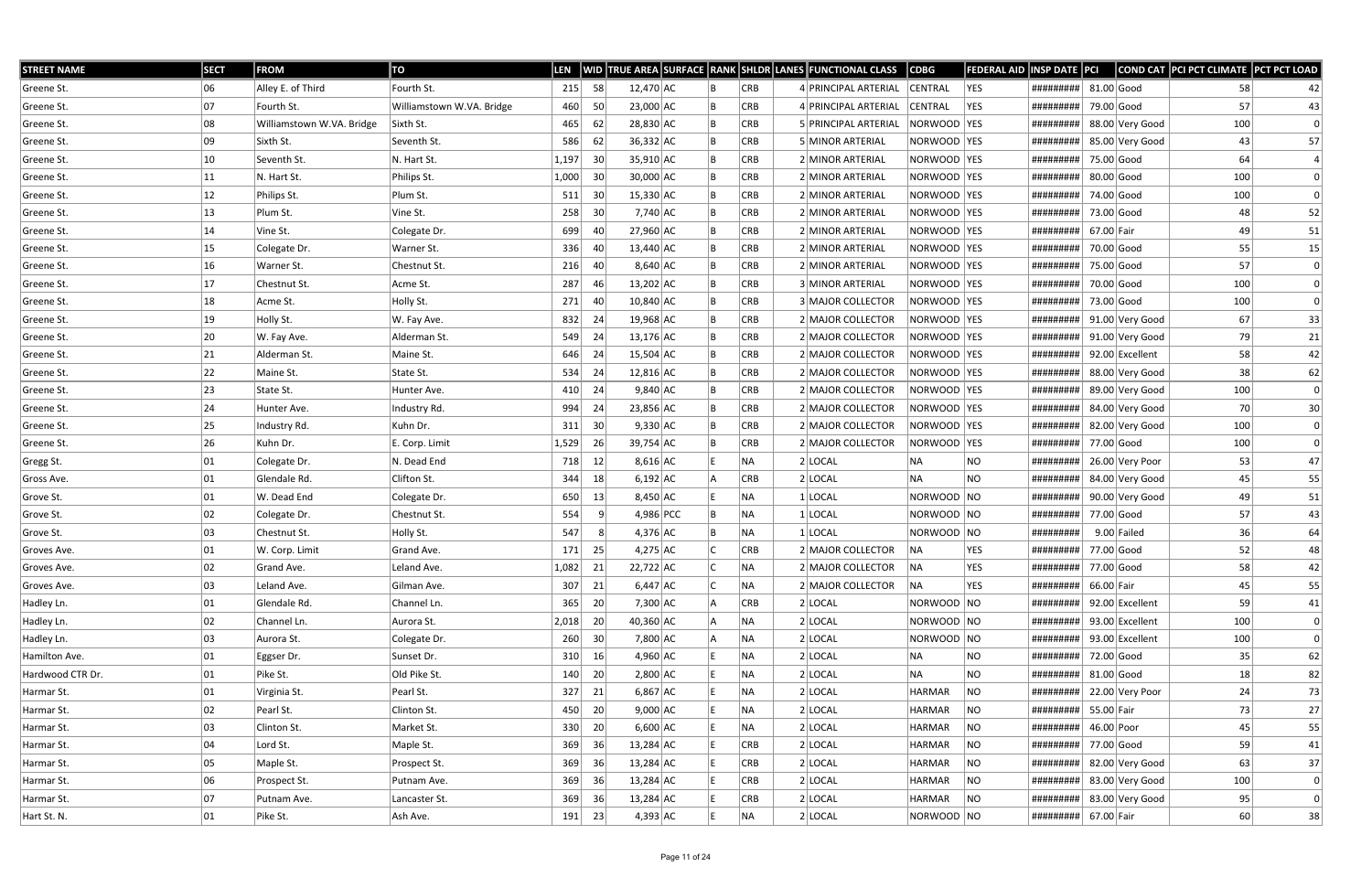| <b>STREET NAME</b> | <b>SECT</b> | <b>FROM</b>          | TO                   | <b>LEN</b> |                 |             |  |            | WID TRUE AREA SURFACE RANK SHLDR LANES FUNCTIONAL CLASS | <b>CDBG</b>    | <b>FEDERAL AID</b> | <b>INSP DATE PCI</b>       |              |                 | COND CAT PCI PCT CLIMATE PCT PCT LOAD |              |
|--------------------|-------------|----------------------|----------------------|------------|-----------------|-------------|--|------------|---------------------------------------------------------|----------------|--------------------|----------------------------|--------------|-----------------|---------------------------------------|--------------|
| Hart St. N.        | 02          | Ash Ave.             | Alley N. of Ash      | 116        | 23              | $2,668$ AC  |  | NA.        | $2$ LOCAL                                               | NORWOOD NO     |                    | #########                  | 70.00 Good   |                 | 55                                    | 45           |
| Hart St. N.        | 03          | Alley N. of Ash      | <b>Buckeye Ave</b>   | 116        | 23              | $2,668$ AC  |  | <b>NA</b>  | 2 LOCAL                                                 | NORWOOD NO     |                    | #########                  | 62.00 Fair   |                 | 56                                    | 44           |
| Hart St. N.        | 04          | Buckeye Ave.         | Greene St.           | 330        | 23              | 7,590 AC    |  | NA         | $2$ LOCAL                                               | NORWOOD NO     |                    | #########                  | 72.00 Good   |                 | 76                                    | 23           |
| Hart St. S.        | 01          | Fourth St.           | Fifth St             | 420        | 36              | $15,120$ AC |  | <b>CRB</b> | 2 LOCAL                                                 | CENTRAL        | NO                 | ######### 100.00 Excellent |              |                 | 73                                    | 27           |
| Hart St. S.        | 02          | Fifth St.            | Meigs St.            | 250        | 36              | $9,000$ AC  |  | <b>CRB</b> | $2$ LOCAL                                               | NORWOOD NO     |                    | ######### 100.00 Excellent |              |                 |                                       |              |
| Hart St. S.        | 03          | Meigs St.            | Sixth St.            | 210        | 36              | $7,560$ AC  |  | <b>CRB</b> | $2$ LOCAL                                               | NORWOOD NO     |                    | ######### 100.00 Excellent |              |                 | 86                                    | 14           |
| Hart St. S.        | 04          | Sixth St.            | Cherry St            | 245        | 24              | $5,880$ AC  |  | <b>CRB</b> | 2 LOCAL                                                 | NORWOOD NO     |                    | #########                  | 51.00 Fair   |                 | 65                                    | 35           |
| Hart St. S.        | 05          | Cherry St            | Seventh St.          | 225        | 24              | $5,400$ AC  |  | <b>CRB</b> | $2$ LOCAL                                               | NORWOOD NO     |                    | #########                  | 41.00 Poor   |                 | 57                                    | 43           |
| Hart St. S.        | 06          | Seventh St.          | Pike St.             | 561        | 24              | $13,464$ AC |  | <b>CRB</b> | 2 LOCAL                                                 | NORWOOD NO     |                    | #########                  |              | 34.00 Very Poor | 52                                    | 48           |
| Hickory Ln.        | 01          | S. Dead End          | Merryhill St.        | 665        | 25              | 16,625 AC   |  | <b>CRB</b> | $2$ LOCAL                                               | NA             | NO                 | #########                  | 71.00 Good   |                 | 36                                    | 64           |
| High School Ln.    | 01          | Putnam St.           | Scammel St.          | 890        | -8              | 7,120 PCC   |  | NA.        | $1$ LOCAL                                               | <b>CENTRAL</b> | <b>NO</b>          | #########                  |              | $15.00$ Failed  |                                       | 89           |
| High School Ln.    | 02          | Scammel St.          | Pavement Change      | 310        | 14              | $4,340$ BR  |  | NA         | $2$ LOCAL                                               | CENTRAL        | NO                 | #########                  | 61.00 Fair   |                 |                                       | 51           |
| High School Ln.    | 03          | Pavement Change      | Width Change         | 365        | 18              | 6,570 PCC   |  | NA         | $2$ LOCAL                                               | <b>CENTRAL</b> | NO                 | #########                  |              | 96.00 Excellent | 100                                   | 0            |
| High School Ln.    | 04          | Width Change         | Wooster St.          | 200        | 10 <sup>1</sup> | 2,000 PCC   |  | NA         | $1$ LOCAL                                               | <b>CENTRAL</b> | NO                 | #########                  |              | 96.00 Excellent | 100                                   | $\mathbf{0}$ |
| High School Ln.    | 05          | Wooster St.          | Washington St.       | 931        | -8              | 7,448 PCC   |  | NA.        | $1 $ LOCAL                                              | NA             | <b>NO</b>          | #########                  | 63.00 Fair   |                 | 17                                    | 82           |
| High St.           | 01          | Alta St.             | Vernon St.           | 740        | 20              | 14,800 AC   |  | <b>CRB</b> | 2 LOCAL                                                 | NA             | <b>NO</b>          | #########                  |              | 32.00 Very Poor | 30                                    | 70           |
| High St.           | 02          | Vernon St.           | Alley W. Bellevue    | 168        | 20              | $3,360$ AC  |  | <b>CRB</b> | $2$ LOCAL                                               | NA             | NO.                | #########                  | 76.00 Good   |                 | 56                                    | 44           |
| High St.           | 03          | Alley W. of Bellevue | Bellevue St.         | 115        | 20 <sup>1</sup> | $2,300$ AC  |  | <b>CRB</b> | 2 LOCAL                                                 | NA             | <b>NO</b>          | #########                  | 78.00 Good   |                 | 57                                    | 43           |
| Highwood St.       | 01          | Fifth St.            | E. Dead End          | 538        | 16              | $8,608$ AC  |  | <b>CRB</b> | 2 LOCAL                                                 | NA             | <b>NO</b>          | #########                  |              | 23.00 Very Poor | 9                                     | 70           |
| Hildreth Ln.       | 01          | Washington St.       | Warren St.           | 928        |                 | $7,424$ PCC |  | NA.        | $1$ LOCAL                                               | NA             | NO                 | #########                  | 40.00 Poor   |                 |                                       | 84           |
| Hildreth Ln.       | 02          | Warren St.           | Montgomery St.       | 897        |                 | 7,176 PCC   |  | NA         | $1 $ LOCAL                                              | NA             | <b>NO</b>          | #########                  | 60.00 Fair   |                 | 25                                    | 75           |
| Hillcrest Dr.      | 01          | Clifton St.          | Hillside Wy.         | 1,907      | 24              | 45,768 AC   |  | <b>CRB</b> | $2$ LOCAL                                               | NA             | <b>NO</b>          | #########                  | 63.00 Fair   |                 | 44                                    | 56           |
| Hillcrest Dr.      | 02          | Hillside Wy.         | Shellmar Dr          | 1,900      | 22              | 41,800 AC   |  | <b>CRB</b> | 2 LOCAL                                                 | NA             | NO.                | #########                  | 37.00 Poor   |                 | 23                                    | 77           |
| Hillcrest Dr.      | 03          | Shellmar Dr          | Cisler Dr.           | 274        | 21              | $5,754$ AAC |  | NA.        | $2$ LOCAL                                               | NA             | NO.                | #########                  |              | 30.00 Very Poor | 14                                    | 80           |
| Hillside Wy.       | 01          | Hillcrest Dr.        | N. Dead End          | 346        | 13              | 4,498 AAC   |  | NA         | $2$ LOCAL                                               | NA             | NO.                | #########                  |              | 86.00 Very Good | 100                                   | 0            |
| Holly St.          | 01          | Greene St.           | Alley N. of Greene   | 170        | 24              | $4,080$ BR  |  | <b>CRB</b> | $2$ LOCAL                                               | NORWOOD NO     |                    | #########                  | 68.00 Good   |                 |                                       | 51           |
| Holly St.          | 02          | Alley N. of Greene   | Oakwood Ave.         | 245        | -24             | $5,880$ BR  |  | <b>CRB</b> | $2$ LOCAL                                               | NORWOOD NO     |                    | #########                  | $69.00$ Good |                 |                                       | 57           |
| Holly St.          | 03          | Oakwood Ave.         | Alley N. of Oakwood  | 170        | 24              | $4,080$ BR  |  | <b>CRB</b> | $2$ LOCAL                                               | NORWOOD NO     |                    | #########                  | $68.00$ Good |                 | $\Omega$                              | 51           |
| Holly St.          | 04          | Alley N. of Oakwood  | Spring St.           | 185        | 24              | 4,440 BR    |  | <b>CRB</b> | $2$ LOCAL                                               | NORWOOD NO     |                    | #########                  | 51.00 Fair   |                 |                                       | 55           |
| Holly St.          | 05          | Spring St.           | Grove St.            | 172        | 21              | $3,612$ AC  |  | NA         | $2$ LOCAL                                               | NORWOOD NO     |                    | #########                  |              | 22.00 Very Poor |                                       | 53           |
| Hunter Rd.         | 01          | Greene St.           | Pavement Change      | 400        | 14              | $5,600$ AC  |  | NA         | $2$ LOCAL                                               | NORWOOD NO     |                    | #########                  |              | $15.00$ Failed  | 51                                    | 49           |
| Hunter Rd.         | 02          | Pavement Change      | Corp. Line           | 3,130      | 14              | 43,820 GR   |  | NA.        | $2$ LOCAL                                               | NORWOOD NO     |                    | #########                  |              | 83.00 Very Good |                                       | 0            |
| Industry Rd.       | 01          | Greene St.           | Moore Ave.           | 230        | 25              | 5,750 AC    |  | NA         | $2$ LOCAL                                               | NORWOOD NO     |                    | #########                  | 63.00 Fair   |                 | 87                                    | 13           |
| Industry Rd.       | 02          | Moore Ave.           | N. End Cul-de-sac    | 2,785      | 25              | 69,625 AC   |  | NA         | $2$ LOCAL                                               | NORWOOD NO     |                    | #########                  | 60.00 Fair   |                 | 83                                    | 17           |
| Ingleside Ave.     | 01          | Phillips St.         | Alley N. of Phillips | 165        | 20              | $3,300$ AC  |  | CRB        | $2$ LOCAL                                               | NORWOOD NO     |                    | #########                  |              | 82.00 Very Good | 100                                   | 0            |
| Ingleside Ave.     | 02          | Alley N. of Phillips | Grant St.            | 160        | 20              | $3,200$ AC  |  | <b>CRB</b> | $2$ LOCAL                                               | NORWOOD NO     |                    | #########                  | 79.00 Good   |                 | 77                                    | 23           |
| Ingleside Ave.     | 03          | Grant St.            | Alley N. of Grant    | 195        | 20              | $3,900$ AC  |  | CRB        | $2$ LOCAL                                               | NORWOOD NO     |                    | #########                  |              | 84.00 Very Good | 84                                    | 16           |
| Ingleside Ave.     | 04          | Alley N. of Grant    | Frederick St         | 190        | 20              | $3,800$ AC  |  | <b>CRB</b> | $2$ LOCAL                                               | NORWOOD NO     |                    | #########                  | 74.00 Good   |                 | 65                                    | 35           |
| Ingleside Ave.     | 05          | Frederick St.        | Kenwood St.          | 294        | 20              | $5,880$ AC  |  | <b>CRB</b> | $2$ LOCAL                                               | NORWOOD NO     |                    | #########                  | $81.00$ Good |                 | 54                                    | 46           |
| Jackson St.        | 01          | Ray St.              | Oak St.              | 743        | 10              | 7,430 AC    |  | NA         | 1 LOCAL                                                 | NA             | NO                 | #########                  |              | 89.00 Very Good | 88                                    | 12           |
| Jahn St.           | 01          | Ninth St.            | Warren St.           | 635        | 13              | $8,255$ AC  |  | <b>CRB</b> | 2 LOCAL                                                 | NA             | NO                 | #########                  | 54.00 Fair   |                 | 38                                    | 54           |
| Janet Rd.          | 01          | S.E. Dead End        | Colegate Dr.         | 773        | 25              | 19,325 AC   |  | CRB        | $2$ LOCAL                                               | NA             | NO                 | ########## 61.00 Fair      |              |                 | 78                                    | 22           |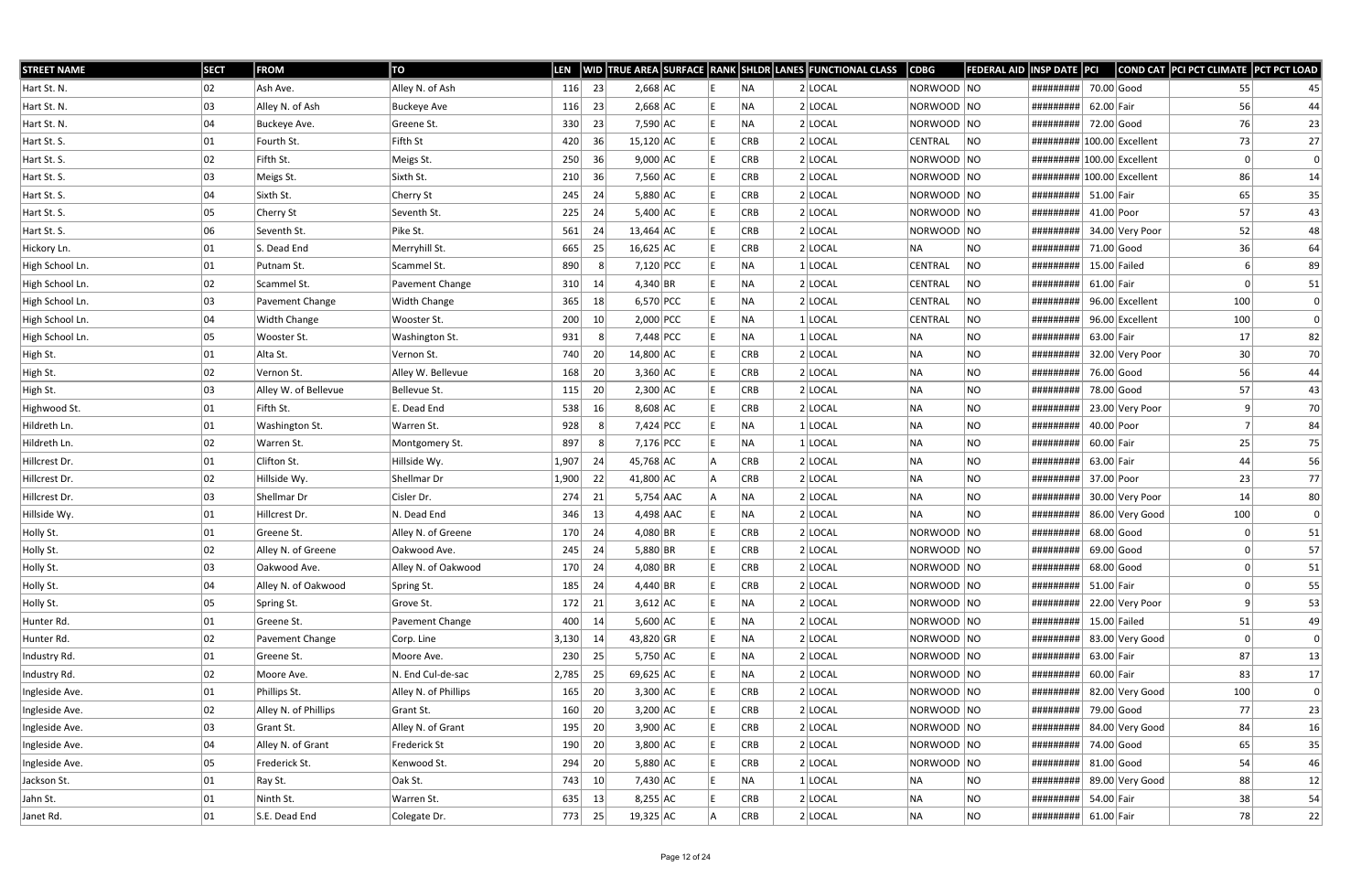| <b>STREET NAME</b> | <b>SECT</b>  | <b>FROM</b>          | TO                   | LEN   |    |              |     |            | WID TRUE AREA SURFACE RANK SHLDR LANES FUNCTIONAL CLASS | $\overline{\textsf{CDBG}}$ | FEDERAL AID  INSP DATE  PCI |                            |              |                 | COND CAT PCI PCT CLIMATE PCT PCT LOAD |          |
|--------------------|--------------|----------------------|----------------------|-------|----|--------------|-----|------------|---------------------------------------------------------|----------------------------|-----------------------------|----------------------------|--------------|-----------------|---------------------------------------|----------|
| Jefferson St.      | 01           | Pierce St            | Alley N. of Pierce   | 125   | 19 | $2,375$ AC   |     | INA.       | $2$ LOCAL                                               | NA                         | NO                          | #########                  |              | $17.00$ Failed  |                                       | 96       |
| Jefferson St.      | 02           | Alley N. of Pierce   | Eighth St.           | 145   | 24 | $3,480$ AC   |     | <b>NA</b>  | $2$ LOCAL                                               | NA                         | NO                          | #########                  |              | 22.00 Very Poor |                                       | 96       |
| Jefferson St.      | 03           | Eigthth St           | Pike St              | 764   | 32 | 24,448 AC    |     | NA)        | $2$ LOCAL                                               | NA                         | <b>NO</b>                   | #########                  |              | 96.00 Excellent | 62                                    | 38       |
| Julian Ave.        | 01           | W. Dead End          | Riverside Ln.        | 153   | 18 | $2,754$ AAC  |     | <b>CRB</b> | $2$ LOCAL                                               | NA                         | NO                          | #########                  |              | 91.00 Very Good | 49                                    | 0        |
| Julian Ave.        | 02           | Riverside Ln.        | Muskingum Dr.        | 251   | 18 | $4,518$ AC   |     | <b>CRB</b> | $2$ LOCAL                                               | NA                         | NO.                         | #########                  |              | 91.00 Very Good | 65                                    | 35       |
| Kenwood St.        | 01           | Acme St.             | Woodland Ave.        | 303   | 20 | $6,060$ AC   |     | <b>CRB</b> | $2$ LOCAL                                               | NORWOOD NO                 |                             | #########                  | 76.00 Good   |                 | 72                                    | 28       |
| Kenwood St.        | 02           | Woodland Ave.        | Alley E. of Woodland | 145   | 20 | $2,900$ AC   |     | <b>CRB</b> | $2$ LOCAL                                               | NORWOOD NO                 |                             | #########                  | 57.00 Fair   |                 | 38                                    | 49       |
| Kenwood St.        | 03           | Alley E. of Woodland | Wells Ave.           | 165   | 20 | $3,300$ AC   |     | <b>CRB</b> | $2$ LOCAL                                               | NORWOOD NO                 |                             | #########                  |              | $68.00$ Good    | 55                                    | 45       |
| Kenwood St.        | 04           | Wells Ave.           | Alley E. of Wells    | 301   | 20 | $6,020$ AC   |     | <b>CRB</b> | 2 LOCAL                                                 | NORWOOD NO                 |                             | #########                  | $61.00$ Fair |                 | 49                                    | 51       |
| Kenwood St.        | 05           | Alley E. of Wells    | Ingleside Ave.       | 160   | 20 | $3,200$ AC   |     | <b>CRB</b> | $2$ LOCAL                                               | NORWOOD NO                 |                             | #########                  |              | 74.00 Good      | 100                                   | 0        |
| Kingman Rd.        | 01           | S. End Cul-de-sac    | Lancaster St.        | 1,020 | 18 | 18,360 AC    |     | <b>CRB</b> | $2$ LOCAL                                               | NA                         | NO.                         | #########                  |              | 79.00 Good      | 65                                    | 35       |
| Knox St.           | 01           | Front St.            | Alley E. of Front    | 205   | 25 | $5,125$ BR   |     | <b>CRB</b> | 2 LOCAL                                                 | NA                         | <b>NO</b>                   | #########                  | 64.00 Fair   |                 |                                       | 46       |
| Knox St.           | 02           | Alley E. of Front    | Second St.           | 245   | 25 | 6,125 BR     |     | <b>CRB</b> | $2$ LOCAL                                               | NA                         | NO.                         | #########                  | 69.00 Good   |                 |                                       | 53       |
| Kuhn Rd.           | 01           | Greene St.           | Moore Ave.           | 240   | 24 | $5,760$ AC   |     | NA         | $2$ LOCAL                                               | NORWOOD NO                 |                             | #########                  | 45.00 Poor   |                 | 26                                    | 74       |
| Lafayette Pl.      | 01           | Olney St.            | Lafayette St.        | 625   | 14 | 8,750 AC     |     | NA.        | $2$ LOCAL                                               | NORWOOD NO                 |                             | #########                  |              | 33.00 Very Poor |                                       | 83       |
| Lafayette Pl.      | 02           | Lafayette St.        | E. Dead End          | 140   | 24 | $3,360$ AC   |     | NA)        | $2$ LOCAL                                               | NORWOOD NO                 |                             | #########                  | 36.00 Poor   |                 | 58                                    | 38       |
| Lafayette St.      | 01           | Lafayette Pl.        | Pike St.             | 125   | 33 | $4,125$ AC   |     | <b>CRB</b> | $2$ LOCAL                                               | NORWOOD NO                 |                             | #########                  |              | 86.00 Very Good | 72                                    | 28       |
| Lancaster St.      | 01           | Gilman Ave.          | Franklin St.         | 224   | 30 | $6,720$ AAC  |     | <b>CRB</b> | 2 LOCAL                                                 | HARMAR                     | NO                          | #########                  | 55.00 Fair   |                 | 58                                    | 42       |
| Lancaster St.      | 02           | Franklin St.         | Alley W. of Franklin | 150   | 30 | 4,500 AAC    |     | <b>CRB</b> | $2$ LOCAL                                               | HARMAR                     | <b>NO</b>                   | #########                  | 43.00 Poor   |                 | 100                                   | 0        |
| Lancaster St.      | 03           | Alley W. of Franklin | Harmar St.           | 375   | 30 | $11,250$ AAC |     | <b>CRB</b> | $2$ LOCAL                                               | <b>HARMAR</b>              | NO                          | #########                  | 64.00 Fair   |                 | 100                                   | $\Omega$ |
| Lancaster St.      | 04           | Harmar St.           | George St.           | 537   | 30 | 16,110 AAC   |     | <b>CRB</b> | $2$ LOCAL                                               | HARMAR                     | NO                          | #########                  | 55.00 Fair   |                 | 100                                   |          |
| Lancaster St.      | 05           | George St.           | Fort Harmar Dr.      | 542   | 17 | $9,214$ AAC  |     | <b>CRB</b> | 2 LOCAL                                                 | HARMAR                     | NO                          | #########                  |              | $19.00$ Failed  | 14                                    | 82       |
| Lancaster St.      | 06           | Fort Harmar Dr.      | Douglas Ave.         | 580   | 24 | 13,920 AC    |     | <b>CRB</b> | 2 MAJOR COLLECTOR                                       | NA                         | <b>YES</b>                  | #########                  | 66.00 Fair   |                 | 96                                    | 0        |
| Lancaster St.      | 07           | Douglas Ave.         | Bellevue St.         | 750   | 21 | 15,750 AC    |     | <b>CRB</b> | 2 MAJOR COLLECTOR                                       | NA                         | <b>YES</b>                  | #########                  | 67.00 Fair   |                 | 73                                    | 27       |
| Lancaster St.      | 08           | Bellevue St.         | Fairview Ln.         | 355   | 20 | $7,100$ AC   |     | <b>CRB</b> | 2 MAJOR COLLECTOR                                       | <b>INA</b>                 | <b>YES</b>                  | #########                  |              | 28.00 Very Poor | 27                                    | 65       |
| Lancaster St.      | 09           | Fairview Ln.         | Bartlett St.         | 381   | 21 | $8,001$ AC   |     | <b>CRB</b> | 2 MAJOR COLLECTOR                                       | NA                         | YES                         | #########                  | 48.00 Poor   |                 | 19                                    | 81       |
| Lancaster St.      | 10           | Bartlett St.         | Alta St.             | 240   | 22 | $5,280$ AC   |     | <b>CRB</b> | $2$ LOCAL                                               | NA                         | NO.                         | #########                  | 37.00 Poor   |                 | 19                                    | 75       |
| Lancaster St.      | 11           | Alta St.             | Edgewood Dr.         | 848   | 20 | 16,960 AC    | l B | CRB        | 2 MAJOR COLLECTOR                                       | NA                         | YES                         | ########## 87.00 Very Good |              |                 | 100                                   |          |
| Lancaster St.      | 12           | Edgewood Dr.         | Clark St.            | 690   | 20 | 13,800 AC    |     | <b>CRB</b> | 2 MAJOR COLLECTOR                                       | NA                         | <b>YES</b>                  | #########                  |              | 95.00 Excellent | 100                                   | 0        |
| Lancaster St.      | $ 13\rangle$ | Clark St.            | Wyoming Rd.          | 557   | 22 | $12,254$ AC  |     | CRB        | 2 MAJOR COLLECTOR                                       | NA                         | <b>YES</b>                  | #########                  | 63.00 Fair   |                 | 32                                    | 68       |
| Lancaster St.      | 14           | Wyoming Rd.          | Pershing Rd.         | 369   | 22 | $8,118$ AC   |     | CRB        | 2 MAJOR COLLECTOR                                       | NA                         | YES                         | #########                  | 58.00 Fair   |                 | 37                                    | 63       |
| Lancaster St.      | 15           | Pershing Rd.         | Gates Ave.           | 1,529 | 22 | 33,638 AC    |     | <b>CRB</b> | 2 MAJOR COLLECTOR                                       | NA                         | <b>YES</b>                  | ######### 100.00 Excellent |              |                 | 100                                   | 0        |
| Lancaster St.      | 16           | Gates Ave.           | Sunnyhill Dr.        | 445   | 22 | $9,790$ AC   |     | NA)        | 2 MAJOR COLLECTOR                                       | NA                         | <b>YES</b>                  | #########                  | 55.00 Fair   |                 | 21                                    | 79       |
| Lancaster St.      | 17           | Sunnyhill Dr.        | N. Corp Limit        | 497   | 20 | $9,940$ AC   |     | NA         | 2 MAJOR COLLECTOR                                       | NA                         | YES                         | #########                  | 58.00 Fair   |                 | 52                                    | 48       |
| Lancaster St.      | 18           | S. Corp Limit        | Flintwood Dr.        | 1,510 | 26 | 39,260 AC    |     | NA)        | 2 MAJOR COLLECTOR                                       | NA                         | <b>YES</b>                  | #########                  | 64.00 Fair   |                 | 32                                    | 59       |
| Lancaster St.      | 19           | Flintwood Dr.        | N. Corp Limit        | 1,790 | 24 | 42,960 AC    |     | NA)        | 2 MAJOR COLLECTOR                                       | NA                         | <b>YES</b>                  | #########                  | 64.00 Fair   |                 | 20                                    | 80       |
| Laramie Rd.        | 01           | Wyoming Rd.          | Cheyenne Rd.         | 366   | 16 | 5,856 AC     |     | <b>CRB</b> | 2 LOCAL                                                 | NA                         | <b>NO</b>                   | #########                  |              | 22.00 Very Poor | 29                                    | 71       |
| Laramie Rd.        | 02           | Cheyenne Rd.         | Edgewood Dr.         | 465   | 16 | 7,440 AC     |     | <b>CRB</b> | $2$ LOCAL                                               | NA                         | NO.                         | #########                  | 41.00 Poor   |                 | 30                                    | 70       |
| Lee Ave.           | 01           | Rathbone Rd.         | Rathbone Ln.         | 600   | 17 | $10,200$ AC  |     | NA)        | $2$ LOCAL                                               | NA                         | <b>NO</b>                   | #########                  | 47.00 Poor   |                 | 63                                    | 37       |
| Lee Ave.           | 02           | Rathbone Ln.         | Davis Ave.           | 495   | 17 | 8,415 AC     |     | NA)        | $2$ LOCAL                                               | NA                         | NO                          | #########                  | 60.00 Fair   |                 | 56                                    | 44       |
| Leland Ave.        | 01           | S.E. Dead End        | Groves Ave.          | 1,279 | 12 | 15,348 AC    |     | NA)        | $2$ LOCAL                                               | NA                         | <b>NO</b>                   | #########                  |              | 27.00 Very Poor | 42                                    | 58       |
| Lincoln Cir.       | 01           | Nelson Ave.          | E. Dead End          | 513   | 14 | $7,182$ AC   |     | NA)        | $2$ LOCAL                                               | NA                         | <b>NO</b>                   | #########                  | 46.00 Poor   |                 | 32                                    | 68       |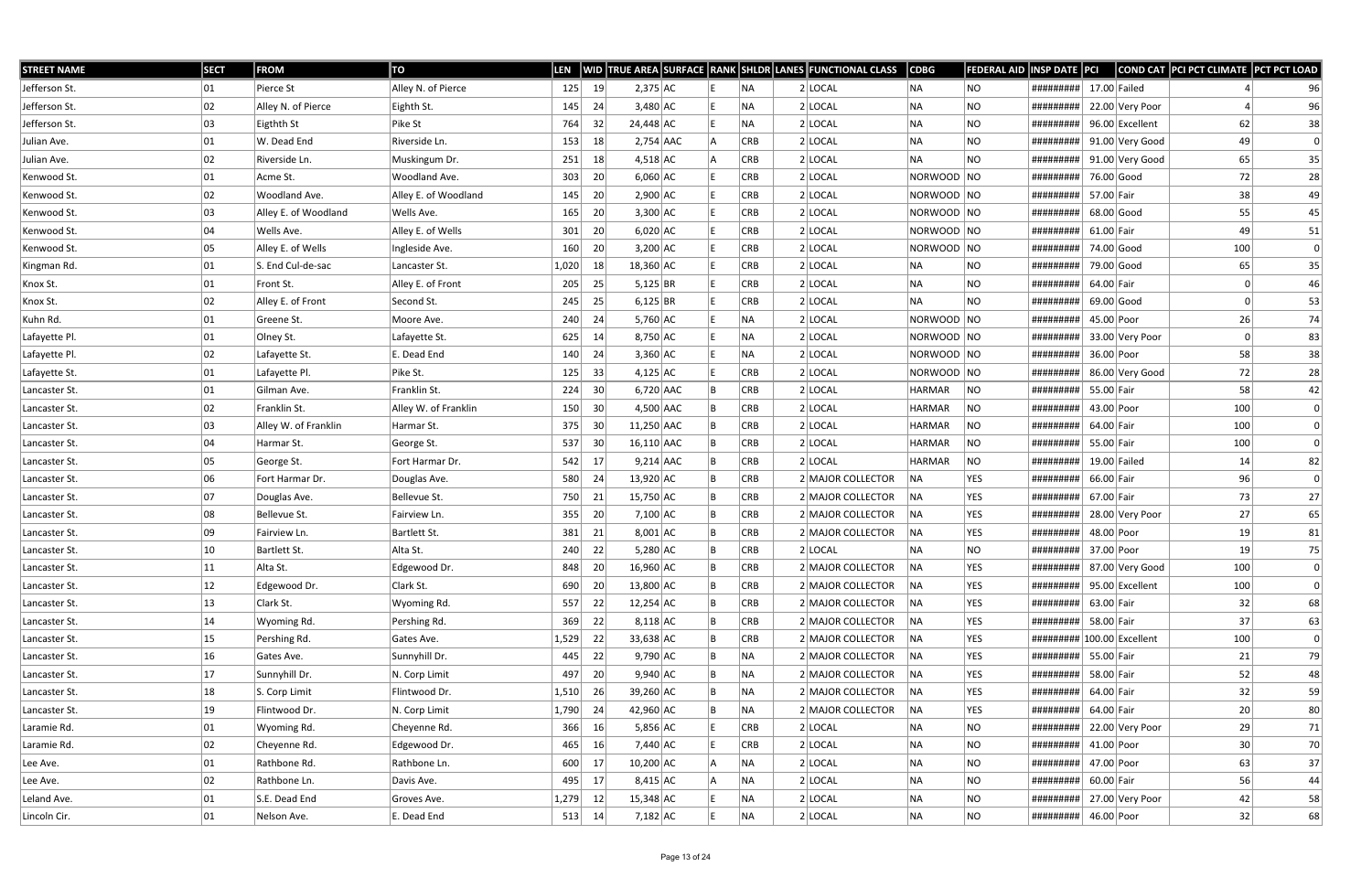| <b>STREET NAME</b> | <b>SECT</b> | <b>FROM</b>          | TO                   | <b>LEN</b> |                 |             |  |            | WID TRUE AREA SURFACE RANK SHLDR LANES FUNCTIONAL CLASS | <b>CDBG</b>    | <b>FEDERAL AID</b> | INSP DATE PCI             |              |                 | COND CAT PCI PCT CLIMATE PCT PCT LOAD |              |
|--------------------|-------------|----------------------|----------------------|------------|-----------------|-------------|--|------------|---------------------------------------------------------|----------------|--------------------|---------------------------|--------------|-----------------|---------------------------------------|--------------|
| Linwood Ave.       | 01          | W. Dead End          | Pennsylvania Ave.    | 1,299      | 20              | 25,980 AC   |  | NA.        | $2$ LOCAL                                               | <b>INDIAN</b>  | NO                 | #########                 |              | 98.00 Excellent | 100                                   |              |
| Linwood Ave.       | 02          | Pennsylvania Ave.    | Muskingum Dr.        | 194        | 20              | $3,880$ AC  |  | <b>CRB</b> | $2$ LOCAL                                               | <b>INDIAN</b>  | NO                 | #########                 |              | 98.00 Excellent | 100                                   |              |
| Locust Ln.         | 01          | S. Dead End          | Belle Meadow Dr.     | 457        | 11              | $5,027$ AC  |  | <b>CRB</b> | $2$ LOCAL                                               | NA)            | <b>NO</b>          | #########                 |              | 75.00 Good      | 69                                    | 19           |
| Locust St.         | 01          | North St.            | St. Marys Ave.       | 215        | 10 <sup>1</sup> | $2,150$ ST  |  | NA.        | $1$ LOCAL                                               | NA             | NO                 | #########                 |              | $14.00$ Failed  | 58                                    | 42           |
| Lord St.           | 01          | Barber St.           | Fearing St.          | 160        | 10 <sup>1</sup> | $1,600$ AC  |  | NA         | $2$ LOCAL                                               | <b>HARMAR</b>  | <b>NO</b>          | #########                 | $51.00$ Fair |                 | 42                                    | 58           |
| Lord St.           | 02          | Fearing St.          | Harmar St.           | 290        | 22              | $6,380$ AC  |  | <b>CRB</b> | $2$ LOCAL                                               | <b>HARMAR</b>  | NO                 | #########                 | 77.00 Good   |                 | 100                                   | 0            |
| Lord St.           | 03          | Harmar St.           | Alley W. of Franklin | 175        | 24              | $4,200$ AC  |  | <b>CRB</b> | $2$ LOCAL                                               | HARMAR         | NO                 | #########                 |              | 72.00 Good      | 100                                   | $\mathbf{0}$ |
| Lord St.           | 04          | Alley W. of Franklin | Franklin St.         | 145        | 24              | $3,480$ AC  |  | <b>CRB</b> | $2$ LOCAL                                               | <b>HARMAR</b>  | <b>NO</b>          | #########                 |              | 76.00 Good      | 79                                    | 21           |
| Maine St.          | 01          | Van Bergen St        | Greene St.           | 372        | 20              | 7,440 AC    |  | <b>CRB</b> | $2$ LOCAL                                               | NORWOOD NO     |                    | #########                 |              | 73.00 Good      | 54                                    | 46           |
| Manchester Dr.     | 01          | S. End Cul-De-Sac    | Coventry Dr.         | 854        | 24              | 20,496 PCC  |  | <b>CRB</b> | $2$ LOCAL                                               | NA             | NO                 | #########                 | 45.00 Poor   |                 | 27                                    | 64           |
| Maple St.          | 01          | Elm St.              | Harmar St.           | 259        | 33              | $8,547$ BR  |  | <b>CRB</b> | $2$ LOCAL                                               | <b>HARMAR</b>  | <b>NO</b>          | #########                 |              | 82.00 Very Good |                                       | 0            |
| Maple St.          | 02          | Harmar St.           | Alley W. of Franklin | 145        | 35              | $5,075$ BR  |  | <b>CRB</b> | $2$ LOCAL                                               | HARMAR         | NO                 | #########                 | 52.00 Fair   |                 | 72                                    | 28           |
| Maple St.          | 03          | Alley W. of Franklin | Franklin St.         | 135        | 35              | $4,725$ AC  |  | <b>CRB</b> | $2$ LOCAL                                               | HARMAR         | NO                 | #########                 | 55.00 Fair   |                 | 90                                    | 10           |
| Maple St.          | 04          | Franklin St.         | Gilman Ave.          | 427        | 36              | 15,372 AC   |  | <b>CRB</b> | $2$ LOCAL                                               | <b>CENTRAL</b> | NO                 | #########                 |              | 75.00 Good      |                                       |              |
| Maple St.          | 05          | Gilman Ave.          | Crawford St.         | 289        | 32              | $9,248$ BR  |  | <b>CRB</b> | 2 LOCAL                                                 | CENTRAL        | <b>NO</b>          | #########                 | 78.00 Good   |                 |                                       |              |
| Maple St.          | 06          | Crawford St.         | Fort St.             | 191        | 32              | $6,112$ BR  |  | <b>CRB</b> | 2 LOCAL                                                 | <b>CENTRAL</b> | NO                 | #########                 | $80.00$ Good |                 |                                       |              |
| Maple St. Ext.     | 01          | Fort Harmar Dr.      | Bellevue St.         | 1,520      | 17              | 25,840 AC   |  | <b>CRB</b> | $2$ LOCAL                                               | NA             | <b>NO</b>          | #########                 |              | 94.00 Excellent | 100                                   |              |
| Margaret St.       | 01          | Ellsworth Ave.       | Products Ln.         | 862        | 20 <sup>1</sup> | 17,240 AC   |  | NA         | $2$ LOCAL                                               | NA             | <b>NO</b>          | #########                 |              | $11.00$ Failed  |                                       | 91           |
| Marietta Ln.       | 01          | Wooster St.          | Washington St.       | 924        |                 | 7,392 PCC   |  | <b>NA</b>  | 1 LOCAL                                                 | NA             | <b>NO</b>          | #########                 | $81.00$ Good |                 | 47                                    | 24           |
| Marietta Ln.       | 02          | Washington St.       | Warren St.           | 933        |                 | 7,464 PCC   |  | NA         | $1$ LOCAL                                               | NA             | NO                 | #########                 |              | 86.00 Very Good | 87                                    | $\Omega$     |
| Marietta Ln.       | 03          | Warren St.           | Montgomery St.       | 898        |                 | 7,184 PCC   |  | NA         | $1 $ LOCAL                                              | NA             | <b>NO</b>          | #########                 |              | $6.00$ Failed   |                                       | 92           |
| Marigold Ln.       | 01          | S. Dead End          | Merryhill St.        | 438        | 25              | $10,950$ AC |  | <b>CRB</b> | $2$ LOCAL                                               | NA             | <b>NO</b>          | #########                 |              | 77.00 Good      | 59                                    | 41           |
| Marion St.         | 01          | Second St.           | Alley E. of Second   | 175        | 31              | $5,425$ AC  |  | <b>CRB</b> | $2$ LOCAL                                               | NA             | NO                 | #########                 |              | 89.00 Very Good | 100                                   | $\mathbf{0}$ |
| Marion St.         | 02          | Alley E. of Second   | Third St.            | 275        | 31              | $8,525$ AC  |  | <b>CRB</b> | $2$ LOCAL                                               | NA             | NO.                | #########                 |              | 89.00 Very Good | 100                                   |              |
| Marion St.         | 03          | Third St.            | Pioneer Ln.          | 215        | 36              | $7,740$ AC  |  | <b>CRB</b> | $2$ LOCAL                                               | NA             | <b>NO</b>          | #########                 |              | 98.00 Excellent | 100                                   | 0            |
| Marion St.         | 04          | Pioneer Ln.          | Fourth St.           | 235        | 36              | $8,460$ AC  |  | <b>CRB</b> | $2$ LOCAL                                               | NA             | NO                 | #########                 |              | 98.00 Excellent | 100                                   | $\mathbf{0}$ |
| Marion St.         | 05          | Fourth St.           | Alley E. of Fourth   | 200        | 18              | $3,600$ AC  |  | NA         | $2$ LOCAL                                               | NA             | <b>NO</b>          | #########                 |              | 31.00 Very Poor | 43                                    | 54           |
| Marion St.         | 06          | Alley E. of Fourth   | Fifth St.            | 203        | 18              | $3,654$ AC  |  | NA         | $2$ LOCAL                                               | NA             | <b>NO</b>          | ######### 51.00 Fair      |              |                 | 27                                    | 71           |
| Market St.         | 01          | Fort Harmar St.      | Fearing St.          | 289        | 24              | $6,936$ AC  |  | <b>CRB</b> | $2$ LOCAL                                               | HARMAR         | NO                 | #########                 |              | 90.00 Very Good | 90                                    | 10           |
| Market St.         | 02          | Fearing St.          | Harmar St.           | 295        | 24              | 7,080 APC   |  | <b>CRB</b> | $2$ LOCAL                                               | HARMAR         | NO                 | #########                 | 49.00 Poor   |                 | 39                                    | 58           |
| Market St.         | 03          | Harmar St.           | Alley W. of Franklin | 155        | 24              | $3,720$ AC  |  | NA.        | $2$ LOCAL                                               | HARMAR         | NO                 | #########                 |              | $80.00$ Good    | 67                                    | 33           |
| Market St.         | 04          | Alley W. of Franklin | Franklin St.         | 145        | 35              | $5,075$ AC  |  | CRB        | $2$ LOCAL                                               | HARMAR         | NO                 | #########                 |              | 70.00 Good      | 70                                    | 26           |
| Market St.         | 05          | Franklin St.         | Alley E. of Franklin | 145        | 22              | $3,190$ AC  |  | <b>CRB</b> | $2$ LOCAL                                               | HARMAR         | <b>NO</b>          | #########                 |              | 94.00 Excellent | 100                                   | 0            |
| Market St.         | 06          | Alley E. of Franklin | Gilman Ave.          | 260        | 22              | $5,720$ AC  |  | CRB        | $2$ LOCAL                                               | HARMAR         | NO                 | #########                 |              | 95.00 Excellent | 100                                   | $\mathbf{0}$ |
| Market St.         | 07          | Gilman Ave.          | Fort Square          | 233        | 22              | $5,126$ AC  |  | NA.        | $2$ LOCAL                                               | HARMAR         | NO                 | #########                 | 37.00 Poor   |                 | 53                                    | 47           |
| Matthew St.        | 01          | Third St.            | Muskingum Ln.        | 175        | 30              | $5,250$ AC  |  | <b>CRB</b> | $2$ LOCAL                                               | <b>INDIAN</b>  | <b>NO</b>          | #########                 |              | 75.00 Good      | 55                                    | 45           |
| Matthew St.        | 02          | Muskingum Ln.        | Park St.             | 508        | 30              | 15,240 AC   |  | CRB        | $2$ LOCAL                                               | NA             | <b>NO</b>          | #########                 | $60.00$ Fair |                 | 44                                    | 56           |
| Matthew St.        | 03          | Park St.             | Ferguson St.         | 410        | 20              | $8,200$ AC  |  | <b>CRB</b> | $2$ LOCAL                                               | NA             | <b>NO</b>          | #########                 |              | 76.00 Good      | 46                                    | 54           |
| Matthew St.        | 04          | Ferguson St.         | Strecker Hill        | 504        | 30              | $15,120$ AC |  | <b>CRB</b> | $2$ LOCAL                                               | NA             | NO.                | #########                 |              | 94.00 Excellent | 100                                   | 0            |
| Meadow Ln.         | 01          | Colegate Dr.         | Pavement Change      | 580        | 24              | 13,920 AC   |  | CRB        | $2$ LOCAL                                               | NA             | NO                 | #########                 |              | 84.00 Very Good | 100                                   | 0            |
| Meadow Ln.         | 02          | Pavement Change      | N.E. Dead End        | 1,350      | 24              | 32,400 AC   |  | <b>CRB</b> | 2 LOCAL                                                 | NA             | NO                 | #########                 |              | 74.00 Good      | 45                                    | 55           |
| Meigs St.          | 01          | S. Dead End          | Charles St           | 220        | 11              | $2,420$ AC  |  | NA         | $2$ LOCAL                                               | NA             | <b>NO</b>          | ######### 32.00 Very Poor |              |                 | 14                                    | 86           |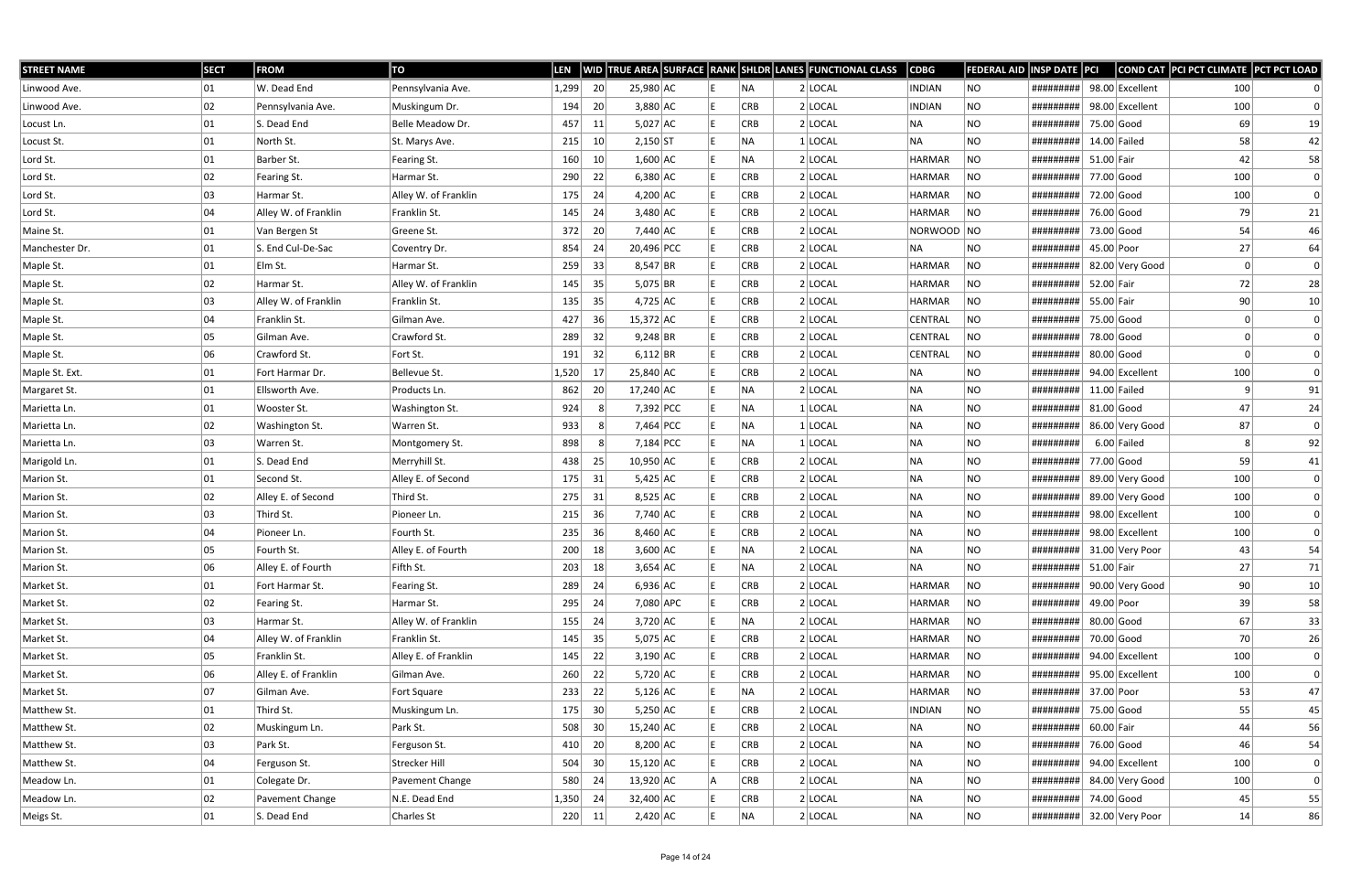| <b>STREET NAME</b> | <b>SECT</b> | <b>FROM</b>        | TO                 | LEN   |    |             |  |            | WID TRUE AREA SURFACE RANK SHLDR LANES FUNCTIONAL CLASS | <b>CDBG</b>    | FEDERAL AID | <b>INSP DATE PCI</b> |              |                      | COND CAT PCI PCT CLIMATE PCT PCT LOAD |              |
|--------------------|-------------|--------------------|--------------------|-------|----|-------------|--|------------|---------------------------------------------------------|----------------|-------------|----------------------|--------------|----------------------|---------------------------------------|--------------|
| Meigs St.          | 02          | Charles St         | Oak Alley          | 98    | 12 | $1,176$ AC  |  | NA.        | $2$ LOCAL                                               | NA             | NO          | #########            | 67.00 Fair   |                      | 14                                    | 86           |
| Meigs St.          | 03          | Oak Alley          | Hart St            | 206   | 12 | $2,472$ AC  |  | <b>NA</b>  | $2$ LOCAL                                               | NA             | <b>NO</b>   | #########            |              | 82.00 Very Good      | 25                                    | 55           |
| Merryhill St.      | 01          | Brentwood St.      | Marigold Ln.       | 1,228 | 25 | 30,700 AC   |  | <b>CRB</b> | $2$ LOCAL                                               | NA             | <b>NO</b>   | #########            | 80.00 Good   |                      | 100                                   | 0            |
| Merryhill St.      | 02          | Marigold Ln.       | Hickory Ln.        | 434   | 25 | $10,850$ AC |  | <b>CRB</b> | $2$ LOCAL                                               | NA             | <b>NO</b>   | #########            |              | 78.00 Good           | 70                                    | 30           |
| Merryhill St.      | 03          | Hickory Ln.        | Colegate Dr.       | 394   | 25 | $9,850$ AC  |  | <b>CRB</b> | 2 LOCAL                                                 | NA             | <b>NO</b>   | #########            | 77.00 Good   |                      | 54                                    | 46           |
| Millcreek Rd.      | 01          | Colegate Dr.       | N. Corp. Limit     | 485   | 36 | $17,460$ AC |  | NA.        | $2$ LOCAL                                               | NA             | <b>NO</b>   | #########            |              | 90.00 Very Good      | 100                                   | 0            |
| Miller Ave.        | 01          | Phillips St.       | Frederick St.      | 723   | 19 | 13,737 AC   |  | <b>CRB</b> | $2$ LOCAL                                               | NORWOOD NO     |             | #########            |              | $16.00$ Failed       | 27                                    | 73           |
| Mission Rd.        | 01          | W. Dead End        | Pebble Dr.         | 550   | 24 | 13,200 PCC  |  | <b>CRB</b> | 2 LOCAL                                                 | NA             | NO          | #########            |              | 89.00 Very Good      | 16                                    | 74           |
| Monroe St.         | 01          | Post St.           | Front St.          | 253   | 26 | $6,578$ AC  |  | <b>NA</b>  | 2 LOCAL                                                 | <b>CENTRAL</b> | NO          | #########            |              | 84.00 Very Good      | 73                                    | 27           |
| Montgomery St.     | 01          | S.W. Dead End      | Allen St.          | 291   | 21 | $6,111$ AC  |  | NA)        | $2$ LOCAL                                               | NA             | <b>NO</b>   | #########            |              | 97.00 Excellent      | 100                                   | 0            |
| Montgomery St.     | 02          | Allen St.          | Front St.          | 295   | 21 | $6,195$ AC  |  | <b>CRB</b> | 2 LOCAL                                                 | NA             | <b>NO</b>   | #########            | 59.00 Fair   |                      | $\Omega$                              | 56           |
| Montgomery St.     | 03          | Front St.          | Alley E. of Front  | 200   | 40 | $8,000$ ABR |  | <b>CRB</b> | $2$ LOCAL                                               | <b>NA</b>      | NO.         | #########            | $81.00$ Good |                      | 70                                    | 30           |
| Montgomery St.     | 04          | Alley E. of Front  | Second St.         | 266   | 40 | $10,640$ AC |  | <b>CRB</b> | $2$ LOCAL                                               | NA             | <b>NO</b>   | #########            | $80.00$ Good |                      | 89                                    | $\mathbf{0}$ |
| Montgomery St.     | 05          | Second St.         | Alley E. of Second | 200   | 40 | $8,000$ AC  |  | <b>CRB</b> | $2$ LOCAL                                               | NA             | <b>NO</b>   | #########            | 78.00 Good   |                      | 51                                    | 13           |
| Montgomery St.     | 06          | Alley E. of Second | Third St           | 283   | 40 | $11,320$ AC |  | <b>CRB</b> | 2 LOCAL                                                 | NA             | <b>NO</b>   | #########            |              | 76.00 Good           | 87                                    | $\mathbf{0}$ |
| Montgomery St.     | 07          | Third St.          | Pioneer Ln.        | 215   | 40 | $8,600$ AC  |  | <b>CRB</b> | 2 LOCAL                                                 | NA             | <b>NO</b>   | #########            |              | 99.00 Excellent      | 100                                   |              |
| Montgomery St.     | 08          | Pioneer Ln.        | Fourth St.         | 215   | 40 | $8,600$ AC  |  | <b>CRB</b> | $2$ LOCAL                                               | NA             | <b>NO</b>   | #########            |              | 99.00 Excellent      | 100                                   |              |
| Montgomery St.     | 09          | Fourth St.         | Alley E. of Fourth | 250   | 40 | $10,000$ AC |  | <b>CRB</b> | 2 LOCAL                                                 | NA             | NO.         | #########            |              | 98.00 Excellent      | 100                                   |              |
| Montgomery St.     | 10          | Alley E. of Fourth | Fifth St.          | 215   | 40 | $8,600$ AC  |  | <b>CRB</b> | 2 LOCAL                                                 | NA             | <b>NO</b>   | #########            |              | 96.00 Excellent      | 100                                   |              |
| Montgomery St.     | 11          | Fifth St.          | Alley E. of Fifth  | 245   | 24 | $5,880$ AC  |  | <b>CRB</b> | $2$ LOCAL                                               | NA             | <b>NO</b>   | #########            | 77.00 Good   |                      | 100                                   |              |
| Montgomery St.     | 12          | Alley E of Fifth   | Sixth St.          | 220   | 24 | $5,280$ AC  |  | <b>CRB</b> | 2 LOCAL                                                 | NA             | <b>NO</b>   | #########            | 74.00 Good   |                      | 100                                   |              |
| Montgomery St.     | 13          | Sixth St.          | Marietta Ln        | 245   | 24 | $5,880$ AC  |  | <b>CRB</b> | 2 LOCAL                                                 | NA             | <b>NO</b>   | #########            | 74.00 Good   |                      | 77                                    | 21           |
| Montgomery St.     | 14          | Marietta Ln        | Seventh St.        | 215   | 24 | $5,160$ AC  |  | <b>CRB</b> | 2 LOCAL                                                 | NA             | NO          | #########            | 75.00 Good   |                      | 100                                   | $\Omega$     |
| Montgomery St.     | 15          | Seventh St.        | Hildreth Ln.       | 221   | 24 | $5,304$ AC  |  | <b>CRB</b> | $2$ LOCAL                                               | NA             | <b>NO</b>   | #########            | 72.00 Good   |                      | 85                                    |              |
| Montgomery St.     | 16          | Hildreth Ln.       | Eighth St.         | 226   | 24 | $5,424$ AC  |  | <b>CRB</b> | $2$ LOCAL                                               | NA             | <b>NO</b>   | #########            | 70.00 Good   |                      | 78                                    | 22           |
| Montgomery St.     | 17          | Eighth St.         | St. Marys Ave.     | 123   | 24 | $2,952$ AC  |  | <b>CRB</b> | $2$ LOCAL                                               | NA             | NO          | #########            | 52.00 Fair   |                      | 58                                    | 42           |
| Montgomery St.     | 18          | St. Marys Ave.     | Oak St.            | 634   | 12 | $7,608$ AC  |  | NA         | $2$ LOCAL                                               | NA             | <b>NO</b>   | #########            | 37.00 Poor   |                      | 11                                    | 88           |
| Moore Ave.         | 01          | W. Dead End        | Industry Rd.       | 296   | 15 | $4,440$ AC  |  | NA)        | $2$ LOCAL                                               | NORWOOD NO     |             | #########            | 35.00 Poor   |                      | 82                                    | 18           |
| Moore Ave.         | 02          | Industry Rd.       | Kuhn Rd.           | 328   | 19 | $6,232$ AC  |  | NA)        | $2$ LOCAL                                               | NORWOOD NO     |             | #########            | 75.00 Good   |                      | 100                                   | 0            |
| Moore Ave.         | 03          | Kuhn Rd.           | Greene St.         | 630   | 19 | 11,970 PCC  |  | NA)        | $2$ LOCAL                                               | NORWOOD NO     |             | #########            |              | $18.00$ Failed       |                                       | 91           |
| Mt. Laurel Dr.     | 01          | W. Dead End        | Glendale Rd.       | 524   | 24 | 12,576 PCC  |  | <b>CRB</b> | $2$ LOCAL                                               | NA             | <b>NO</b>   | #########            |              | 82.00 Very Good      | 58                                    | 14           |
| Mulberry St.       | 01          | <b>Tupper St</b>   | <b>Wooster St</b>  | 634   | 14 | $8,876$ BR  |  | NA)        | $2$ LOCAL                                               | NA             | NO          | #########            | 60.00 Fair   |                      |                                       | 83           |
| Mulholland Dr.     | 01          | Pike St.           | N. Dead End        | 250   | 24 | $6,000$ AC  |  | NA)        | 2 LOCAL                                                 | NA             | <b>NO</b>   | #########            |              | $ 100.00 $ Excellent |                                       | 92           |
| Muskingum Dr.      | 01          | Front St.          | Linwood Ave.       | 874   | 24 | 20,976 AC   |  | CRB        | 2 PRINCIPAL ARTERIAL                                    | <b>INDIAN</b>  | <b>YES</b>  | #########            |              | 89.00 Very Good      | 88                                    | 12           |
| Muskingum Dr.      | 02          | Linwood Ave.       | Eggser Dr.         | 1,700 | 24 | 40,800 AC   |  | CRB        | 2 PRINCIPAL ARTERIAL  INDIAN                            |                | <b>YES</b>  | #########            |              | 83.00 Very Good      | 56                                    | 44           |
| Muskingum Dr.      | 03          | Eggser Dr.         | Sunset Dr.         | 340   | 35 | $11,900$ AC |  | <b>CRB</b> | 2 PRINCIPAL ARTERIAL NA                                 |                | <b>YES</b>  | #########            |              | 82.00 Very Good      | 100                                   | 0            |
| Muskingum Dr.      | 04          | Sunset Dr.         | Julian Ave.        | 270   | 35 | $9,450$ AC  |  | CRB        | 2 PRINCIPAL ARTERIAL NA                                 |                | <b>YES</b>  | #########            |              | 89.00 Very Good      | 100                                   | $\mathbf{0}$ |
| Muskingum Dr.      | 05          | Julian Ave.        | Waldo St.          | 556   | 35 | 19,460 AC   |  | CRB        | 2 PRINCIPAL ARTERIAL NA                                 |                | <b>YES</b>  | #########            |              | 84.00 Very Good      | 100                                   | 0            |
| Muskingum Dr.      | 06          | Waldo St.          | Rathbone Ln.       | 260   | 24 | $6,240$ AC  |  | <b>CRB</b> | 2 PRINCIPAL ARTERIAL NA                                 |                | <b>YES</b>  | #########            | 77.00 Good   |                      | 69                                    | 31           |
| Muskingum Dr.      | 07          | Rathbone Ln.       | Davis Ave.         | 455   | 36 | 16,380 AC   |  | CRB        | 2 PRINCIPAL ARTERIAL NA                                 |                | <b>YES</b>  | #########            | 70.00 Good   |                      | 67                                    | 33           |
| Muskingum Ln.      | 01          | Matthew St.        | Park St.           | 560   |    | 4,480 AAC   |  | NA         | $1 $ LOCAL                                              | NA             | NO          | #########            |              | 30.00 Very Poor      | 34                                    | 62           |
| Nelson Ave.        | 01          | Gates Ave.         | Lincoln Cir.       | 310   | 14 | $4,340$ AC  |  | NA         | $2$ LOCAL                                               | NA             | <b>NO</b>   | #########            | 44.00 Poor   |                      | 22                                    | 78           |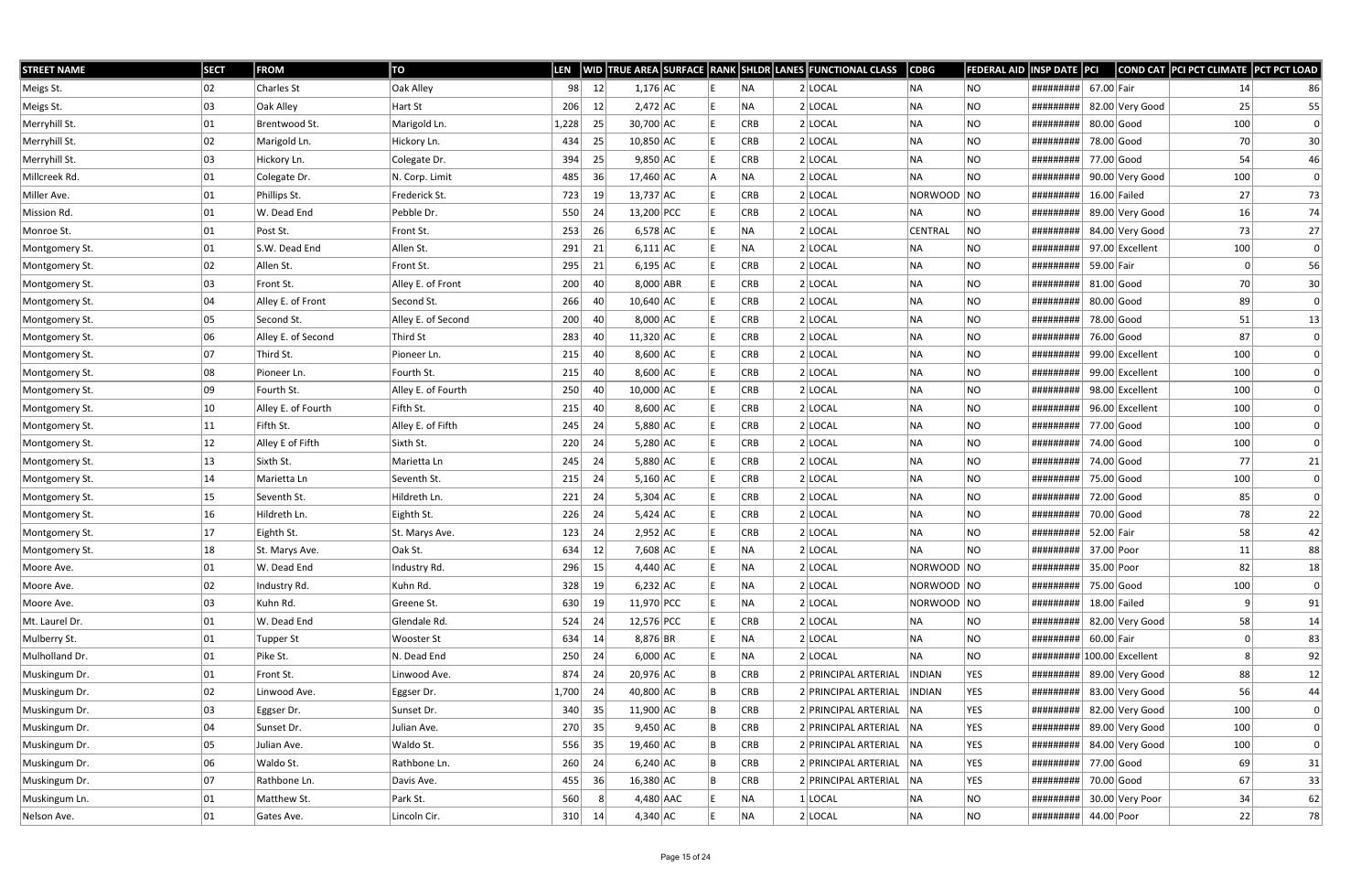| <b>STREET NAME</b> | <b>SECT</b> | <b>FROM</b>           | TO                    | LEN      |    |                    |  |            | WID TRUE AREA SURFACE RANK SHLDR LANES FUNCTIONAL CLASS | $\overline{\textsf{CDBG}}$ | <b>FEDERAL AID</b> | INSP DATE PCI             |                |                 | COND CAT PCI PCT CLIMATE PCT PCT LOAD |                 |
|--------------------|-------------|-----------------------|-----------------------|----------|----|--------------------|--|------------|---------------------------------------------------------|----------------------------|--------------------|---------------------------|----------------|-----------------|---------------------------------------|-----------------|
| Nelson Ave.        | 02          | Lincoln Cir.          | N. Dead End           | 272      | 12 | $3,264$ AC         |  | <b>NA</b>  | $2$ LOCAL                                               | <b>NA</b>                  | NO                 | #########                 | $17.00$ Failed |                 | 39                                    | 61              |
| New St.            | 01          | W. Dead End           | Gilman Ave.           | 470      | 17 | 7,990 AC           |  | ΝA         | $2$ LOCAL                                               | <b>HARMAR</b>              | <b>NO</b>          | #########                 |                | 95.00 Excellent | 100                                   | $\Omega$        |
| Ninth St.          | 01          | <b>Washington St</b>  | Warren St.            | 923      | 18 | $16,614$ AC        |  | <b>CRB</b> | $2$ LOCAL                                               | <b>NA</b>                  | NO.                | #########                 | 61.00 Fair     |                 |                                       | 47              |
| Ninth St.          | 02          | <b>Warren St</b>      | Jahn St.              | 280      | 19 | $5,320$ AC         |  | CRB        | $2$ LOCAL                                               | <b>NA</b>                  | <b>NO</b>          | #########                 |                | 30.00 Very Poor | 43                                    | 38              |
| Ninth St.          | 03          | Jahn St               | Emerson St.           | 335      | 19 | $6,365$ AC         |  | <b>CRB</b> | 2 LOCAL                                                 | <b>NA</b>                  | <b>NO</b>          | #########                 | 44.00 Poor     |                 | 53                                    | 31              |
| North St.          | 01          | Montgomery St.        | Locust St.            | 430      | 10 | $4,300$ ST         |  | ΝA         | $1$ LOCAL                                               | <b>NA</b>                  | NO.                | #########                 |                | 21.00 Very Poor | 66                                    | 34              |
| Oak Alley          | 01          | Meigs St.             | Sixth St.             | 200      | -8 | $1,600$ GR         |  | NA         | 2 LOCAL                                                 | <b>NA</b>                  | NO.                | #########                 | 70.00 Good     |                 | 26                                    | $\Omega$        |
| Oak St.            | 01          | Emerson St.           | Montgomery St.        | 555      | 10 | $5,550$ AC         |  | ΝA         | $1$ LOCAL                                               | <b>NA</b>                  | NO                 | #########                 | 54.00 Fair     |                 | 83                                    | 17              |
| Oak St.            | 02          | Dean St.              | Jackson St.           | 253      | 12 | $3,036$ AC         |  | ΝA         | 1 LOCAL                                                 | <b>NA</b>                  | <b>NO</b>          | #########                 |                | 83.00 Very Good | 73                                    | 27              |
| Oak St.            | 03          | Jackson St.           | Cisler Rd.            | 146      | 15 | $2,190$ AC         |  | <b>NA</b>  | 1 LOCAL                                                 | <b>NA</b>                  | NO.                | #########                 |                | 87.00 Very Good | 70                                    | 30 <sup>2</sup> |
| Oakview Dr.        | 01          | S. Dead End           | Circle Dr.            | 620      | 12 | 7,440 AC           |  | NA         | 2 LOCAL                                                 | <b>NA</b>                  | NO.                | #########                 | 42.00 Poor     |                 | 61                                    | 39              |
| Oakwood Ave.       | 01          | Vine St.              | Colegate Dr.          | 701      | 24 | $16,824$ AC        |  | <b>CRB</b> | $2$ LOCAL                                               | NORWOOD NO                 |                    | #########                 | 77.00 Good     |                 | 58                                    | 38              |
| Oakwood Ave.       | 02          | Colegate Dr.          | Chestnut St.          | 552      | 24 | $13,248$ AC        |  | <b>CRB</b> | $2$ LOCAL                                               | NORWOOD NO                 |                    | #########                 | 67.00 Fair     |                 | 76                                    | 24              |
| Oakwood Ave.       | 03          | Chestnut St.          | Holly St.             | 555      | 24 | 13,320 AC          |  | CRB        | $2$ LOCAL                                               | NORWOOD NO                 |                    | #########                 | 66.00 Fair     |                 | 62                                    | 25              |
| Oakwood Ave.       | 04          | Holly St.             | Terrace Ave.          | 238      | 24 | $5,712$ AC         |  | <b>CRB</b> | 2 LOCAL                                                 | NORWOOD NO                 |                    | #########                 | 72.00 Good     |                 | 48                                    | 39              |
| Ohio St.           | 01          | W. Dead End           | Post St.              | 375      | 14 | $5,250$ AC         |  | ΝA         | $2$ LOCAL                                               | CENTRAL                    | NO.                | #########                 | 41.00 Poor     |                 | 47                                    | 53              |
| Ohio St.           | 02          | Post St.              | Front St.             | 289      | 34 | $9,826$ AC         |  | ΝA         | $2$ LOCAL                                               | CENTRAL                    | NO                 | #########                 | 51.00 Fair     |                 | 76                                    | 24              |
| Ohio St.           | 03          | W. Dead End           | Second St.            | 388      | 21 | $8,148$ AC         |  | CRB        | 2 LOCAL                                                 | CENTRAL                    | NO                 | #########                 | 71.00 Good     |                 |                                       | 31              |
| Ohio St.           | 04          | Second St.            | Third St.             | 584      | 16 | 9,344 BR           |  | <b>CRB</b> | $2$ LOCAL                                               | <b>CENTRAL</b>             | NO                 | #########                 |                | 83.00 Very Good |                                       | $\Omega$        |
| Ohio St.           | 05          | Third St.             | Alley E. of Third     | 215      | 16 | $3,440$ BR         |  | CRB        | $2$ LOCAL                                               | CENTRAL                    | NO                 | #########                 |                | 83.00 Very Good |                                       | $\Omega$        |
| Ohio St.           | 06          | Alley E. of Third     | Fourth St.            | 275      | 16 | 4,400 BR           |  | <b>CRB</b> | 2 LOCAL                                                 | CENTRAL                    | NO                 | #########                 |                | 82.00 Very Good |                                       |                 |
| Old Brewery Ln     | 01          | St Clair St           | Pavement Change       | 165      | 10 | $1,650$ BR         |  | <b>NA</b>  | 1 LOCAL                                                 | <b>NA</b>                  | NO.                | #########                 | $69.00$ Good   |                 |                                       | 31              |
| Old Brewery Ln     | 02          | Pavement Change       | Sacra Via             | 335      | -8 | 2,680 PCC          |  | ΝA         | 1 LOCAL                                                 | <b>NA</b>                  | NO.                | #########                 |                | 84.00 Very Good | 56                                    | 44              |
| Old Pike St.       | 01          | Greene St.            | Hardwood CTR Dr.      | 435      | 20 | 8,700 AC           |  | <b>NA</b>  | $2$ LOCAL                                               | <b>NA</b>                  | NO                 | #########                 |                | 95.00 Excellent | 100                                   | $\Omega$        |
| Olney St.          | 01          | Lafayette Pl.         | Pike St.              | 125      | 18 | $2,250$ AC         |  | <b>NA</b>  | 2 LOCAL                                                 | NORWOOD NO                 |                    | #########                 | $11.00$ Failed |                 | 29                                    | 71              |
| Orchard St.        | 01          | Bank St.              | Walker St.            | 255      | 16 | $4,080$ AC         |  | <b>CRB</b> | 2 LOCAL                                                 | NORWOOD NO                 |                    | #########                 | $61.00$ Fair   |                 | 56                                    | 14              |
| Orchard St.        | 02          | Walker St.            | Curtis Blvd.          | 335      | 18 | $6,030$ PCC        |  | <b>CRB</b> | $2$ LOCAL                                               | NORWOOD NO                 |                    | #########                 |                | 32.00 Very Poor | 20                                    | 64              |
| Park St.           | 01          | Muskingum Ln.         | Matthew St.           | $210$ 31 |    | $6,510$ AC         |  | CRB        | $2$ LOCAL                                               | NA                         | NO                 | #########                 | 55.00 Fair     |                 | 37                                    | 57              |
| Park St.           | 02          | Matthew St.           | Fourth St.            | 190      | 36 | $6,840$ AC         |  | <b>CRB</b> | $2$ LOCAL                                               | <b>NA</b>                  | NO                 | #########                 | $80.00$ Good   |                 | 75                                    | 25              |
| Pattin Ave.        | 01          | Fay Ave.              | Alley E. of Fay       | 135      | 15 | $2,025$ $AC$       |  | NA         | $2$ LOCAL                                               | NORWOOD NO                 |                    | #########                 | 63.00 Fair     |                 | 12                                    | 88              |
| Pattin Ave.        | 02          | Alley E. of Fay       | Broughton Ave.        | 165      | 15 | $2,475$ AC         |  | <b>NA</b>  | 2 LOCAL                                                 | NORWOOD NO                 |                    | #########                 |                | 90.00 Very Good | 38                                    | 62              |
| Pattin Ave.        | 03          | Broughton Ave.        | Alley E. of Broughton | 170      | 15 | $2,550$ $AC$       |  | <b>NA</b>  | 2 LOCAL                                                 | NORWOOD NO                 |                    | ######### 88.00 Very Good |                |                 | 58                                    | 42              |
| Pattin Ave.        | 04          | Alley E. of Broughton | Sheldon Ave.          | 175      | 15 | $2,625$ $AC$       |  | <b>NA</b>  | $2$ LOCAL                                               | NORWOOD NO                 |                    | #########                 |                | 87.00 Very Good | 65                                    | 35              |
| Pearl St.          | 01          | W. Dead End           | Ward St.              | 108      | 14 | $1,512$ PCC        |  | CRB        | 2 LOCAL                                                 | HARMAR                     | NO                 | #########                 |                | 21.00 Very Poor | 5                                     | 80              |
| Pearl St.          | 02          | Ward St.              | Barber St.            | 120      | 16 | $1,920$ AC         |  | NA         | 2 LOCAL                                                 | HARMAR                     | NO                 | #########                 | 42.00 Poor     |                 | 38                                    | 61              |
| Pearl St.          | 03          | Barber St.            | Fearing St.           | 295      | 16 | 4,720 AC           |  | <b>NA</b>  | 2 LOCAL                                                 | HARMAR                     | NO                 | #########                 |                | 34.00 Very Poor | 37                                    | 63              |
| Pearl St.          | 04          | Fearing St.           | Harmar St.            | 317      | 16 | $5,072$ $\vert$ AC |  | NA         | $2$ LOCAL                                               | HARMAR                     | NO                 | #########                 |                | 92.00 Excellent | 49                                    | 51              |
| Pearl St.          | 05          | Harmar St.            | Alley W. of Franklin  | 145      | 16 | $2,320$ AC         |  | <b>NA</b>  | 2 LOCAL                                                 | HARMAR                     | NO                 | #########                 |                | 94.00 Excellent | 87                                    | 13              |
| Pearl St.          | 06          | Alley W. of Franklin  | Franklin St.          | 145      | 16 | $2,320$ AC         |  | <b>NA</b>  | $2$ LOCAL                                               | HARMAR                     | NO                 | #########                 |                | 95.00 Excellent | 100                                   | 0               |
| Pearl St. Ext.     | 01          | Fort Harmar Dr.       | Pavement Change       | 545      | 20 | 10,900 PCC         |  | NA         | 2 LOCAL                                                 | NA                         | NO                 | #########                 | 44.00 Poor     |                 | 20                                    | 80              |
| Pearl St. Ext.     | 02          | Pavement Change       | Victory Pl.           | 2,370    | 22 | 52,140 AC          |  | <b>CRB</b> | $2$ LOCAL                                               | <b>NA</b>                  | NO                 | #########                 | $68.00$ Good   |                 | 32                                    | 68              |
| Pebble Dr.         | 01          | Flintwood Dr.         | Mission Dr.           | 225      | 25 | $5,625$ APC        |  | <b>CRB</b> | $2$ LOCAL                                               | NA                         | NO                 | ########## 74.00 Good     |                |                 | 77                                    | 23              |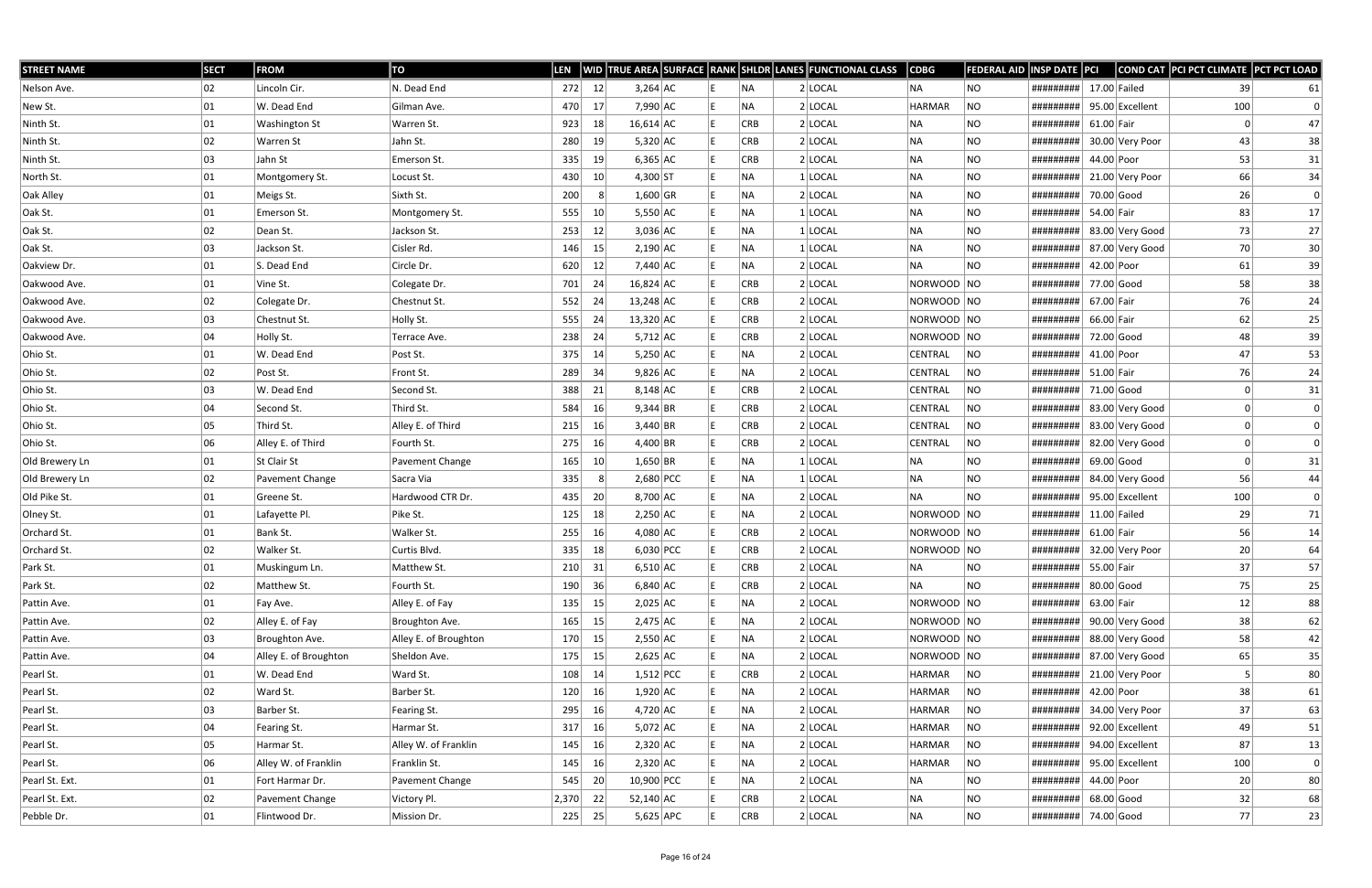| <b>STREET NAME</b> | <b>SECT</b>  | <b>FROM</b>                | TO                         | <b>LEN</b> |    |             |  |            | WID TRUE AREA SURFACE RANK SHLDR LANES FUNCTIONAL CLASS | $\vert$ CDBG   | <b>FEDERAL AID</b> | INSP DATE PCI         |              |                 | COND CAT PCI PCT CLIMATE PCT PCT LOAD |    |
|--------------------|--------------|----------------------------|----------------------------|------------|----|-------------|--|------------|---------------------------------------------------------|----------------|--------------------|-----------------------|--------------|-----------------|---------------------------------------|----|
| Pebble Dr.         | 02           | Mission Dr.                | Flintwood Dr.              | 1,049      | 24 | 25,176 PCC  |  | <b>CRB</b> | $2$ LOCAL                                               | NA             | NO                 | #########             |              | 83.00 Very Good | 21                                    | 79 |
| Pennsylvania Ave.  | 01           | Eaton St.                  | Linwood Ave.               | 1,188      | 21 | 24,948 AC   |  | <b>CRB</b> | 2 LOCAL                                                 | <b>INDIAN</b>  | <b>NO</b>          | #########             | 74.00 Good   |                 | 100                                   |    |
| Pennsylvania Ave.  | 02           | Linwood Ave.               | N. Dead End                | 975        | 21 | $20,475$ AC |  | <b>CRB</b> | $2$ LOCAL                                               | <b>INDIAN</b>  | <b>NO</b>          | #########             |              | 68.00 Good      | 100                                   | 0  |
| Pershing Rd.       | 01           | Lancaster St.              | Alley N. of Lancaster      | 190        | 13 | $2,470$ AC  |  | NA.        | 2 LOCAL                                                 | NA             | <b>NO</b>          | #########             |              | 26.00 Very Poor | 21                                    | 79 |
| Pershing Rd.       | 02           | Alley N. of Lancaster      | Doris Ave.                 | 190        | 13 | $2,470$ AC  |  | NA         | $2$ LOCAL                                               | NA             | <b>NO</b>          | #########             |              | 25.00 Very Poor | 11                                    | 89 |
| Phillips St.       | 01           | Greene St.                 | Warner St.                 | 1,694      | 16 | 27,104 AAC  |  | <b>CRB</b> | $2$ LOCAL                                               | NORWOOD NO     |                    | #########             |              | 91.00 Very Good | 100                                   | 0  |
| Phillips St.       | 02           | Warner St.                 | Acme St.                   | 680        | 16 | 10,880 AAC  |  | <b>CRB</b> | $2$ LOCAL                                               | NORWOOD NO     |                    | #########             |              | 91.00 Very Good | 100                                   | 0  |
| Phillips St.       | 03           | Acme St.                   | Woodland Ave.              | 319        | 16 | $5,104$ AC  |  | <b>CRB</b> | $2$ LOCAL                                               | NORWOOD NO     |                    | #########             | 45.00 Poor   |                 | 52                                    | 48 |
| Phillips St.       | 04           | Woodland Ave.              | Alley E. of Woodland       | 135        | 16 | $2,160$ AC  |  | <b>CRB</b> | 2 LOCAL                                                 | NORWOOD NO     |                    | #########             | 51.00 Fair   |                 | 55                                    | 45 |
| Phillips St.       | 05           | Alley E. of Woodland       | Wells Ave.                 | 175        | 16 | $2,800$ AC  |  | <b>CRB</b> | $2$ LOCAL                                               | NORWOOD  NO    |                    | #########             | 48.00 Poor   |                 | 41                                    | 47 |
| Phillips St.       | 06           | Wells Ave.                 | Alley E. of Wells          | 185        | 16 | $2,960$ AC  |  | <b>CRB</b> | $2$ LOCAL                                               | NORWOOD NO     |                    | #########             | 46.00 Poor   |                 | 52                                    | 48 |
| Phillips St.       | 07           | Alley E. of Wells          | Ingleside Ave.             | 175        | 16 | $2,800$ AC  |  | <b>CRB</b> | $2$ LOCAL                                               | NORWOOD NO     |                    | #########             | 53.00 Fair   |                 | 32                                    | 68 |
| Phillips St.       | 08           | Ingleside Ave.             | Sheridan St.               | 239        | 16 | $3,824$ AC  |  | <b>CRB</b> | $2$ LOCAL                                               | NORWOOD NO     |                    | #########             |              | 93.00 Excellent | 100                                   | 0  |
| Phillips St.       | 09           | Sheridan St.               | Alley E. of Sheridan       | 175        | 16 | $2,800$ AC  |  | <b>CRB</b> | $2$ LOCAL                                               | NORWOOD NO     |                    | #########             |              | 86.00 Very Good | 42                                    | 58 |
| Phillips St.       | $ 10\rangle$ | Alley E. of Sheridan       | Miller Ave.                | 160        | 18 | $2,880$ AC  |  | <b>CRB</b> | 2 LOCAL                                                 | NORWOOD NO     |                    | #########             |              | 93.00 Excellent | 100                                   | 0  |
| Phillips St.       | 11           | Miller Ave.                | Alley E. of Miller         | 145        | 11 | $1,595$ AC  |  | NA         | $1 $ LOCAL                                              | NORWOOD NO     |                    | #########             | 37.00 Poor   |                 | 30                                    | 70 |
| Pierce St          | 01           | Jefferson St.              | E. Dead End                | 436        | 18 | 7,848 AC    |  | NA.        | 2 LOCAL                                                 | NA             | NO                 | #########             |              | $1.00$ Failed   | 40                                    | 55 |
| Pike St.           | 01           | 7th St.                    | Hardwood Center Dr.        | 770        | 56 | $43,120$ AC |  | <b>CRB</b> | 5 PRINCIPAL ARTERIAL                                    | NORWOOD YES    |                    | #########             | 77.00 Good   |                 | 100                                   | 0  |
| Pike St.           | 02           | Hartwood Center Dr.        | N. Hart St.                | 450        | 56 | 25,200 AC   |  | <b>CRB</b> | 5 PRINCIPAL ARTERIAL                                    | NORWOOD YES    |                    | #########             | 79.00 Good   |                 | 67                                    | 33 |
| Pike St.           | 03           | N. Hart St.                | Elmwood Ave.               | 492        | 56 | 27,552 AC   |  | <b>CRB</b> | 5 PRINCIPAL ARTERIAL                                    | NORWOOD YES    |                    | #########             | 74.00 Good   |                 | 64                                    | 36 |
| Pike St.           | 04           | Elmwood Ave.               | Wayne St.                  | 380        | 56 | $21,280$ AC |  | <b>CRB</b> | 5 PRINCIPAL ARTERIAL                                    | NORWOOD YES    |                    | #########             | 77.00 Good   |                 | 100                                   | 0  |
| Pike St.           | 05           | Wayne St.                  | Muholland Dr.              | 555        | 56 | $31,080$ AC |  | <b>CRB</b> | 5 PRINCIPAL ARTERIAL                                    | NORWOOD YES    |                    | #########             | 77.00 Good   |                 | 63                                    | 37 |
| Pike St.           | 06           | Muholland Dr.              | Olney St.                  | 165        | 56 | $9,240$ AC  |  | <b>CRB</b> | 5 PRINCIPAL ARTERIAL                                    | NORWOOD  YES   |                    | #########             | 77.00 Good   |                 | 58                                    | 42 |
| Pike St.           | 07           | Olney St.                  | Court St.                  | 908        | 56 | 50,848 AC   |  | <b>CRB</b> | 5 PRINCIPAL ARTERIAL                                    | NORWOOD YES    |                    | #########             | 77.00 Good   |                 | 100                                   |    |
| Pike St.           | 08           | Court St.                  | Acme St.                   | 652        | 56 | $36,512$ AC |  | <b>CRB</b> | 5 PRINCIPAL ARTERIAL                                    | NORWOOD YES    |                    | #########             |              | 79.00 Good      | 72                                    | 28 |
| Pike St.           | 09           | Acme St.                   | E. Corp. Limit             | 723 102    |    | 73,746 PCC  |  | NA         | 7 PRINCIPAL ARTERIAL                                    | NORWOOD YES    |                    | #########             |              | 88.00 Very Good | 100                                   | 0  |
| Pike St.           | 10           | W. Corp. Limit             | Cogswell Ln.               | 662        | 56 | 37,072 AC   |  | <b>CRB</b> | 4 PRINCIPAL ARTERIAL NA                                 |                | YES                | #########             | 75.00 Good   |                 | 100                                   |    |
| Pike St.           | 11           | Cogswell Ln.               | Captain D. Seeley-Mem. Dr. | 640        | 50 | 32,000 AC   |  | CRB        | 3 PRINCIPAL ARTERIAL NA                                 |                | YES                | ######### 74.00 Good  |              |                 | 100                                   | 0  |
| Pike St.           | $ 12\rangle$ | Captain D. Seeley-Mem. Dr. | E. Corp. Limit             | 1,614      | 45 | 72,630 AC   |  | <b>CRB</b> | 3 PRINCIPAL ARTERIAL NA                                 |                | <b>YES</b>         | #########             | 59.00 Fair   |                 | 71                                    | 29 |
| Pioneer Ln.        | 01           | Camp Ave.                  | Montgomery St.             | 390        |    | $3,120$ PCC |  | NA         | 1 LOCAL                                                 | NA             | NO                 | #########             | 49.00 Poor   |                 | 17                                    | 82 |
| Pioneer Ln.        | 02           | Montgomery St.             | Marion St.                 | 865        |    | $6,920$ PCC |  | NA.        | $1$ LOCAL                                               | NA             | <b>NO</b>          | #########             |              | $69.00$ Good    | 22                                    | 78 |
| Plum St.           | 01           | Greene St.                 | N. Dead End                | 315        | 14 | $4,410$ AC  |  | <b>CRB</b> | 0 LOCAL                                                 | NORWOOD NO     |                    | #########             |              | 88.00 Very Good | 100                                   | 0  |
| Poplar Ln.         | 01           | Colegate Dr.               | N.E. Dead End              | 384        | 12 | $4,608$ AC  |  | <b>CRB</b> | 0 LOCAL                                                 | NA             | NO.                | #########             |              | 87.00 Very Good | 32                                    | 68 |
| Porter St.         | 01           | W. Dead End                | Warner St.                 | 321        | 20 | $6,420$ AC  |  | NA         | $2$ LOCAL                                               | NORWOOD NO     |                    | #########             |              | 91.00 Very Good | 68                                    | 32 |
| Post St.           | 01           | Ohio St.                   | Monroe St.                 | 411        | 20 | 8,220 PCC   |  | <b>CRB</b> | $2$ LOCAL                                               | CENTRAL        | NO                 | #########             |              | 30.00 Very Poor | 31                                    | 51 |
| Post St.           | 02           | Monroe St.                 | Butler St.                 | 377        | 20 | 7,540 PCC   |  | <b>CRB</b> | $2$ LOCAL                                               | CENTRAL        | NO                 | #########             | 42.00 Poor   |                 | 11                                    | 60 |
| Prospect St.       | 01           | Elm St.                    | Harmar St.                 | 265        | 24 | $6,360$ BR  |  | <b>CRB</b> | $2$ LOCAL                                               | HARMAR         | NO                 | #########             |              | $69.00$ Good    |                                       |    |
| Putnam Ave.        | 01           | Harmar St.                 | Alley W. of Franklin       | 125        | 29 | $3,625$ AC  |  | <b>CRB</b> | $2$ LOCAL                                               | HARMAR         | NO                 | #########             | 75.00 Good   |                 | 86                                    | 14 |
| Putnam Ave.        | 02           | Alley W. of Franklin       | Franklin St.               | 135        | 29 | $3,915$ AC  |  | <b>CRB</b> | 2 LOCAL                                                 | HARMAR         | NO                 | #########             | 67.00 Fair   |                 | 66                                    | 34 |
| Putnam Ave.        | 03           | Franklin St.               | Gilman Ave.                | 431        | 32 | 13,792 AC   |  | <b>CRB</b> | 2 MAJOR COLLECTOR                                       | <b>CENTRAL</b> | <b>YES</b>         | #########             | 55.00 Fair   |                 | 100                                   | 0  |
| Putnam St.         | 01           | Front St.                  | Alley E. of Front          | 220        | 54 | $11,880$ BR |  | <b>CRB</b> | 4 MAJOR COLLECTOR                                       | <b>CENTRAL</b> | YES                | #########             | $69.00$ Good |                 |                                       |    |
| Putnam St.         | 02           | Alley E. of Front          | Second St.                 | 215        | 54 | 11,610 BR   |  | CRB        | 4 MAJOR COLLECTOR                                       | CENTRAL        | YES                | ########## 69.00 Good |              |                 | 0                                     |    |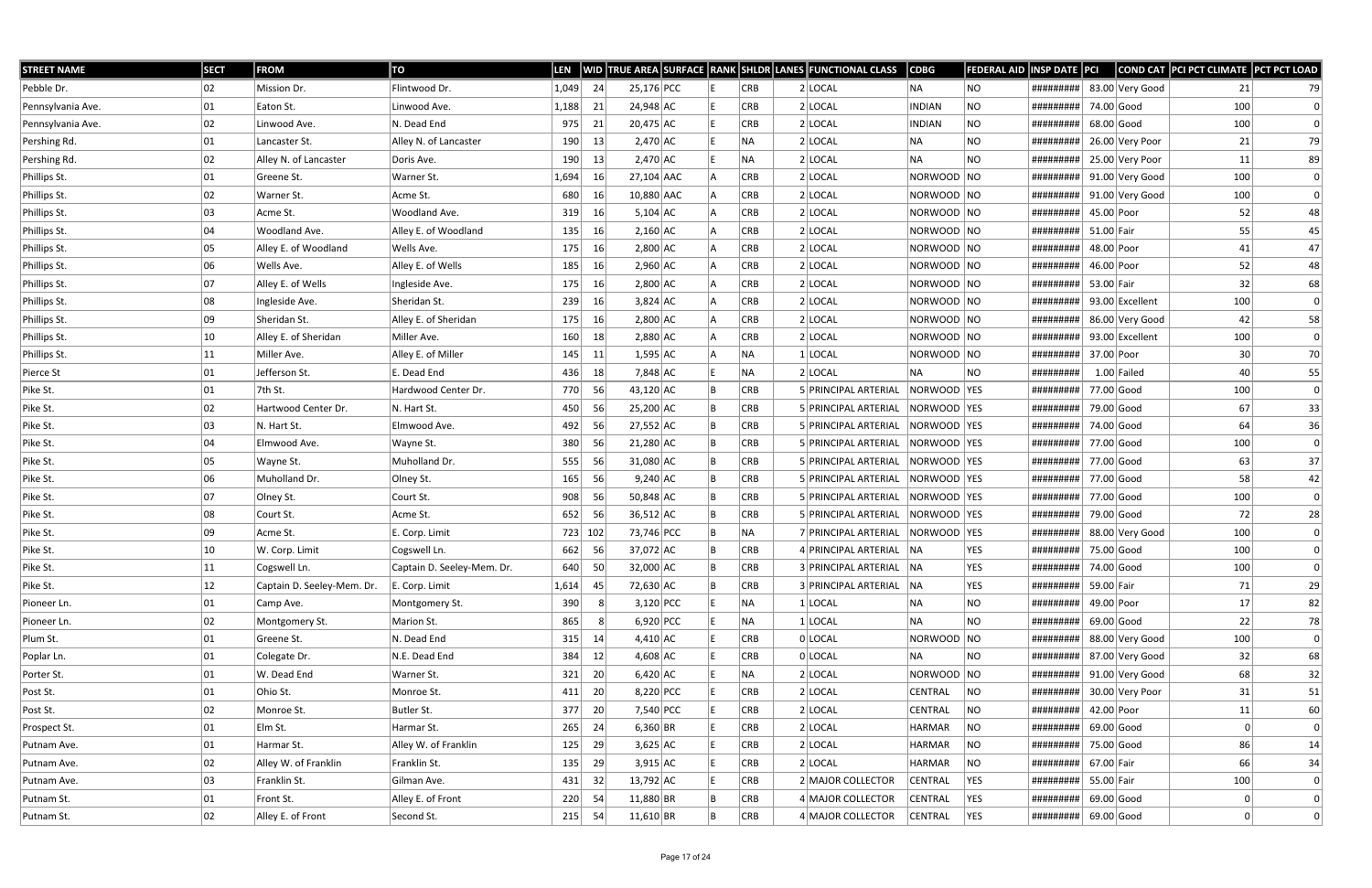| <b>STREET NAME</b> | <b>SECT</b> | <b>FROM</b>           | TO                    | <b>LEN</b> |                 |             |  |            | WID TRUE AREA SURFACE RANK SHLDR LANES FUNCTIONAL CLASS | <b>CDBG</b>    | <b>FEDERAL AID</b> | <b>INSP DATE PCI</b>      |              |                 | COND CAT PCI PCT CLIMATE PCT PCT LOAD |                  |
|--------------------|-------------|-----------------------|-----------------------|------------|-----------------|-------------|--|------------|---------------------------------------------------------|----------------|--------------------|---------------------------|--------------|-----------------|---------------------------------------|------------------|
| Putnam St.         | 03          | Second St.            | Third St.             | 495        | 54              | 26,730 BR   |  | CRB        | 4 MAJOR COLLECTOR                                       | <b>CENTRAL</b> | YES                | #########                 | $68.00$ Good |                 |                                       |                  |
| Putnam St.         | 04          | Third St.             | Alley E. of Third St. | 205        | 54              | $11,070$ BR |  | <b>CRB</b> | 4 MAJOR COLLECTOR                                       | <b>CENTRAL</b> | YES                | #########                 | $69.00$ Good |                 |                                       |                  |
| Putnam St.         | 05          | Alley E. of Third St. | Fourth St.            | 210        | 54              | $11,340$ BR |  | <b>CRB</b> | 4 MAJOR COLLECTOR                                       | <b>CENTRAL</b> | YES                | #########                 | $69.00$ Good |                 |                                       |                  |
| Putnam St.         | 06          | Fourth St.            | High School Ln.       | 145        | 36              | $5,220$ BR  |  | CRB        | 2 MAJOR COLLECTOR                                       | <b>CENTRAL</b> | YES                | #########                 | 63.00 Fair   |                 |                                       |                  |
| Putnam St.         | 07          | High School Ln.       | Fifth St.             | 260        | 36              | $9,360$ BR  |  | <b>CRB</b> | 2 MAJOR COLLECTOR                                       | NA             | YES                | #########                 | 66.00 Fair   |                 |                                       |                  |
| Putnam St.         | 08          | Fifth St.             | Foster Ln.            | 222        | 36              | $7,992$ BR  |  | <b>CRB</b> | 2 MAJOR COLLECTOR                                       | NA             | YES                | #########                 | 79.00 Good   |                 |                                       |                  |
| Putnam St.         | 09          | Foster Ln.            | Sixth St.             | 238        | 36              | $8,568$ BR  |  | CRB        | 2 MINOR ARTERIAL                                        | <b>NA</b>      | YES                | #########                 | 80.00 Good   |                 |                                       |                  |
| Putnam St.         | 10          | Sixth St.             | Short St.             | 240        | 36              | $8,640$ BR  |  | CRB        | 2 MAJOR COLLECTOR                                       | NA             | YES                | #########                 | 72.00 Good   |                 |                                       |                  |
| Putnam St.         | 11          | Short St.             | Seventh St.           | 209        | 36              | 7,524 BR    |  | CRB        | 2 MAJOR COLLECTOR                                       | INA.           | YES                | #########                 |              | 92.00 Excellent |                                       |                  |
| Putnam St. Bridge  | 01          | Gilman Ave.           | Front St.             | 1,095      | 50              | 54,750 PCC  |  | CRB        | 4 MINOR ARTERIAL                                        | <b>HARMAR</b>  | YES                | #########                 |              | 98.00 Excellent | 100                                   | $\Omega$         |
| Quarry St.         | 01          | Seventh St.           | Bank St.              | 215        | 16              | $3,440$ AC  |  | <b>CRB</b> | $2$ LOCAL                                               | NORWOOD NO     |                    | #########                 | 59.00 Fair   |                 | 44                                    | 56               |
| Quarry St.         | 02          | Bank St.              | Walker St.            | 255        | 16              | $4,080$ AC  |  | CRB        | $2$ LOCAL                                               | NORWOOD NO     |                    | #########                 | 51.00 Fair   |                 | 35                                    | 63               |
| Quarry St.         | 03          | Walker St.            | Sycamore St.          | 517        | 18              | $9,306$ AC  |  | CRB        | $2$ LOCAL                                               | NORWOOD NO     |                    | #########                 | 51.00 Fair   |                 | 34                                    | 66               |
| Quarry St.         | 04          | Sycamore St.          | Dudley Ave.           | 211        | 18              | $3,798$ AC  |  | <b>CRB</b> | $2$ LOCAL                                               | NORWOOD NO     |                    | #########                 | 72.00 Good   |                 | 78                                    | $\boldsymbol{0}$ |
| Rathbone Ln.       | 01          | Muskingum Dr.         | Lee Ave.              | 410        | 10              | $4,100$ AC  |  | NA         | $1 $ LOCAL                                              | <b>NA</b>      | NO.                | #########                 | 54.00 Fair   |                 | 88                                    | $\overline{0}$   |
| Rathbone Rd.       | 01          | Muskingum Dr.         | Lee Ave.              | 738        | 21              | 15,498 AC   |  | NA         | $2$ LOCAL                                               | <b>NA</b>      | NO.                | #########                 | 54.00 Fair   |                 | 54                                    | 46               |
| Rathbone Rd.       | 02          | Lee Ave.              | Rathbone Terr.        | 551        | 16              | $8,816$ AC  |  | NA         | $2$ LOCAL                                               | <b>NA</b>      | <b>NO</b>          | #########                 | 72.00 Good   |                 | 59                                    | 38               |
| Rathbone Rd.       | 03          | Rathbone Terr.        | Davis Ave.            | 660        | 18              | 11,880 AC   |  | NA         | $2$ LOCAL                                               | NA             | NO.                | #########                 | 80.00 Good   |                 | 100                                   | $\Omega$         |
| Rathbone Terr.     | 01          | Rathbone Rd.          | Caro Ln.              | 298        | 16              | $4,768$ AC  |  | NA)        | $2$ LOCAL                                               | <b>NA</b>      | NO.                | #########                 | 59.00 Fair   |                 | 60                                    | 40               |
| Rathbone Terr.     | 02          | Caro Ln.              | Davis Ave.            | 652        | 16              | $10,432$ AC |  | NA         | $2$ LOCAL                                               | <b>NA</b>      | <b>NO</b>          | #########                 | 50.00 Fair   |                 | 33                                    | 67               |
| Ray St.            | 01          | Dean St.              | Jackson St.           | 283        | 12              | $3,396$ AC  |  | NA         | 1 LOCAL                                                 | NA             | <b>NO</b>          | #########                 | 64.00 Fair   |                 | 51                                    | 49               |
| Ray St.            | 02          | Jackson St.           | Cisler Dr.            | 267        | 12              | $3,204$ AC  |  | NA         | $1$ LOCAL                                               | NA             | <b>NO</b>          | #########                 | $81.00$ Good |                 | 89                                    | 11               |
| Ridge St.          | 01          | S. Dead End           | Sycamore St.          | 211        | 20              | $4,220$ AC  |  | CRB        | $2$ LOCAL                                               | NORWOOD NO     |                    | #########                 |              | 23.00 Very Poor | 12                                    | 87               |
| Ridge St.          | 02          | Sycamore St.          | Cedar St.             | 181        | 20              | $3,620$ AC  |  | CRB        | $2$ LOCAL                                               | NORWOOD NO     |                    | #########                 |              | 20.00 Very Poor | 4                                     | 94               |
| Riley Dr.          | 01          | Alta St.              | E. Dead End           | 304        | 24              | 7,296 PCC   |  | <b>CRB</b> | $2$ LOCAL                                               | NA             | NO.                | #########                 | 41.00 Poor   |                 | $\overline{7}$                        | 93               |
| Riverside Ln.      | 01          | Julian Ave.           | Waldo St.             | 555        | 10 <sup>°</sup> | $5,550$ AC  |  | NA         | $2$ LOCAL                                               | <b>NA</b>      | <b>NO</b>          | #########                 |              | $12.00$ Failed  | 43                                    | 57               |
| Riverview Dr.      | 01          | S. Alta St.           | N. Alta St.           | 1,705      | 25              | $42,625$ AC |  | <b>CRB</b> | $2$ LOCAL                                               | <b>NA</b>      | <b>NO</b>          | ########## 35.00 Poor     |              |                 | 48                                    | 52               |
| S. Duward Hoag Dr. | 01          | Jefferson St.         | E. Dead End           | 730        | $-35$           | 25,550 PCC  |  | NA         | $2$ LOCAL                                               | NORWOOD NO     |                    | #########                 | 56.00 Fair   |                 | 38                                    | 62               |
| Sacra Via E.       | 01          | S.W. Dead End         | Allen St.             | $135$ 14   |                 | 1,890 AC    |  | NA         | $1$ LOCAL                                               | NA             | NO                 | #########                 |              | $8.00$ Failed   | 38                                    | 62               |
| Sacra Via E.       | 02          | Allen St.             | Front St.             | 228        | 14              | $3,192$ AC  |  | NA         | $2$ LOCAL                                               | <b>NA</b>      | <b>NO</b>          | #########                 | $51.00$ Fair |                 | 47                                    | 48               |
| Sacra Via E.       | 03          | Front St.             | Old Brewery Ln.       | 200        | 20              | $4,000$ AC  |  | CRB        | $1$ LOCAL                                               | <b>NA</b>      | <b>NO</b>          | #########                 | 54.00 Fair   |                 | 0                                     | 29               |
| Sacra Via E.       | 04          | Old Brewery Ln.       | Second St.            | 230        | 20              | 4,600 BR    |  | CRB        | $1$ LOCAL                                               | NA             | NO.                | #########                 | 54.00 Fair   |                 |                                       | 29               |
| Sacra Via E.       | 05          | Second St.            | Alley E. of Second    | 225        | 20              | $4,500$ BR  |  | CRB        | $1$ LOCAL                                               | NA             | NO.                | #########                 | 54.00 Fair   |                 |                                       | 39               |
| Sacra Via E.       | 06          | Alley E. of Second    | Third St.             | 225        | 20              | $4,500$ BR  |  | CRB        | $1$  LOCAL                                              | <b>NA</b>      | <b>NO</b>          | #########                 | 39.00 Poor   |                 |                                       | 41               |
| Sacra Via W.       | 01          | Third St.             | Alley E. of Second    | 225        | 20              | $4,500$ BR  |  | CRB        | $1$ LOCAL                                               | NA             | <b>NO</b>          | #########                 | 52.00 Fair   |                 | 0                                     | 59               |
| Sacra Via W.       | 02          | Alley E. of Second    | Second St.            | 225        | 20              | $4,500$ BR  |  | CRB        | $1$ LOCAL                                               | NA             | <b>NO</b>          | #########                 | 54.00 Fair   |                 |                                       | 83               |
| Sacra Via W.       | 03          | Second St.            | Front St.             | 467        | 20              | $9,340$ BR  |  | CRB        | $1$ LOCAL                                               | <b>NA</b>      | NO.                | #########                 | 56.00 Fair   |                 |                                       | 52               |
| Sacra Via W.       | 04          | Front St.             | Allen St.             | 301        | 14              | 4,214 BR    |  | NA         | 2 LOCAL                                                 | <b>NA</b>      | <b>NO</b>          | #########                 |              | 92.00 Excellent | 68                                    | 32               |
| Sassafras Tr.      | 01          | Belle Meadow Dr.      | E. Dead End           | 262        | 11              | $2,882$ AC  |  | CRB        | $2$ LOCAL                                               | NA             | <b>NO</b>          | #########                 | 65.00 Fair   |                 | 85                                    | 13               |
| Scammel St.        | 01          | Front St.             | Alley E. of Front     | 205        | 40              | $8,200$ AC  |  | CRB        | 2 LOCAL                                                 | CENTRAL        | NO                 | #########                 |              | 90.00 Very Good | 100                                   | $\Omega$         |
| Scammel St.        | 02          | Alley E. of Front     | Second St.            | 235        | 40              | $9,400$ AC  |  | CRB        | $2$ LOCAL                                               | CENTRAL        | NO                 | #########                 |              | 89.00 Very Good | 100                                   | $\Omega$         |
| Scammel St.        | 03          | Second St.            | Alley E. of Second    | 220        | 40              | 8,800 AC    |  | <b>CRB</b> | $2$ LOCAL                                               | CENTRAL        | NO                 | ######### 88.00 Very Good |              |                 | 74                                    | $\Omega$         |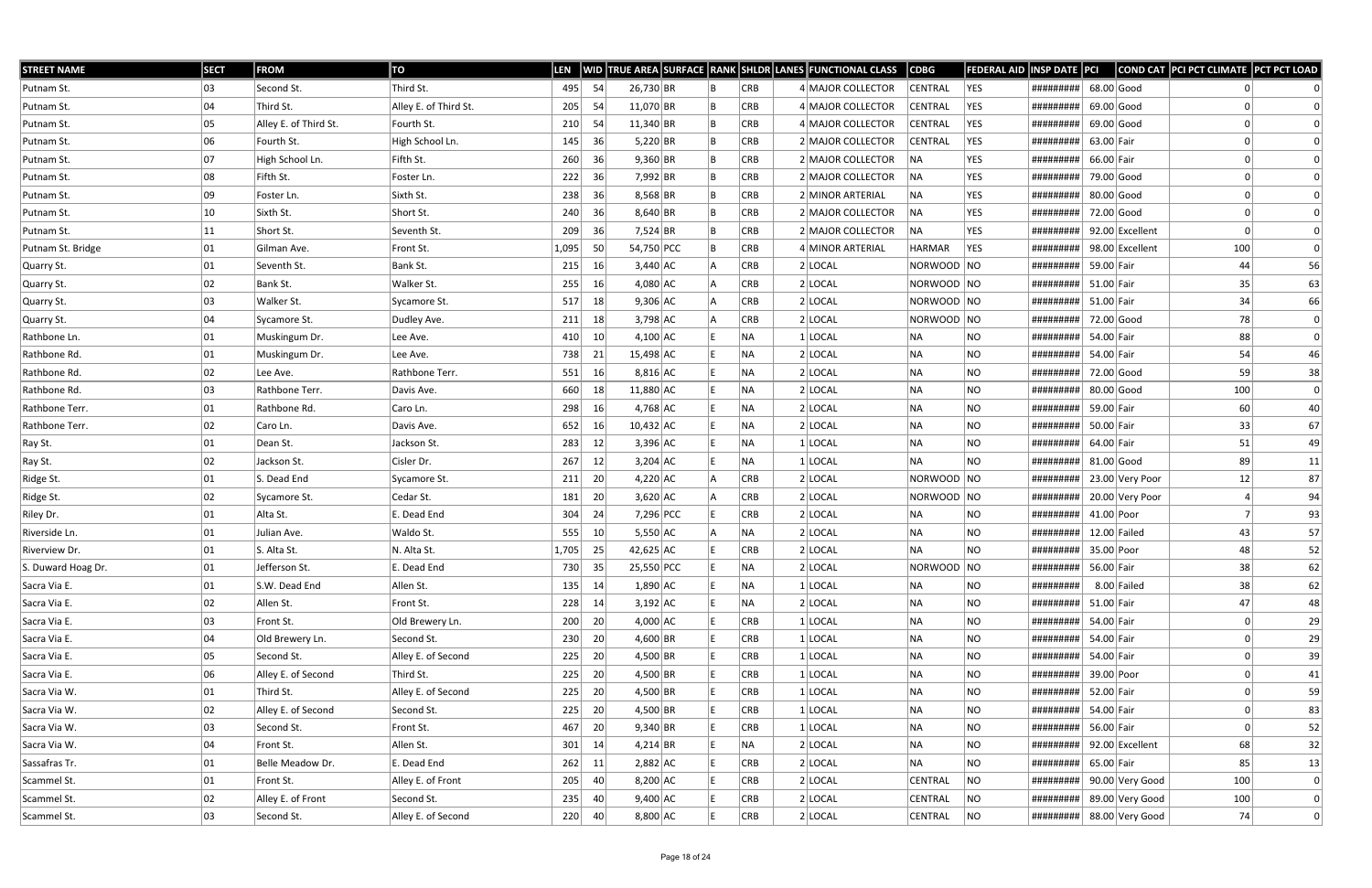| <b>STREET NAME</b> | <b>SECT</b>  | <b>FROM</b>          | TO                     | LEN |     |             |    |            | WID TRUE AREA SURFACE RANK SHLDR LANES FUNCTIONAL CLASS | <b>CDBG</b>    | <b>FEDERAL AID</b> | <b>INSP DATE PCI</b>       |              |                 | COND CAT PCI PCT CLIMATE PCT PCT LOAD |                |
|--------------------|--------------|----------------------|------------------------|-----|-----|-------------|----|------------|---------------------------------------------------------|----------------|--------------------|----------------------------|--------------|-----------------|---------------------------------------|----------------|
| Scammel St.        | 04           | Alley E. of Second   | Third St.              | 235 | 40  | $9,400$ AC  |    | <b>CRB</b> | $2$ LOCAL                                               | <b>CENTRAL</b> | NO                 | #########                  |              | 93.00 Excellent | 100                                   |                |
| Scammel St.        | 05           | Third St.            | Alley E. of Third      | 215 | 40  | $8,600$ AC  |    | <b>CRB</b> | $2$ LOCAL                                               | CENTRAL        | NO                 | #########                  | 65.00 Fair   |                 |                                       | 39             |
| Scammel St.        | 06           | Alley E. of Third    | Fourth St.             | 220 | 40  | $8,800$ BR  |    | <b>CRB</b> | $2$ LOCAL                                               | CENTRAL        | <b>NO</b>          | #########                  | 60.00 Fair   |                 |                                       | 47             |
| Scammel St.        | 07           | Fourth St.           | High School Ln.        | 236 | 40  | $9,440$ BR  |    | <b>CRB</b> | $2$ LOCAL                                               | CENTRAL        | NO.                | #########                  | 53.00 Fair   |                 |                                       | 36             |
| Scammel St.        | 08           | High School Ln.      | Fifth St.              | 227 | 40  | $9,080$ BR  |    | <b>CRB</b> | $2$ LOCAL                                               | NA             | <b>NO</b>          | #########                  | 60.00 Fair   |                 |                                       | 30             |
| Schultheis Rd.     | 01           | S. Corp. Limit       | Greene St.             | 541 | 14  | $7,574$ GR  |    | NA         | $2$ LOCAL                                               | NA             | <b>NO</b>          | #########                  | 79.00 Good   |                 |                                       | $\Omega$       |
| Second St.         | 01           | Ohio St.             | Greene St.             | 292 | 40  | $11,680$ AC |    | <b>CRB</b> | $2$ LOCAL                                               | CENTRAL        | NO.                | #########                  | 72.00 Good   |                 | 0                                     | $\Omega$       |
| Second St.         | 02           | Greene St.           | Church St.             | 331 | 60  | 19,860 BR   |    | <b>CRB</b> | 4 LOCAL                                                 | CENTRAL        | <b>NO</b>          | #########                  | 55.00 Fair   |                 | 100                                   |                |
| Second St.         | 03           | Church St.           | Butler St.             | 571 | 60  | $34,260$ AC |    | <b>CRB</b> | 4 LOCAL                                                 | CENTRAL        | NO                 | #########                  | 55.00 Fair   |                 | 100                                   | $\Omega$       |
| Second St.         | 04           | Butler St.           | Union St.              | 668 | 60  | 40,080 AC   |    | <b>CRB</b> | $4$ LOCAL                                               | CENTRAL        | NO                 | #########                  | 60.00 Fair   |                 | 100                                   |                |
| Second St.         | 05           | Union St.            | Putnam St.             | 227 | 60  | $13,620$ AC |    | <b>CRB</b> | $4$ LOCAL                                               | <b>CENTRAL</b> | <b>NO</b>          | #########                  | 55.00 Fair   |                 | 100                                   |                |
| Second St.         | 06           | Putnam St.           | Scammel St.            | 907 | 60  | 54,420 AC   |    | <b>CRB</b> | $2$ LOCAL                                               | CENTRAL        | <b>NO</b>          | #########                  | 75.00 Good   |                 | 100                                   | $\Omega$       |
| Second St.         | 07           | Scammel St.          | Woodward Ave           | 604 | 40  | $24,160$ AC |    | <b>CRB</b> | $2$ LOCAL                                               | CENTRAL        | NO                 | #########                  | 60.00 Fair   |                 | 100                                   | $\Omega$       |
| Second St.         | 08           | Woodward Ave         | <b>Wooster St</b>      | 230 | 40  | $9,200$ AC  |    | <b>CRB</b> | $2$ LOCAL                                               | CENTRAL        | NO                 | #########                  | 79.00 Good   |                 | 100                                   | $\Omega$       |
| Second St.         | 09           | Wooster St.          | Knox St.               | 609 | 40  | $24,360$ AC |    | <b>CRB</b> | $2$ LOCAL                                               | NA             | <b>NO</b>          | #########                  | 64.00 Fair   |                 | 60                                    | 40             |
| Second St.         | 10           | Knox St.             | Washington St.         | 325 | 40  | 13,000 AC   |    | <b>CRB</b> | 3 LOCAL                                                 | NA             | <b>NO</b>          | #########                  | 67.00 Fair   |                 | 98                                    | $\Omega$       |
| Second St.         | $ 11\rangle$ | Washington St.       | St. Clair St.          | 285 | 40  | 11,400 AAC  |    | <b>CRB</b> | $2$ LOCAL                                               | ∣NA            | <b>NO</b>          | #########                  | 61.00 Fair   |                 | 83                                    | $\Omega$       |
| Second St.         | 12           | St. Clair St.        | Sacra Via              | 547 | 40  | 21,880 AAC  |    | <b>CRB</b> | $2$ LOCAL                                               | NA             | <b>NO</b>          | #########                  | 64.00 Fair   |                 | 62                                    | 29             |
| Second St.         | 13           | Sacra Via            | Sacra Via              | 152 | 40  | $6,080$ AAC |    | <b>CRB</b> | $2$ LOCAL                                               | NA             | <b>NO</b>          | #########                  | 63.00 Fair   |                 | 50                                    | 43             |
| Second St.         | 14           | Sacra Via            | Montgomery St.         | 825 | 40  | 33,000 AAC  |    | <b>CRB</b> | $2$ LOCAL                                               | NA             | <b>NO</b>          | #########                  | 42.00 Poor   |                 | 41                                    | 46             |
| Second St.         | 15           | Montgomery St.       | Front St.              | 984 | 40  | 39,360 AAC  |    | <b>CRB</b> | $2$ LOCAL                                               | NA.            | NO                 | #########                  | 63.00 Fair   |                 | 71                                    | 29             |
| Seventh St.        | 01           | S. Dead End          | Wayne St.              | 695 | 18  | $12,510$ AC |    | NA         | $2$ LOCAL                                               | NORWOOD NO     |                    | #########                  | 35.00 Poor   |                 | 49                                    | 51             |
| Seventh St.        | 02           | Wayne St.            | Charles St.            | 567 | 24  | 13,608 AC   |    | <b>CRB</b> | $2$ LOCAL                                               | NORWOOD NO     |                    | #########                  | 40.00 Poor   |                 | 58                                    | 35             |
| Seventh St.        | 03           | Charles St.          | Hart St.               | 334 | 24  | $8,016$ AC  |    | <b>CRB</b> | $2$ LOCAL                                               | NORWOOD NO     |                    | #########                  | 47.00 Poor   |                 | 70                                    | 30             |
| Seventh St.        | 04           | Hart St.             | Pike St.               | 696 | 24  | $16,704$ AC |    | CRB        | $2$ LOCAL                                               | NORWOOD NO     |                    | #########                  | 42.00 Poor   |                 | 61                                    | 39             |
| Seventh St.        | 05           | Pike St.             | Quarry St.             | 341 | 56  | 19,096 AC   |    | <b>CRB</b> | 4 MAJOR COLLECTOR                                       | NORWOOD YES    |                    | #########                  |              | 83.00 Very Good | 100                                   | $\overline{0}$ |
| Seventh St.        | 06           | Quarry St.           | Butler St.             | 685 | -34 | $23,290$ AC |    | <b>CRB</b> | 3 MAJOR COLLECTOR                                       | NORWOOD YES    |                    | #########                  | 60.00 Fair   |                 | 74                                    | 17             |
| Seventh St.        | 07           | Butler St.           | Putnam St.             | 907 | 30  | 27,210 AC   | ΙB | CRB        | 3 MAJOR COLLECTOR                                       | NORWOOD YES    |                    | ######### 93.00 Excellent  |              |                 | 100                                   | $\Omega$       |
| Seventh St.        | 08           | Putnam St.           | Ephraim Cutler St.     | 645 | 30  | 19,350 AC   |    | <b>CRB</b> | 3 MAJOR COLLECTOR                                       | NA             | YES                | #########                  | $68.00$ Good |                 | 55                                    | 42             |
| Seventh St.        | 09           | Ephraim Cutler St.   | Tupper St.             | 530 | 24  | $12,720$ AC |    | <b>CRB</b> | 3 MAJOR COLLECTOR                                       | NA             | YES                | #########                  | 74.00 Good   |                 | 73                                    | $\Omega$       |
| Seventh St.        | 10           | Tupper St.           | Wooster St.            | 635 | 24  | 15,240 AAC  |    | <b>CRB</b> | 2 MAJOR COLLECTOR                                       | NA             | YES                | #########                  |              | 90.00 Very Good | 100                                   | $\overline{0}$ |
| Seventh St.        | $ 11\rangle$ | Wooster St.          | Washington St.         | 928 | 30  | 27,840 AC   |    | <b>CRB</b> | 2 MAJOR COLLECTOR                                       | NA             | YES                | #########                  | 59.00 Fair   |                 | 41                                    | 47             |
| Seventh St.        | 12           | Washington St.       | Warren St.             | 934 | 24  | $22,416$ AC |    | <b>CRB</b> | 2 LOCAL                                                 | NA             | <b>NO</b>          | #########                  | $61.00$ Fair |                 |                                       | 19             |
| Seventh St.        | 13           | Warren St.           | Montgomery St.         | 894 | 24  | 21,456 BR   |    | <b>CRB</b> | 2 LOCAL                                                 | NA             | <b>NO</b>          | #########                  | 70.00 Good   |                 |                                       | $\Omega$       |
| Seventh St.        | 14           | Montgomery St.       | Alley N. of Montgomery | 155 | 19  | $2,945$ BR  |    | CRB        | 2 LOCAL                                                 | NA             | <b>NO</b>          | #########                  | 62.00 Fair   |                 | 0                                     | 24             |
| Shade St.          | 01           | W. Dead End          | Aurora St.             | 105 | 14  | $1,470$ AC  |    | NA         | $2$ LOCAL                                               | NA             | <b>NO</b>          | ######### 100.00 Excellent |              |                 | 100                                   | 0              |
| Sharon St.         | 01           | Alta St.             | Vernon St.             | 901 | 18  | $16,218$ AC |    | NA         | $2$ LOCAL                                               | NA             | NO                 | #########                  | 70.00 Good   |                 | 100                                   | $\overline{0}$ |
| Sheldon Ave.       | 01           | Alderman St.         | Patin Ave.             | 738 | 14  | $10,332$ AC |    | NA         | 2 LOCAL                                                 | NORWOOD NO     |                    | #########                  |              | 82.00 Very Good | 42                                    | 58             |
| Shellmar Dr.       | 01           | Hillcrest Dr         | E. Dead End            | 285 | 15  | $4,275$ AC  |    | NA         | $0$ LOCAL                                               | NA             | <b>NO</b>          | #########                  |              | $4.00$ Failed   | 48                                    | 47             |
| Sheridan St.       | 01           | Phillips St.         | Alley N. of Phillips   | 170 | 20  | 3,400 PCC   |    | <b>CRB</b> | $2$ LOCAL                                               | NORWOOD NO     |                    | #########                  | 37.00 Poor   |                 | 37                                    | 48             |
| Sheridan St.       | 02           | Alley N. of Phillips | Grant St.              | 180 | 20  | $3,600$ PCC |    | <b>CRB</b> | $2$ LOCAL                                               | NORWOOD NO     |                    | #########                  | 39.00 Poor   |                 | 45                                    | 35             |
| Sheridan St.       | 03           | Grant St.            | Alley N. of Grant      | 190 | 20  | $3,800$ PCC |    | CRB        | $2$ LOCAL                                               | NORWOOD  NO    |                    | #########                  | 46.00 Poor   |                 | 33                                    | 61             |
|                    |              |                      |                        |     |     |             |    |            |                                                         |                |                    |                            |              |                 |                                       |                |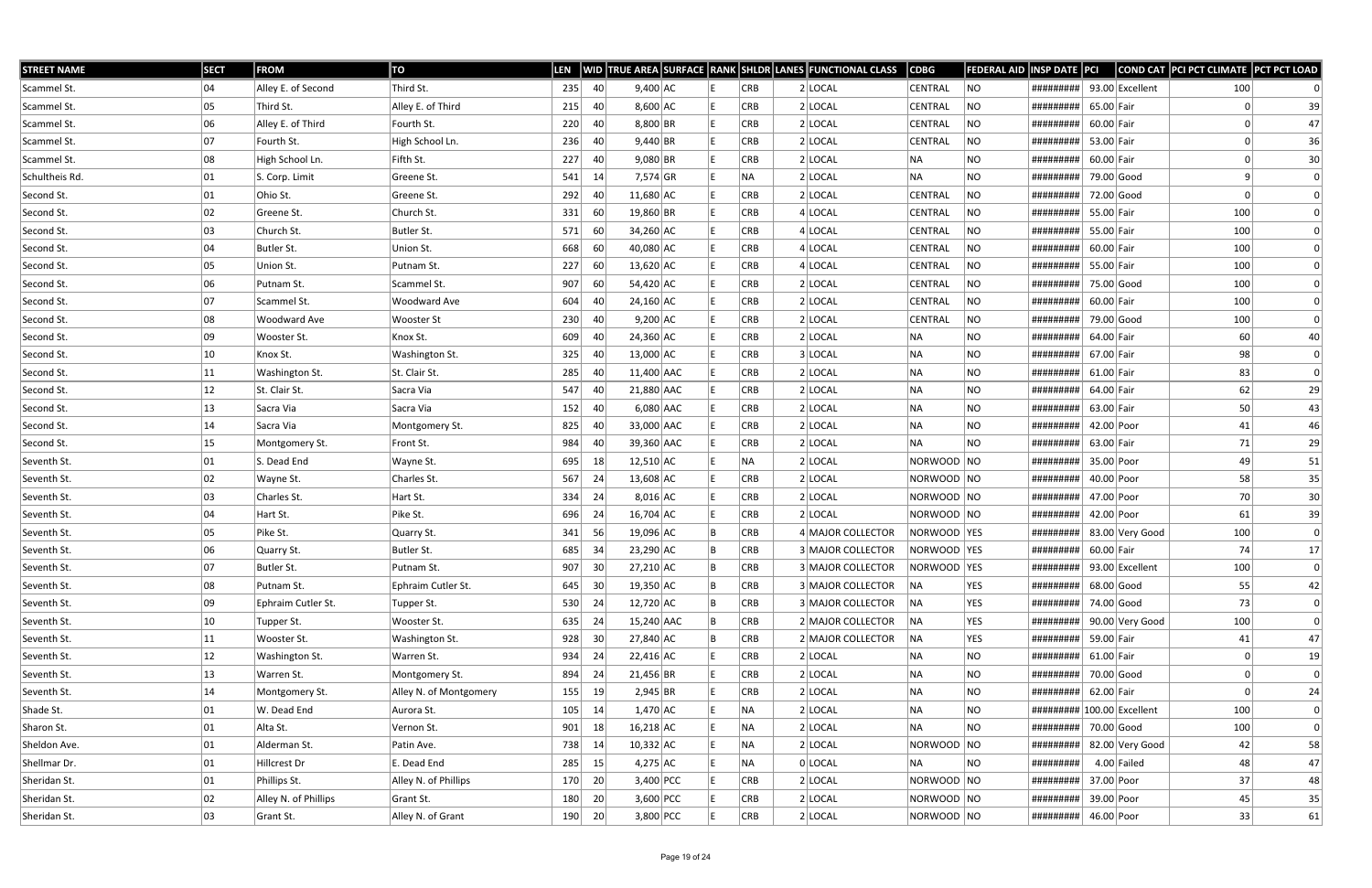| <b>STREET NAME</b> | <b>SECT</b> | <b>FROM</b>       | TO                     | LEN   |                 |              |  |            | WID TRUE AREA SURFACE RANK SHLDR LANES FUNCTIONAL CLASS | $\vert$ CDBG  | <b>FEDERAL AID INSP DATE PCI</b> |                            |              |                  | COND CAT PCI PCT CLIMATE PCT PCT LOAD |    |
|--------------------|-------------|-------------------|------------------------|-------|-----------------|--------------|--|------------|---------------------------------------------------------|---------------|----------------------------------|----------------------------|--------------|------------------|---------------------------------------|----|
| Sheridan St.       | 04          | Alley N. of Grant | Frederick St.          | 175   | 20              | 3,500 PCC    |  | CRB        | $2$ LOCAL                                               | NORWOOD NO    |                                  | #########                  |              | 30.00 Very Poor  | 21                                    | 23 |
| Sherry Dr.         | 01          | Glendale Rd.      | Wagner Rd.             | 880   | 16              | 14,080 AC    |  | NA         | $2$ LOCAL                                               | <b>INDIAN</b> | NO                               | #########                  |              | $69.00$ Good     | 11                                    | 89 |
| Sherry Dr.         | 02          | Wagner Rd.        | N. Dead End            | 886   | 12              | $10,632$ AC  |  | NA         | $2$ LOCAL                                               | NORWOOD NO    |                                  | #########                  |              | 86.00 Very Good  | 25                                    | 75 |
| Short St.          | 01          | Putnam St.        | N. Dead End            | 395   | 16              | $6,320$ PCC  |  | NA.        | $2$ LOCAL                                               | ∣NA           | NO.                              | #########                  |              | 33.00 Very Poor  | 34                                    | 56 |
| Sixth St.          | 01          | Wayne St.         | Charles St.            | 555   | 36              | 19,980 AC    |  | <b>CRB</b> | 2 LOCAL                                                 | NORWOOD NO    |                                  | #########                  |              | 98.00 Excellent  | 100                                   | 0  |
| Sixth St.          | 02          | Charles St.       | Oak Alley              | 145   | 36              | $5,220$ AC   |  | CRB        | $2$ LOCAL                                               | NORWOOD NO    |                                  | #########                  |              | 98.00 Excellent  | 100                                   | 0  |
| Sixth St.          | 03          | Oak Alley         | Hart St                | 191   | 36              | $6,876$ AC   |  | CRB        | $2$ LOCAL                                               | NORWOOD  NO   |                                  | #########                  |              | 98.00 Excellent  | 100                                   | 0  |
| Sixth St.          | 04          | Hart St.          | Greene St.             | 912   | 24              | 21,888 AC    |  | <b>CRB</b> | $2$ LOCAL                                               | NORWOOD NO    |                                  | #########                  |              | 100.00 Excellent | 47                                    | 53 |
| Sixth St.          | 05          | Putnam St.        | Whites Rd.             | 211   | 30              | $6,330$ AC   |  | CRB        | $2$ LOCAL                                               | NA            | <b>NO</b>                        | #########                  | 65.00 Fair   |                  |                                       | 43 |
| Sixth St.          | 06          | Whites Rd.        | Cutler St.             | 408   | 30              | $12,240$ BR  |  | CRB        | $2$ LOCAL                                               | NA            | <b>NO</b>                        | #########                  | 62.00 Fair   |                  |                                       | 40 |
| Sixth St.          | 07          | Cutler St.        | Tupper St.             | 538   | 30              | $16,140$ BR  |  | CRB        | $2$ LOCAL                                               | NA            | <b>NO</b>                        | #########                  |              | $69.00$ Good     |                                       | 31 |
| Sixth St.          | 08          | Tupper St.        | Wooster St.            | 631   | 30              | 18,930 BR    |  | CRB        | 2 LOCAL                                                 | NA            | <b>NO</b>                        | #########                  | 65.00 Fair   |                  |                                       | 43 |
| Sixth St.          | 09          | Wooster St.       | Washington St.         | 922   | 30              | 27,660 BR    |  | CRB        | $2$ LOCAL                                               | NA            | NO.                              | #########                  | 62.00 Fair   |                  |                                       | 40 |
| Sixth St.          | 10          | Washington St.    | Warren St.             | 922   | 30              | $27,660$ BR  |  | CRB        | 2 LOCAL                                                 | NA            | <b>NO</b>                        | #########                  | 65.00 Fair   |                  |                                       | 61 |
| Sixth St.          | 11          | Warren St.        | Montgomery St.         | 902   | 30              | 27,060 BR    |  | CRB        | $2$ LOCAL                                               | NA.           | <b>NO</b>                        | #########                  |              | 79.00 Good       |                                       | 34 |
| Sixth St.          | 12          | Montgomery St     | Alley N. of Montgomery | 165   | 18              | $2,970$ BR   |  | <b>CRB</b> | $2$ LOCAL                                               | HARMAR        | NO                               | #########                  | 55.00 Fair   |                  |                                       | 84 |
| Smith St.          | 01          | Lancaster St.     | Wood St.               | 557   | 10 <sup>°</sup> | $5,570$ AC   |  | CRB        | $1$ LOCAL                                               | HARMAR        | <b>NO</b>                        | #########                  |              | 73.00 Good       | 100                                   | 0  |
| Splitrock Dr.      | 01          | W. Dead End       | Coventry Dr.           | 245   | 14              | $3,430$ ST   |  | NA         | $2$ LOCAL                                               | HARMAR        | NO                               | #########                  |              | $19.00$ Failed   | 60                                    | 40 |
| Spring St.         | 01          | Emerald St.       | Aurora St.             | 344   | 20              | $6,880$ AC   |  | NA)        | 2 LOCAL                                                 | NORWOOD NO    |                                  | #########                  | 38.00 Poor   |                  | 25                                    | 75 |
| Spring St.         | 02          | Aurora St.        | Vine St.               | 498   | 24              | 11,952 PCC   |  | CRB        | $2$ LOCAL                                               | NORWOOD NO    |                                  | #########                  | 66.00 Fair   |                  | 26                                    | 74 |
| Spring St.         | 03          | Vine St.          | Colegate Dr.           | 698   | -24             | $16,752$ AC  |  | CRB        | $2$ LOCAL                                               | NORWOOD  NO   |                                  | #########                  | 67.00 Fair   |                  | 61                                    | 39 |
| Spring St.         | 04          | Colegate Dr.      | Chestnut St.           | 551   | 24              | $13,224$ AC  |  | <b>CRB</b> | $2$ LOCAL                                               | NORWOOD NO    |                                  | #########                  | 52.00 Fair   |                  | 78                                    | 22 |
| Spring St.         | 05          | Chestnut St.      | Holly St.              | 549   | 24              | $13,176$ AC  |  | CRB        | $2$ LOCAL                                               | NORWOOD NO    |                                  | #########                  | 53.00 Fair   |                  | 83                                    | 11 |
| Spring St.         | 06          | Holly St.         | Terrace Ave.           | 362   | 17              | $6,154$ AC   |  | NA.        | $2$ LOCAL                                               | NORWOOD NO    |                                  | #########                  | 44.00 Poor   |                  | 43                                    | 57 |
| St. Clair St.      | 01          | Front St.         | Alley E. of Front      | 120   | 25              | $3,000$ BR   |  | <b>CRB</b> | $2$ LOCAL                                               | NA            | NO                               | #########                  | 66.00 Fair   |                  |                                       | 55 |
| St. Clair St.      | 02          | Alley E. of Front | Old Brewery Ln.        | 85    | 25              | $2,125$ BR   |  | CRB        | $2$ LOCAL                                               | NA            | NO.                              | #########                  | 57.00 Fair   |                  |                                       | 52 |
| St. Clair St.      | 03          | Old Brewery Ln.   | Second St.             | 240   | 25              | $6,000$ BR   |  | CRB        | $2$ LOCAL                                               | NA            | NO.                              | ######### 68.00 Good       |              |                  |                                       | 28 |
| St. Marys Ave.     | 01          | Montgomery St.    | Locust St.             |       | $270$ 17        | $4,590$ AC   |  | CRB        | $2$ LOCAL                                               | NA            | NO                               | ########## 85.00 Very Good |              |                  | 74                                    | 26 |
| St. Marys Ave.     | 02          | Locust St.        | Cullen Rd.             |       | 700 17          | $11,900$ AC  |  | <b>CRB</b> | $2$ LOCAL                                               | NA            | NO.                              | #########                  |              | 87.00 Very Good  | 100                                   | 0  |
| State St.          | 01          | W. Dead End       | Van Bergen St.         | 231   | 12              | $2,772$ AC   |  | CRB        | $2$ LOCAL                                               | NORWOOD NO    |                                  | #########                  | 67.00 Fair   |                  | 44                                    | 56 |
| State St.          | 02          | Van Bergen St.    | Greene St.             | 401   | 20              | $8,020$ AC   |  | <b>CRB</b> | $2$ LOCAL                                               | NORWOOD NO    |                                  | #########                  | $60.00$ Fair |                  | 35                                    | 65 |
| Stone St.          | 01          | Gilman Ave.       | Washington St.         |       | $650$ 24        | 15,600 PCC   |  | <b>CRB</b> | 2 LOCAL                                                 | HARMAR        | NO                               | #########                  | 48.00 Poor   |                  | 49                                    | 51 |
| Stonecrest Dr.     | 01          | S. Dead End       | Colegate Woods Dr.     | 625   | 23              | 14,375 AC    |  | CRB        | $2$ LOCAL                                               | NA            | <b>NO</b>                        | #########                  | 57.00 Fair   |                  | 71                                    | 29 |
| Strecker Hill      | 01          | Matthew St.       | Matthew St. Ext.       | 975   | 15              | 14,625 AC    |  | NA         | $2$ LOCAL                                               | NA            | <b>NO</b>                        | #########                  |              | 78.00 Good       | 36                                    | 0  |
| Summit St.         | 01          | Clark St.         | E. Dead End            |       | $471$ 16        | 7,536 AC     |  | CRB        | 2 LOCAL                                                 | NA            | NO.                              | #########                  | 75.00 Good   |                  | 63                                    | 37 |
| Sunnyhill Dr.      | 01          | Lancaster St.     | N. End Cul-de-sac      | 519   | 26              | $13,494$ AC  |  | CRB        | $2$ LOCAL                                               | NA            | <b>NO</b>                        | #########                  |              | 32.00 Very Poor  | 24                                    | 76 |
| Sunset Dr.         | 01          | Muskingum Dr.     | Hamilton Rd.           | 204   | 15              | $3,060$ $AC$ |  | NA.        | 2 LOCAL                                                 | NA            | <b>NO</b>                        | #########                  | 62.00 Fair   |                  | 75                                    | 25 |
| Sunset Dr.         | 02          | Hamilton Rd.      | E. Dead End            | 1,316 | 12              | 15,792 AC    |  | <b>CRB</b> | 2 LOCAL                                                 | NA            | <b>NO</b>                        | #########                  |              | $80.00$ Good     | 36                                    | 64 |
| Sunset Dr.         | 03          | Eldridge St.      | Cullen Rd.             | 179   | 15              | $2,685$ AC   |  | NA         | $2$ LOCAL                                               | NA            | <b>NO</b>                        | #########                  |              | 89.00 Very Good  | 85                                    | 15 |
| Sunset Ln.         | 01          | Channel Ln.       | Aurora St.             | 655   | 22              | $14,410$ AC  |  | <b>CRB</b> | $2$ LOCAL                                               | NORWOOD NO    |                                  | #########                  | 66.00 Fair   |                  | 60                                    | 40 |
|                    |             |                   |                        |       |                 |              |  |            |                                                         |               |                                  |                            |              |                  |                                       |    |
| Sunset Ln.         | 02          | Aurora St.        | Colegate Dr.           | 465   | 22              | $10,230$ AC  |  | CRB        | 2 LOCAL                                                 | NORWOOD NO    |                                  | #########                  | 64.00 Fair   |                  | 72                                    | 28 |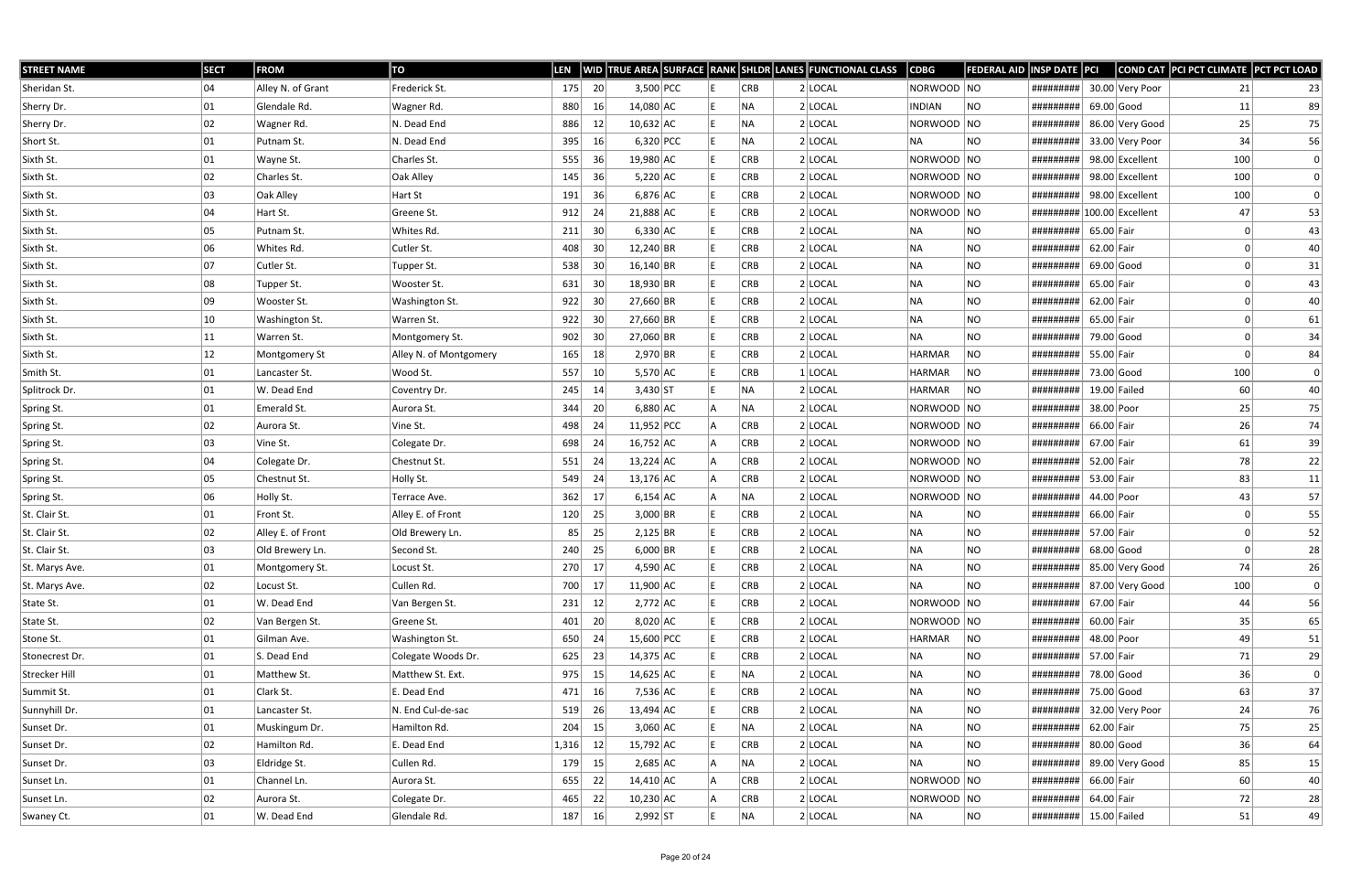| <b>STREET NAME</b>        | <b>SECT</b>  | <b>FROM</b>          | TO                   | <b>LEN</b> |      |             |  |            | WID TRUE AREA SURFACE RANK SHLDR LANES FUNCTIONAL CLASS | <b>CDBG</b>    | <b>FEDERAL AID</b> | <b>INSP DATE PCI</b>        |              |                 | COND CAT PCI PCT CLIMATE PCT PCT LOAD |           |
|---------------------------|--------------|----------------------|----------------------|------------|------|-------------|--|------------|---------------------------------------------------------|----------------|--------------------|-----------------------------|--------------|-----------------|---------------------------------------|-----------|
| Sycamore St.              | 01           | Quarry St            | Ridge St.            | 110        | 16   | $1,760$ PCC |  | <b>CRB</b> | $2$ LOCAL                                               | NORWOOD NO     |                    | #########                   | 77.00 Good   |                 | 57                                    | 43        |
| Tenth St.                 | 01           | Washington St.       | Warren St.           | 957        | 20   | $19,140$ AC |  | <b>CRB</b> | $2$ LOCAL                                               | NA             | NO                 | #########                   |              | 95.00 Excellent | 100                                   |           |
| Terrace Ave.              | 01           | Oakwood Ave.         | Alley N. of Oakwood  | 195        | 20   | $3,900$ AC  |  | <b>CRB</b> | $2$ LOCAL                                               | <b>INDIAN</b>  | <b>NO</b>          | #########                   | 49.00 Poor   |                 | 33                                    | 47        |
| Terrace Ave.              | 02           | Alley N. of Oakwood  | Spring St.           | 195        | 20   | $3,900$ AC  |  | <b>CRB</b> | 2 LOCAL                                                 | NORWOOD NO     |                    | #########                   | 54.00 Fair   |                 | 47                                    | 53        |
| Terrace Ave.              | 03           | Spring St.           | N. Dead End          | 196        | 16   | $3,136$ AC  |  | <b>CRB</b> | $2$ LOCAL                                               | NORWOOD NO     |                    | #########                   | 46.00 Poor   |                 | 22                                    | 65        |
| Theis Ave.                | 01           | Colegate Dr.         | N.E. Dead End        | 848        | 15   | $12,720$ AC |  | NA         | $2$ LOCAL                                               | NA.            | NO                 | #########                   | 51.00 Fair   |                 | 27                                    | 73        |
| Third St.                 | 01           | Ohio St.             | Greene St.           | 614        | 70 I | 42,980 BR   |  | <b>CRB</b> | 2 LOCAL                                                 | <b>CENTRAL</b> | NO                 | #########                   | 75.00 Good   |                 | 0                                     | 40        |
| Third St.                 | 02           | Greene St.           | Church St.           | 327        | 40   | 13,080 BR   |  | <b>CRB</b> | 3 PRINCIPAL ARTERIAL                                    | <b>CENTRAL</b> | <b>YES</b>         | #########                   | 37.00 Poor   |                 | 18                                    | 41        |
| Third St.                 | 03           | Church St.           | Butler St.           | 574        | 40   | $22,960$ AC |  | <b>CRB</b> | 2 PRINCIPAL ARTERIAL                                    | <b>CENTRAL</b> | YES                | #########                   | 50.00 Fair   |                 | 31                                    | 56        |
| Third St.                 | 04           | Butler St.           | Putnam St.           | 898        | 50   | 44,900 AC   |  | <b>CRB</b> | 3 PRINCIPAL ARTERIAL                                    | <b>CENTRAL</b> | YES                | #########                   | 62.00 Fair   |                 | 45                                    | 55        |
| Third St.                 | 05           | Putnam St.           | Scammel St.          | 916        | 40   | 36,640 AC   |  | <b>CRB</b> | 2 PRINCIPAL ARTERIAL                                    | <b>CENTRAL</b> | YES                | #########                   | $68.00$ Good |                 | 66                                    | 34        |
| Third St.                 | 06           | Scammel St.          | Wooster St.          | 902        | 40   | 36,080 AC   |  | <b>CRB</b> | 2 PRINCIPAL ARTERIAL                                    | <b>CENTRAL</b> | YES                | #########                   | $68.00$ Good |                 | 50                                    | 50        |
| Third St.                 | 07           | Wooster St.          | Washington St.       | 925        | 40   | 37,000 AC   |  | <b>CRB</b> | 2 PRINCIPAL ARTERIAL NA                                 |                | <b>YES</b>         | #########                   | 60.00 Fair   |                 | 59                                    | 16        |
| Third St.                 | 08           | Washington St.       | Warren St.           | 937        | 40   | 37,480 AC   |  | <b>CRB</b> | 2 PRINCIPAL ARTERIAL NA                                 |                | <b>YES</b>         | ######### 100.00 Excellent  |              |                 | 100                                   | $\pmb{0}$ |
| Third St.                 | 09           | Warren St.           | Camp Ave.            | 481        | 40   | $19,240$ AC |  | <b>CRB</b> | 2 PRINCIPAL ARTERIAL NA                                 |                | <b>YES</b>         | ########## 100.00 Excellent |              |                 | 43                                    | 57        |
| Third St.                 | 10           | Camp Ave.            | Montgomery St.       | 419        | 40   | 16,760 AC   |  | <b>CRB</b> | 2 PRINCIPAL ARTERIAL NA                                 |                | YES                | ######### 100.00 Excellent  |              |                 | 82                                    | 18        |
| Third St.                 | 11           | Montgomery St.       | Marion St.           | 897        | 40   | 35,880 AC   |  | <b>CRB</b> | 2 PRINCIPAL ARTERIAL NA                                 |                | YES                | ######### 100.00 Excellent  |              |                 | 71                                    | 29        |
| Third St.                 | $ 12\rangle$ | Marion St.           | Matthew St.          | 106        | 26   | $2,756$ AC  |  | <b>CRB</b> | 2 PRINCIPAL ARTERIAL NA                                 |                | <b>YES</b>         | ########## 85.00 Very Good  |              |                 | 100                                   | 0         |
| Third St.                 | 13           | Matthew St.          | Front St             | 443        | 26   | $11,518$ AC |  | <b>CRB</b> | 2 PRINCIPAL ARTERIAL                                    | NA             | YES                | #########                   | $81.00$ Good |                 | 70                                    | 30        |
| Timberline Dr.            | 01           | W. Dead End          | Glenwood Ln.         | 125        | 21   | $2,625$ AC  |  | NA         | $2$ LOCAL                                               | NA             | NO                 | #########                   |              | $9.00$ Failed   | 41                                    | 55        |
| Timberline Dr.            | 02           | Glenwood Ln.         | Country Meadows Dr.  | 1,650      | 21   | 34,650 AC   |  | NA         | $2$ LOCAL                                               | NA             | <b>NO</b>          | #########                   | 40.00 Poor   |                 | 37                                    | 63        |
| Timberline Dr.            | 03           | Country Meadows Dr.  | Glendale Rd.         | 200        | 21   | $4,200$ AC  |  | NA         | $2$ LOCAL                                               | NA             | <b>NO</b>          | #########                   |              | $16.00$ Failed  | 21                                    | 79        |
| Tupper St.                | 01           | Fifth St.            | Alley E. of Fifth    | 205        | 24   | 4,920 BR    |  | <b>CRB</b> | $2$ LOCAL                                               | NA             | NO.                | #########                   | 70.00 Good   |                 |                                       |           |
| Tupper St.                | 02           | Alley E. of Fifth    | Sixth St.            | 215        | 24   | $5,160$ BR  |  | <b>CRB</b> | $2$ LOCAL                                               | NA             | NO.                | #########                   | 62.00 Fair   |                 |                                       |           |
| Tupper St.                | 03           | Sixth St             | Sixth St.            | 140        | 24   | $3,360$ BR  |  | <b>CRB</b> | $2$ LOCAL                                               | NA             | NO.                | #########                   | $69.00$ Good |                 |                                       |           |
| Tupper St.                | 04           | Sixth St.            | Mulberry St.         | 95         | 24   | $2,280$ BR  |  | <b>CRB</b> | $2$ LOCAL                                               | NA             | NO                 | #########                   |              | 82.00 Very Good |                                       |           |
| Tupper St.                | 05           | Mulberry St.         | Alley E. of Mulberry | 125        | -24  | $3,000$ BR  |  | <b>CRB</b> | $2$ LOCAL                                               | NA             | NO.                | #########                   | $69.00$ Good |                 |                                       | 28        |
| Tupper St.                | 06           | Alley E. of Mulberry | Seventh St.          | 125        | 24   | $3,000$ BR  |  | <b>CRB</b> | $2$ LOCAL                                               | NA             | NO                 | ######### 67.00 Fair        |              |                 | 0                                     | 0         |
| <b>Union Square</b>       | 01           | Union St.            | Second St.           | 550        | 16   | $8,800$ AC  |  | NA         | 0 LOCAL                                                 | NA             | NO                 | #########                   |              | $18.00$ Failed  | 49                                    | 51        |
| <b>Union Square Alley</b> | 01           | <b>Union Square</b>  | Union St.            | 310        | 16   | $4,960$ BR  |  | NA         | 0 LOCAL                                                 | NA             | <b>NO</b>          | #########                   | 49.00 Poor   |                 |                                       | 67        |
| Union St.                 | 01           | Front St.            | Second St.           | 450        | 21   | $9,450$ BR  |  | NA.        | 0 LOCAL                                                 | <b>CENTRAL</b> | NO                 | #########                   | 59.00 Fair   |                 |                                       | 42        |
| Union St.                 | 02           | Second St.           | Alley E. of Second   | 215        | 33   | 7,095 AC    |  | NA.        | $2$ LOCAL                                               | CENTRAL        | NO                 | #########                   |              | 68.00 Good      | 77                                    | 23        |
| Van Bergen St.            | 01           | Maine St             | N. Dead End          | 178        | 10   | $1,780$ AC  |  | NA         | $2$ LOCAL                                               | NORWOOD NO     |                    | #########                   |              | $3.00$ Failed   | 43                                    | 57        |
| Van Bergen St.            | 02           | S. Dead End          | State St.            | 614        | 12   | $7,368$ AC  |  | CRB        | $2$ LOCAL                                               | NORWOOD NO     |                    | #########                   |              | 87.00 Very Good | 100                                   | 0         |
| Van Bergen St.            | 03           | State St.            | N. Dead End          | 483        | 12   | $5,796$ AC  |  | <b>CRB</b> | $2$ LOCAL                                               | NORWOOD NO     |                    | #########                   | 79.00 Good   |                 | 100                                   | 0         |
| Vernon St.                | 01           | Victory Pl.          | Sharon St.           | 205        | 18   | $3,690$ AC  |  | NA         | $2$ LOCAL                                               | NA             | NO                 | #########                   | 64.00 Fair   |                 | 36                                    | 64        |
| Vernon St.                | 02           | Sharon St.           | Alley N. of Sharon   | 145        | 18   | $2,610$ AC  |  | NA.        | $2$ LOCAL                                               | NA             | <b>NO</b>          | #########                   |              | 84.00 Very Good | 61                                    | 39        |
| Vernon St.                | 03           | Alley N. of Sharon   | High St.             | 130        | 18   | $2,340$ AC  |  | NA.        | $2$ LOCAL                                               | NA             | <b>NO</b>          | #########                   | $60.00$ Fair |                 | 25                                    | 75        |
| Victory Pl.               | 01           | Alta St.             | Circle Dr.           | 690        | 20   | 13,800 AC   |  | NA         | $2$ LOCAL                                               | NA             | NO.                | #########                   | 39.00 Poor   |                 | 42                                    | 56        |
| Victory Pl.               | 02           | Circle Dr.           | Vernon St.           | 428        | 20   | $8,560$ AC  |  | NA         | $2$ LOCAL                                               | NA             | NO                 | #########                   | 37.00 Poor   |                 | 47                                    | 53        |
| Vine St.                  | 01           | Greene St.           | Alley N. of Greene   | 165        | 24   | $3,960$ AC  |  | <b>CRB</b> | $2$ LOCAL                                               | NORWOOD NO     |                    | ######### 100.00 Excellent  |              |                 | 43                                    | 57        |
| Vine St.                  | 02           | Alley N. of Greene   | Oakwood Ave.         | 185        | 24   | 4,440 AC    |  | CRB        | $2$ LOCAL                                               | NORWOOD NO     |                    | ######### 100.00 Excellent  |              |                 | 100                                   | 0         |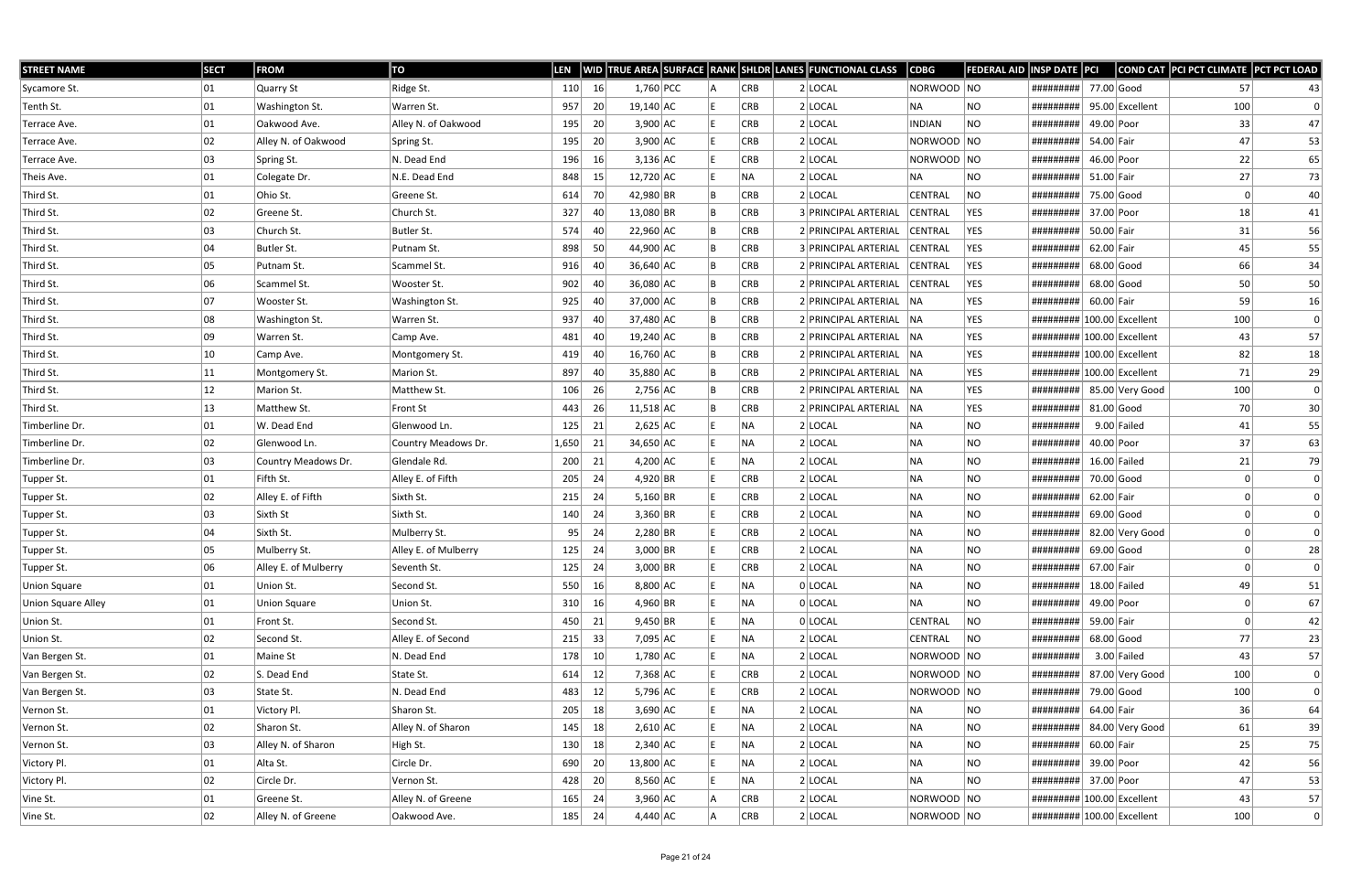| <b>STREET NAME</b> | <b>SECT</b>  | <b>FROM</b>         | TO                  | <b>LEN</b> |                 |             |  |            | WID TRUE AREA SURFACE RANK SHLDR LANES FUNCTIONAL CLASS | <b>CDBG</b>   | <b>FEDERAL AID</b> | INSP DATE PCI                                                                                                                                                                                                                                                                                                                                                                                                                                                                                  |              |                 | COND CAT PCI PCT CLIMATE PCT PCT LOAD |              |
|--------------------|--------------|---------------------|---------------------|------------|-----------------|-------------|--|------------|---------------------------------------------------------|---------------|--------------------|------------------------------------------------------------------------------------------------------------------------------------------------------------------------------------------------------------------------------------------------------------------------------------------------------------------------------------------------------------------------------------------------------------------------------------------------------------------------------------------------|--------------|-----------------|---------------------------------------|--------------|
| Vine St.           | 03           | Oakwood Ave.        | Alley N. of Oakwood | 190        | 24              | $4,560$ AC  |  | <b>CRB</b> | $2$ LOCAL                                               | NORWOOD NO    |                    | ######### 100.00 Excellent                                                                                                                                                                                                                                                                                                                                                                                                                                                                     |              |                 | 16                                    | 84           |
| Vine St.           | 04           | Alley N. of Oakwood | Spring St.          | 185        | 24              | $4,440$ AC  |  | <b>CRB</b> | $2$ LOCAL                                               | NORWOOD NO    |                    | ######### 100.00 Excellent                                                                                                                                                                                                                                                                                                                                                                                                                                                                     |              |                 | 65                                    | 35           |
| Vine St.           | 05           | Spring St.          | Alley N. of Spring  | 175        | 10 <sup>°</sup> | $1,750$ AC  |  | NA         | $1$ LOCAL                                               | NORWOOD NO    |                    | #########                                                                                                                                                                                                                                                                                                                                                                                                                                                                                      |              | 30.00 Very Poor |                                       | 85           |
| Virginia St.       | 01           | W. Corp Limit       | <b>Browns Alley</b> | 289        | 32              | $9,248$ AC  |  | <b>CRB</b> | 2 MAJOR COLLECTOR                                       | HARMAR        | YES                | #########                                                                                                                                                                                                                                                                                                                                                                                                                                                                                      | $68.00$ Good |                 | 100                                   | 0            |
| Virginia St.       | 02           | <b>Browns Alley</b> | Ward St.            | 810        | 30              | 24,300 AC   |  | <b>CRB</b> | 2 MAJOR COLLECTOR                                       | <b>HARMAR</b> | <b>YES</b>         | #########                                                                                                                                                                                                                                                                                                                                                                                                                                                                                      | 71.00 Good   |                 | 63                                    | 37           |
| Virginia St.       | 03           | Ward St.            | Fearing St.         | 440        | 30              | $13,200$ AC |  | <b>CRB</b> | 2 MAJOR COLLECTOR                                       | <b>HARMAR</b> | YES                | #########                                                                                                                                                                                                                                                                                                                                                                                                                                                                                      | 67.00 Fair   |                 | 67                                    | 33           |
| Virginia St.       | 04           | Fearing St.         | Harmar St.          | 369        | 40              | 14,760 AC   |  | <b>CRB</b> | 2 MAJOR COLLECTOR                                       | <b>HARMAR</b> | YES                | #########                                                                                                                                                                                                                                                                                                                                                                                                                                                                                      | 72.00 Good   |                 | 100                                   | 0            |
| Virginia St.       | 05           | Harmar St.          | Franklin St.        | 357        | 40              | 14,280 AC   |  | <b>CRB</b> | 2 MAJOR COLLECTOR                                       | <b>HARMAR</b> | <b>YES</b>         | #########                                                                                                                                                                                                                                                                                                                                                                                                                                                                                      | 73.00 Good   |                 | 100                                   | 0            |
| Virginia St.       | 06           | Franklin St.        | Gilman Ave.         | 481        | 27              | $12,987$ AC |  | <b>CRB</b> | 2 LOCAL                                                 | <b>HARMAR</b> | NO                 | #########                                                                                                                                                                                                                                                                                                                                                                                                                                                                                      |              | $81.00$ Good    | 70                                    | 30           |
| Vista St.          | 01           | Alta St.            | Vernon St.          | 986        | 12              | $11,832$ AC |  | NA         | $2$ LOCAL                                               | NA            | <b>NO</b>          | #########                                                                                                                                                                                                                                                                                                                                                                                                                                                                                      |              | $69.00$ Good    | 48                                    | 52           |
| Vista St.          | 02           | Vernon St.          | Bellview St.        | 975        | 18              | 17,550 AC   |  | NA.        | $2$ LOCAL                                               | NA            | <b>NO</b>          | #########                                                                                                                                                                                                                                                                                                                                                                                                                                                                                      | 62.00 Fair   |                 | 11                                    | 89           |
| W. Washington St.  | 01           | Front St.           | Second St.          | 440        | 16              | 7,040 PCC   |  | <b>CRB</b> | $1$ LOCAL                                               | NA            | <b>NO</b>          | #########                                                                                                                                                                                                                                                                                                                                                                                                                                                                                      | 37.00 Poor   |                 |                                       | 90           |
| Wagner Rd.         | 01           | Sherry Dr.          | N. Corp Limits      | 145        | 14              | $2,030$ AC  |  | NA         | $2$ LOCAL                                               | NORWOOD NO    |                    | #########                                                                                                                                                                                                                                                                                                                                                                                                                                                                                      |              | $18.00$ Failed  | 65                                    | 35           |
| Waldo St.          | 01           | W. Dead End         | Riverside Ln.       | 110        | 20              | $2,200$ AAC |  | <b>CRB</b> | $2$ LOCAL                                               | NA            | <b>NO</b>          | #########                                                                                                                                                                                                                                                                                                                                                                                                                                                                                      |              | 98.00 Excellent | 100                                   | 0            |
| Waldo St.          | 02           | Riverside Ln.       | Muskingum Dr.       | 275        | 20              | 5,500 AAC   |  | <b>CRB</b> | 2 LOCAL                                                 | <b>NA</b>     | <b>NO</b>          | #########                                                                                                                                                                                                                                                                                                                                                                                                                                                                                      |              | 98.00 Excellent | 100                                   | 0            |
| Walker St.         | 01           | Quarry St.          | Orchard St.         | 259        | 15              | 3,885 AAC   |  | CRB        | 2 LOCAL                                                 | NORWOOD NO    |                    | #########                                                                                                                                                                                                                                                                                                                                                                                                                                                                                      |              | 88.00 Very Good | 100                                   | 0            |
| Walker St.         | 02           | Orchard St.         | N. Dead End         | 274        | 12              | $3,288$ AAC |  | <b>CRB</b> | $2$ LOCAL                                               | NORWOOD NO    |                    | #########                                                                                                                                                                                                                                                                                                                                                                                                                                                                                      |              | 87.00 Very Good | 35                                    | 65           |
| Walnut St.         | 01           | Washington St.      | Gilman Ave.         | 435        | -24             | 10,440 PCC  |  | <b>CRB</b> | $2$ LOCAL                                               | NA            | NO                 | #########                                                                                                                                                                                                                                                                                                                                                                                                                                                                                      |              | 29.00 Very Poor | 43                                    | 53           |
| Ward St.           | 01           | Virginia St.        | Pearl St.           | 745        | 15              | $11,175$ AC |  | <b>NA</b>  | 2 LOCAL                                                 | <b>HARMAR</b> | <b>NO</b>          | #########                                                                                                                                                                                                                                                                                                                                                                                                                                                                                      |              | 98.00 Excellent | 100                                   | 0            |
| Warner St.         | 01           | Phillips St.        | Porter St.          | 414        | 20              | $8,280$ AC  |  | NA         | $2$ LOCAL                                               | NORWOOD NO    |                    | #########                                                                                                                                                                                                                                                                                                                                                                                                                                                                                      |              | 80.00 Good      | 51                                    | 49           |
| Warner St.         | 02           | Porter St.          | Greene St.          | 820        | 20              | 16,400 AC   |  | NA         | $2$ LOCAL                                               | NORWOOD NO    |                    | #########                                                                                                                                                                                                                                                                                                                                                                                                                                                                                      | 58.00 Fair   |                 | 36                                    | 64           |
| Warren St.         | 01           | Third St.           | Alley E. of Third   | 215        | 30              | $6,450$ AC  |  | <b>CRB</b> | $2$ LOCAL                                               | NA            | NO                 | #########                                                                                                                                                                                                                                                                                                                                                                                                                                                                                      |              | 70.00 Good      |                                       | 40           |
| Warren St.         | 02           | Alley E. of Third   | Fourth St.          | 215        | 30              | $6,450$ BR  |  | <b>CRB</b> | $2$ LOCAL                                               | NA            | NO.                | #########                                                                                                                                                                                                                                                                                                                                                                                                                                                                                      |              | 72.00 Good      |                                       | 38           |
| Warren St.         | 03           | Fourth St.          | Alley E. of Fourth  | 195        | 30              | $5,850$ BR  |  | <b>CRB</b> | $2$ LOCAL                                               | NA            | NO.                | #########                                                                                                                                                                                                                                                                                                                                                                                                                                                                                      | 64.00 Fair   |                 |                                       | 26           |
| Warren St.         | 04           | Alley E. of Fourth  | Fifth St.           | 210        | 30              | $6,300$ BR  |  | CRB        | $2$ LOCAL                                               | NA            | <b>NO</b>          | #########                                                                                                                                                                                                                                                                                                                                                                                                                                                                                      | 64.00 Fair   |                 | O                                     | 26           |
| Warren St.         | 05           | Fifth St.           | Alley E. of Fifth   | 210        | 30              | $6,300$ BR  |  | <b>CRB</b> | $2$ LOCAL                                               | NA            | <b>NO</b>          | #########                                                                                                                                                                                                                                                                                                                                                                                                                                                                                      |              | 96.00 Excellent | 100                                   | 0            |
| Warren St.         | 06           | Alley E. of Fifth   | Sixth St.           | 225        | 30              | $6,750$ AC  |  | <b>CRB</b> | $2$ LOCAL                                               | NA            | NO.                | #########                                                                                                                                                                                                                                                                                                                                                                                                                                                                                      |              | 98.00 Excellent | 100                                   |              |
| Warren St.         | 07           | Sixth St.           | Marietta Ln.        | 226        | 30              | $6,780$ AC  |  | <b>CRB</b> | $2$ LOCAL                                               | NA            | <b>NO</b>          | $\left  \frac{\text{H}}{\text{H}} \frac{\text{H}}{\text{H}} \frac{\text{H}}{\text{H}} \frac{\text{H}}{\text{H}} \frac{\text{H}}{\text{H}} \frac{\text{H}}{\text{H}} \frac{\text{H}}{\text{H}} \frac{\text{H}}{\text{H}} \frac{\text{H}}{\text{H}} \frac{\text{H}}{\text{H}} \frac{\text{H}}{\text{H}} \frac{\text{H}}{\text{H}} \frac{\text{H}}{\text{H}} \frac{\text{H}}{\text{H}} \frac{\text{H}}{\text{H}} \frac{\text{H}}{\text{H}} \frac{\text{H}}{\text{H}} \frac{\text{H}}{\text{H}} \$ |              |                 | 100                                   |              |
| Warren St.         | 08           | Marietta Ln.        | Seventh St.         | 225        | 30              | $6,750$ AC  |  | <b>CRB</b> | $2$ LOCAL                                               | NA            | NO                 | #########                                                                                                                                                                                                                                                                                                                                                                                                                                                                                      |              | 96.00 Excellent | 100                                   |              |
| Warren St.         | 09           | Seventh St.         | Hildreth Ln.        | 221        | 30              | $6,630$ AC  |  | <b>CRB</b> | $2$ LOCAL                                               | NA            | <b>NO</b>          | #########                                                                                                                                                                                                                                                                                                                                                                                                                                                                                      | 73.00 Good   |                 | 100                                   |              |
| Warren St.         | 10           | Hildreth Ln.        | Eighth St.          | 230        | 30              | $6,900$ AC  |  | <b>CRB</b> | $2$ LOCAL                                               | NA            | <b>NO</b>          | #########                                                                                                                                                                                                                                                                                                                                                                                                                                                                                      |              | 71.00 Good      | 100                                   | 0            |
| Warren St.         | $ 11\rangle$ | Eighth St.          | Alley E. of Eighth  | 240        | 30              | 7,200 AC    |  | <b>CRB</b> | $2$ LOCAL                                               | NA            | NO                 | #########                                                                                                                                                                                                                                                                                                                                                                                                                                                                                      |              | 72.00 Good      | 100                                   | 0            |
| Warren St.         | $ 12\rangle$ | Alley E. of Eighth  | Ninth St.           | 170        | 30              | $5,100$ AC  |  | <b>CRB</b> | $2$ LOCAL                                               | NA            | <b>NO</b>          | #########                                                                                                                                                                                                                                                                                                                                                                                                                                                                                      | 58.00 Fair   |                 | 50                                    | 50           |
| Warren St.         | 13           | Ninth St.           | Tenth St.           | 326        | 30              | $9,780$ AC  |  | CRB        | $2$ LOCAL                                               | NA            | <b>NO</b>          | #########                                                                                                                                                                                                                                                                                                                                                                                                                                                                                      | 58.00 Fair   |                 | 50                                    | 50           |
| Warren St.         | 14           | Tenth St.           | Jahn St.            | 146        | 30              | $4,380$ AC  |  | <b>CRB</b> | $2$ LOCAL                                               | NA            | <b>NO</b>          | #########                                                                                                                                                                                                                                                                                                                                                                                                                                                                                      |              | $69.00$ Good    | 100                                   | 0            |
| Warren St.         | 15           | Jahn St.            | E. Dead End         | 136        | 30              | $4,080$ AC  |  | <b>CRB</b> | $2$ LOCAL                                               | NA            | <b>NO</b>          | #########                                                                                                                                                                                                                                                                                                                                                                                                                                                                                      | 66.00 Fair   |                 | 48                                    | 52           |
| Washington St.     | 01           | Second St.          | Alley E. of Second  | 215        | 40              | $8,600$ AC  |  | <b>CRB</b> | 2 PRINCIPAL ARTERIAL NA                                 |               | <b>YES</b>         | #########                                                                                                                                                                                                                                                                                                                                                                                                                                                                                      |              | 87.00 Very Good | 100                                   | 0            |
| Washington St.     | 02           | Alley E. of Second  | Third St.           | 185        | 40              | 7,400 AC    |  | <b>CRB</b> | 2 PRINCIPAL ARTERIAL NA                                 |               | YES                | #########                                                                                                                                                                                                                                                                                                                                                                                                                                                                                      |              | 89.00 Very Good | 100                                   | 0            |
| Washington St.     | 03           | Third St.           | Alley E. of Third   | 295        | 40              | 11,800 AC   |  | <b>CRB</b> | $2$ LOCAL                                               | NA            | <b>NO</b>          | #########                                                                                                                                                                                                                                                                                                                                                                                                                                                                                      |              | 86.00 Very Good | 100                                   | 0            |
| Washington St.     | 04           | Alley E. of Third   | Fourth St.          | 245        | 40              | $9,800$ AC  |  | <b>CRB</b> | $2$ LOCAL                                               | NA            | NO                 | #########                                                                                                                                                                                                                                                                                                                                                                                                                                                                                      |              | $81.00$ Good    | 100                                   | $\mathbf{0}$ |
| Washington St.     | 05           | Fourth St.          | Alley E. of Fourth  | 185        | 40              | 7,400 AC    |  | <b>CRB</b> | $2$ LOCAL                                               | NA            | NO                 | #########                                                                                                                                                                                                                                                                                                                                                                                                                                                                                      |              | 85.00 Very Good | 50                                    | 50           |
| Washington St.     | 06           | Alley E. of Fourth  | Fifth St.           | 195        | 40              | 7,800 AC    |  | CRB        | $2$ LOCAL                                               | NA            | <b>NO</b>          | #########                                                                                                                                                                                                                                                                                                                                                                                                                                                                                      |              | 84.00 Very Good | 100                                   | 0            |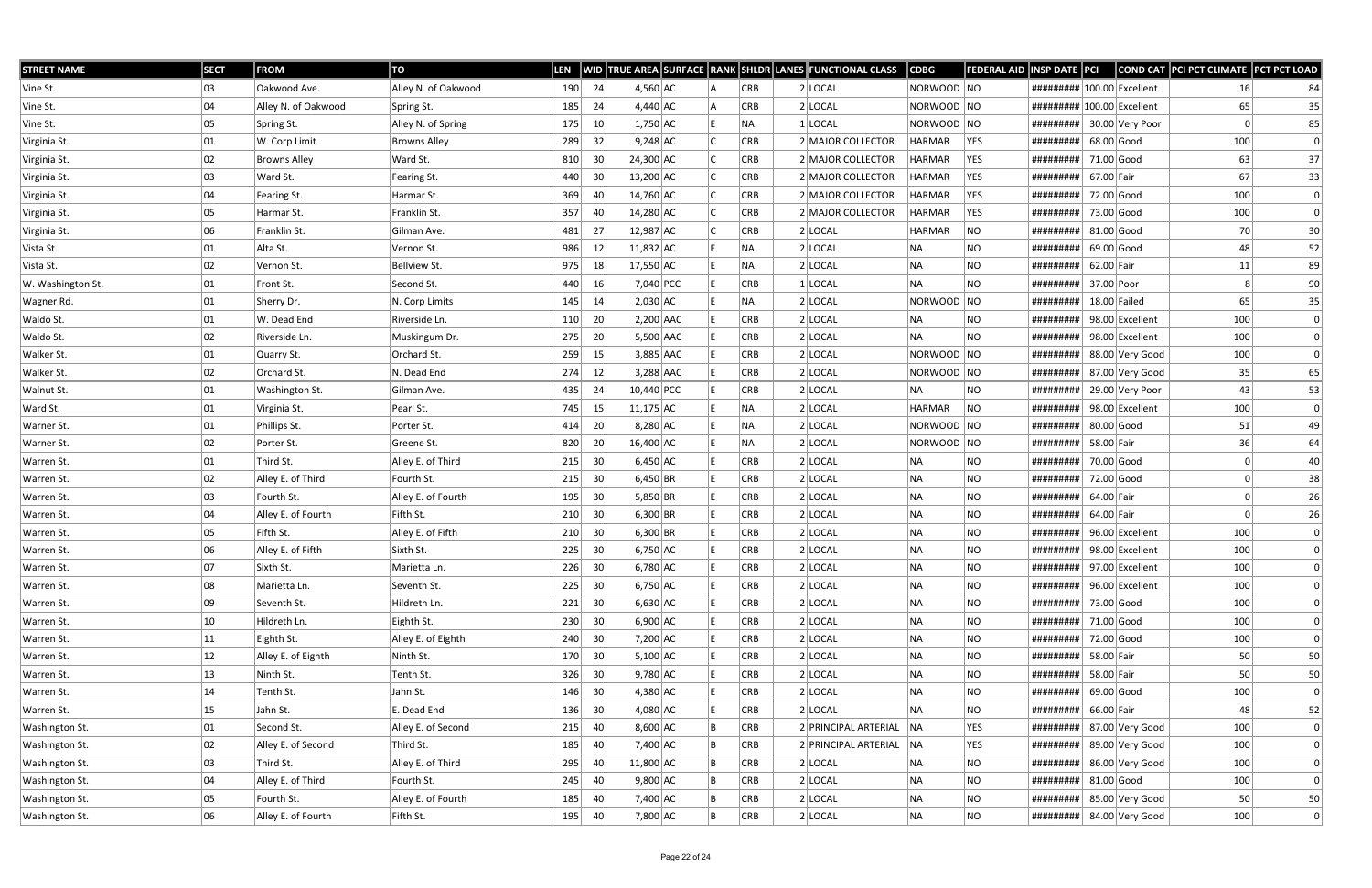| <b>STREET NAME</b>    | <b>SECT</b>  | <b>FROM</b>        | TO                 | LEN      |                 |             |            | WID TRUE AREA SURFACE RANK SHLDR LANES FUNCTIONAL CLASS | <b>CDBG</b>   | FEDERAL AID | <b>INSP DATE PCI</b>       |              |                 | COND CAT PCI PCT CLIMATE PCT PCT LOAD |                |
|-----------------------|--------------|--------------------|--------------------|----------|-----------------|-------------|------------|---------------------------------------------------------|---------------|-------------|----------------------------|--------------|-----------------|---------------------------------------|----------------|
| Washington St.        | 07           | Fifth St.          | Alley E. of Fifth  | 200      | 40              | $8,000$ AC  | CRB        | 2 LOCAL                                                 | NA)           | NO          | #########                  | $81.00$ Good |                 | 100                                   |                |
| Washington St.        | 08           | Alley E. of Fifth  | Sixth St.          | 220      | 40              | 8,800 AC    | CRB        | $2$ LOCAL                                               | <b>NA</b>     | NO          | #########                  |              | 85.00 Very Good | 83                                    |                |
| Washington St.        | 09           | Sixth St.          | Marietta Ln.       | 225      | 40              | $9,000$ AC  | CRB        | $2$ LOCAL                                               | NA)           | NO.         | #########                  |              | 87.00 Very Good | 100                                   |                |
| Washington St.        | 10           | Marietta Ln.       | Seventh St.        | 221      | 40              | 8,840 AC    | CRB        | $2$ LOCAL                                               | <b>NA</b>     | NO          | #########                  |              | 82.00 Very Good | 100                                   | $\Omega$       |
| Washington St.        | 11           | Seventh St.        | Hildreth Ln.       | 227      | 40              | $9,080$ AC  | <b>CRB</b> | $2$ LOCAL                                               | <b>NA</b>     | NO          | #########                  |              | 91.00 Very Good | 100                                   |                |
| Washington St.        | 12           | Hildreth Ln.       | Eighth St.         | 226      | 40              | $9,040$ AC  | CRB        | $2$ LOCAL                                               | <b>NA</b>     | NO.         | #########                  |              | 89.00 Very Good | 100                                   |                |
| Washington St.        | 13           | Eighth St.         | Alley E. of Eighth | 235      | 40              | $9,400$ AC  | CRB        | $2$ LOCAL                                               | <b>NA</b>     | NO          | #########                  |              | 87.00 Very Good | 100                                   | $\Omega$       |
| Washington St.        | 14           | Alley E. of Eighth | Ninth St.          | 185      | 40              | 7,400 AC    | CRB        | $2$ LOCAL                                               | <b>NA</b>     | NO          | #########                  |              | 87.00 Very Good | 100                                   | $\Omega$       |
| Washington St.        | 15           | Ninth St.          | Tenth St.          | 340      | 30 <sup>°</sup> | $10,200$ AC | CRB        | $2$ LOCAL                                               | <b>NA</b>     | NO.         | #########                  | 58.00 Fair   |                 | 32                                    | 68             |
| Washington St.        | 16           | Tenth St.          | Cisler Dr.         | 252      | 30 <sup>°</sup> | 7,560 AC    | CRB        | $2$ LOCAL                                               | <b>NA</b>     | NO          | #########                  |              | 33.00 Very Poor | 26                                    | 66             |
| Washington St. Bridge | 01           | Gilman Ave.        | Second St.         | 985      | 30 <sup>°</sup> | 29,550 PCC  | CRB        | 2 PRINCIPAL ARTERIAL                                    | NA            | <b>YES</b>  | #########                  |              | 98.00 Excellent | 100                                   | $\Omega$       |
| Wayne St.             | 01           | Sixth St.          | Cherry St          | 235      | 36              | $8,460$ AC  | CRB        | 2 LOCAL                                                 | NORWOOD NO    |             | #########                  | 54.00 Fair   |                 | 100                                   | $\Omega$       |
| Wayne St.             | 02           | <b>Cherry St</b>   | Seventh St.        | 225      | 36              | $8,100$ AC  | CRB        | $2$ LOCAL                                               | NORWOOD NO    |             | #########                  | 50.00 Fair   |                 | 79                                    | 21             |
| Wayne St.             | 03           | Seventh St.        | Eighth St.         | 455      | 36              | $16,380$ AC | <b>CRB</b> | $2$ LOCAL                                               | NORWOOD NO    |             | #########                  | 50.00 Fair   |                 | 74                                    | 26             |
| Wayne St.             | 04           | Eighth St.         | Pike St.           | 521      | 36              | 18,756 AC   | CRB        | 2 LOCAL                                                 | NORWOOD NO    |             | ######### 100.00 Excellent |              |                 |                                       | $\Omega$       |
| Wells Ave.            | 01           | Phillips St.       | Kenwood St.        | 965      | 24              | $23,160$ AC | <b>CRB</b> | $2$ LOCAL                                               | NORWOOD NO    |             | #########                  |              | 84.00 Very Good | 100                                   | $\Omega$       |
| <b>Westview Ave.</b>  | 01           | N.W. Corp. Limit   | Gilman Ave.        | 2,184    | 21              | 45,864 AC   | ∣NA        | $2$ LOCAL                                               | NA            | NO          | #########                  |              | 28.00 Very Poor | 29                                    | 71             |
| Whites Rd             | 01           | Fifth St.          | Foster Ln          | 215      | 16              | $3,440$ BR  | CRB        | $2$ LOCAL                                               | NA            | NO          | #########                  | 62.00 Fair   |                 |                                       | 53             |
| Whites Rd             | 02           | Foster Ln          | Sixth St.          | 230      | 16              | $3,680$ BR  | <b>CRB</b> | $2$ LOCAL                                               | <b>NA</b>     | NO.         | #########                  | 59.00 Fair   |                 |                                       | 63             |
| Wildwood Dr.          | 01           | Colegate Dr.       | N.E. Dead End      | 1,316    | 25              | 32,900 AC   | <b>CRB</b> | 2 LOCAL                                                 | <b>NA</b>     | NO.         | #########                  | 56.00 Fair   |                 | 74                                    | 26             |
| Windy Point Dr.       | 01           | S. Dead End        | Grant Edwards Dr.  | 1,172    | 20              | 23,440 AC   | CRB        | $2$ LOCAL                                               | <b>NA</b>     | NO          | #########                  | 60.00 Fair   |                 | 41                                    | 59             |
| Wood St.              | 01           | W. Dead End        | Smith St.          | 171      | 30              | $5,130$ BR  | CRB        | $2$ LOCAL                                               | <b>HARMAR</b> | NO          | #########                  | 64.00 Fair   |                 | $\Omega$                              | $\overline{0}$ |
| Wood St.              | 02           | Smith St.          | Gilman Ave.        | 579      | 20              | $11,580$ BR | <b>NA</b>  | $2$ LOCAL                                               | <b>HARMAR</b> | NO          | #########                  |              | 24.00 Very Poor | 29                                    | 60             |
| Woodcrest Dr.         | 01           | S. Dead End        | Colegate Dr.       | 854      | 26              | $22,204$ AC | CRB        | $2$ LOCAL                                               | <b>NA</b>     | NO.         | #########                  | 55.00 Fair   |                 | 84                                    | 16             |
| <b>Woodland Ave.</b>  | 01           | Phillips St.       | Kenwood St.        | 879      | 20              | 17,580 AC   | CRB        | 2 LOCAL                                                 | NORWOOD NO    |             | #########                  |              | 89.00 Very Good | 61                                    | 39             |
| Woodward Ave.         | 01           | Second St.         | Alley              | 190      | 16              | $3,040$ AC  | NA         | 0 LOCAL                                                 | <b>NA</b>     | NO          | #########                  |              | 73.00 Good      | 41                                    | 36             |
| <b>Wooster St</b>     | 01           | Front St.          | Alley E. of Front  | 205      | 40              | $8,200$ BR  | <b>CRB</b> | $2$ LOCAL                                               | CENTRAL       | NO.         | #########                  | 74.00 Good   |                 |                                       | $\Omega$       |
| <b>Wooster St</b>     | 02           | Alley E. of Front  | Second St.         | 230   40 |                 | $9,200$ BR  | <b>CRB</b> | $2$ LOCAL                                               | CENTRAL       | NO          | ######### 73.00 Good       |              |                 |                                       | 34             |
| Wooster St            | 03           | Second St.         | Alley E. of Second | 225      | 40              | $9,000$ BR  | <b>CRB</b> | $2$ LOCAL                                               | CENTRAL       | NO          | #########                  | $80.00$ Good |                 |                                       | 54             |
| Wooster St            | 04           | Alley E. of Second | Third St.          | 235      | 40              | $9,400$ BR  | CRB        | 2 LOCAL                                                 | CENTRAL       | NO          | #########                  |              | 75.00 Good      |                                       | 61             |
| <b>Wooster St</b>     | 05           | Third St.          | Alley E. of Third  | 215      | 40              | $8,600$ BR  | <b>CRB</b> | 2 LOCAL                                                 | CENTRAL       | NO          | #########                  |              | 74.00 Good      |                                       | 51             |
| Wooster St            | 06           | Alley E. of Third  | Fourth St.         | 215      | 40              | $8,600$ BR  | CRB        | 2 LOCAL                                                 | CENTRAL       | NO          | #########                  | 74.00 Good   |                 |                                       | 51             |
| Wooster St            | 07           | Fourth St.         | High School Ln.    | 215      | 40              | $8,600$ BR  | CRB        | 2 LOCAL                                                 | CENTRAL       | NO          | #########                  |              | 84.00 Very Good |                                       | $\Omega$       |
| Wooster St            | 08           | High School Ln.    | Fifth St.          | 225      | 40              | $9,000$ BR  | CRB        | 2 LOCAL                                                 | <b>NA</b>     | NO.         | #########                  |              | 84.00 Very Good |                                       | $\Omega$       |
| Wooster St            | 09           | Fifth St.          | Alley E. of Fifth  | 200      | 40              | $8,000$ BR  | <b>CRB</b> | $2$ LOCAL                                               | NA            | NO          | ########## 74.00 Good      |              |                 |                                       | 45             |
| Wooster St            | $ 10\rangle$ | Alley E. of Fifth  | Sixth St.          | 215      | 40              | $8,600$ BR  | CRB        | 2 LOCAL                                                 | NA            | NO.         | #########                  |              | 77.00 Good      |                                       | 39             |
| Wooster St            | 11           | Sixth St.          | Marietta Ln.       | 221      | 40              | $8,840$ BR  | CRB        | 2 LOCAL                                                 | NA            | NO.         | #########                  |              | 79.00 Good      |                                       | 42             |
| Wooster St            | 12           | Marietta Ln.       | Seventh St.        | 205      | 40              | $8,200$ BR  | <b>CRB</b> | $2$ LOCAL                                               | NA            | NO          | #########                  |              | 75.00 Good      |                                       | 37             |
| Wooster St            | $ 13\rangle$ | Seventh St.        | Eighth St.         | 462      | 40              | 18,480 BR   | <b>CRB</b> | $2$ LOCAL                                               | NA)           | NO.         | #########                  |              | $69.00$ Good    | 0                                     | 43             |
| Wyoming Rd.           | 01           | Edgewood Dr.       | Laramie Rd.        | $677$ 21 |                 | 14,217 AC   | <b>CRB</b> | 2 LOCAL                                                 | NA            | NO.         | #########                  |              | 95.00 Excellent | 100                                   | $\Omega$       |
| Wyoming Rd.           | 02           | Laramie Rd.        | Lancaster St.      | $407$ 21 |                 | $8,547$ AC  | <b>CRB</b> | $2$ LOCAL                                               | NA            | NO          | ######### 58.00 Fair       |              |                 | 50                                    | 50             |